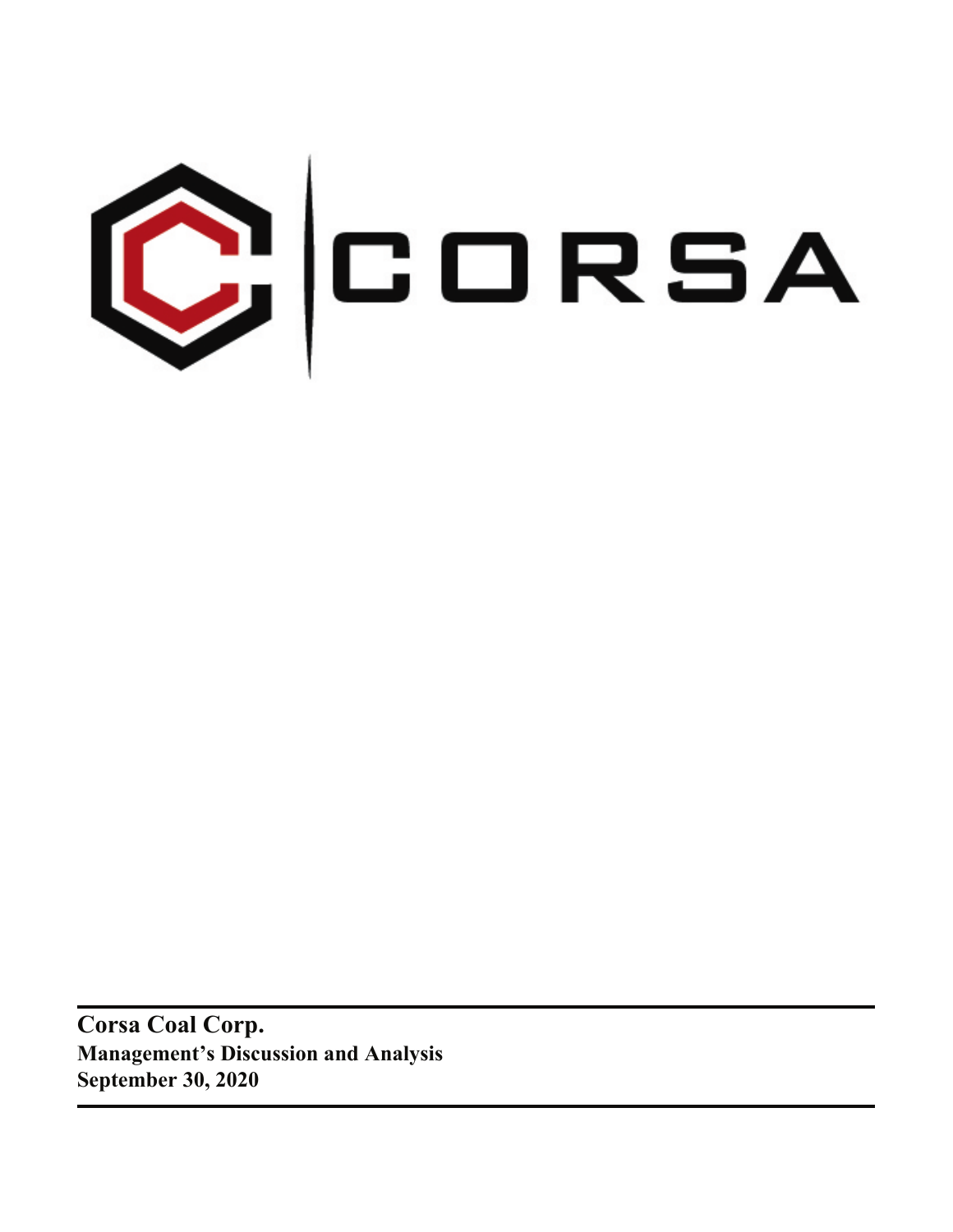### **Corsa Coal Corp. Management's Discussion and Analysis For the three and nine months ended September 30, 2020**

The purpose of the Corsa Coal Corp. ("Corsa" or the "Company") Management's Discussion and Analysis ("MD&A") for the three and nine months ended September 30, 2020 is to provide a narrative explanation of Corsa's operating and financial results for the period, Corsa's financial condition at the end of the period and Corsa's future prospects. This MD&A is intended to be read in conjunction with the unaudited condensed interim consolidated financial statements for the three and nine months ended September 30, 2020 and 2019 and the related notes thereto and the audited consolidated financial statements for the years ended December 31, 2019 and 2018 and the related notes thereto, which have been prepared in accordance with International Financial Reporting Standards ("IFRS"). The unaudited condensed interim consolidated financial statements for the three and nine months ended September 30, 2020 and 2019 have been prepared in accordance with IFRS 34 – *Interim Financial Reporting* as issued by the International Accounting Standards Board ("IASB"). Unless otherwise indicated, all dollar amounts in this MD&A are expressed in United States dollars, all tonnage amounts are short tons (2,000 pounds per ton) and all amounts are shown in thousands. Pricing and cost per ton information is expressed on a free on board ("FOB") mine site basis. Please refer to "Cautionary Statement Regarding Forward-Looking Statements" and "Cautionary Statement Regarding Certain Measures of Performance." This MD&A is dated as of November 5, 2020.

 $\mathbf{p}_{\alpha}$ 

### **TABLE OF CONTENTS**

|                        | r age<br><b>Number</b> |
|------------------------|------------------------|
|                        | 3                      |
|                        | 4                      |
|                        | 5                      |
|                        | 6                      |
|                        | 7                      |
|                        | 9                      |
|                        | 14                     |
|                        | 19                     |
|                        | 19                     |
|                        | 23                     |
|                        | 23                     |
|                        | 24                     |
|                        | 25                     |
|                        | 32                     |
|                        | 33                     |
|                        | 34                     |
|                        | 34                     |
|                        | 36                     |
|                        | 36                     |
| Additional Information | 37                     |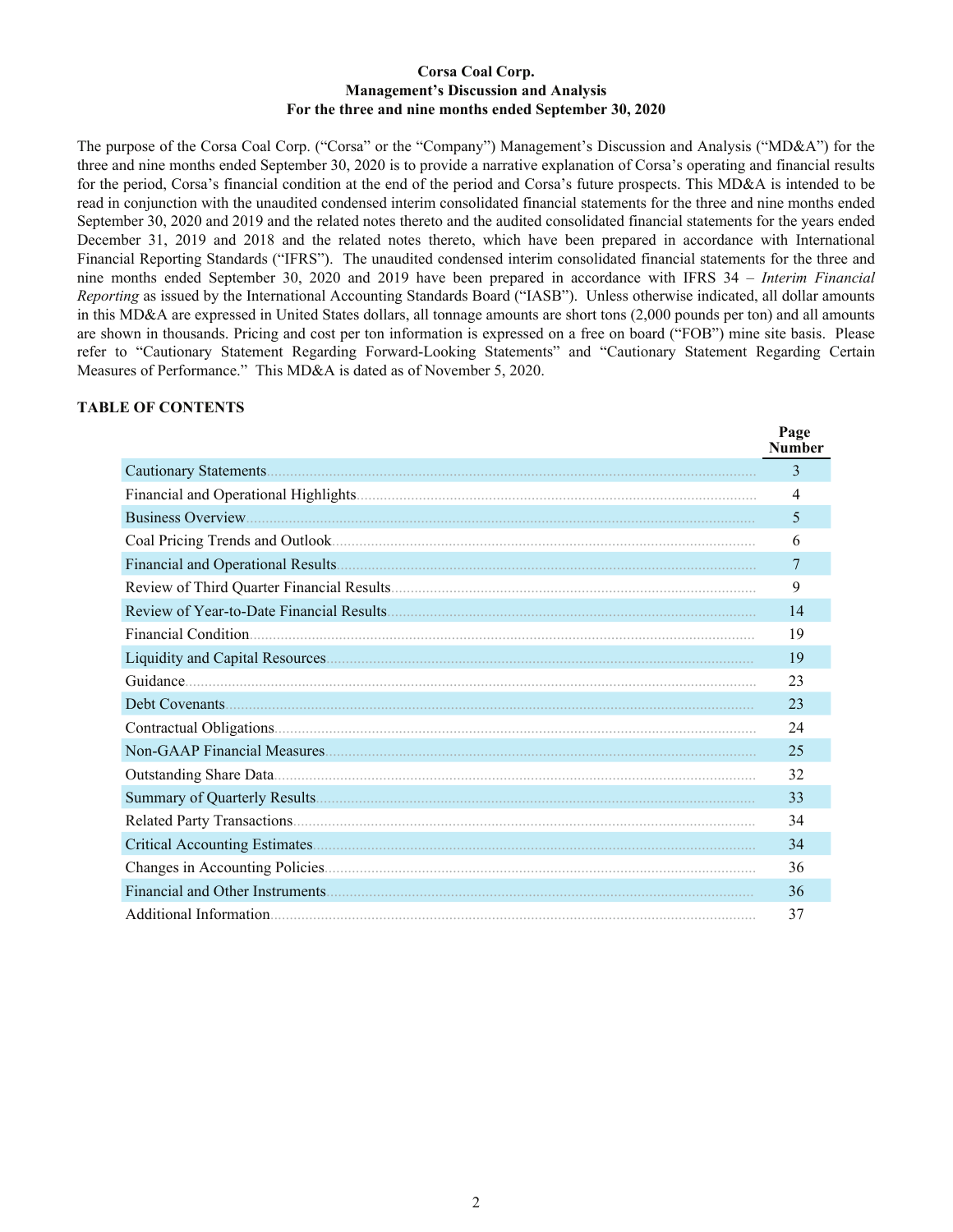### <span id="page-2-0"></span>**CAUTIONARY STATEMENT REGARDING FORWARD-LOOKING STATEMENTS**

Certain information set forth in this MD&A contains "forward-looking statements" and "forward-looking information" (collectively, "forward looking statements") under applicable securities laws. Except for statements of historical fact, certain information contained herein relating to projected sales, coal prices, coal production, mine development, the capacity and recovery of Corsa's preparation plants, expected cash production costs, geological conditions, future capital expenditures and expectations of market demand for coal, constitutes forward-looking statements which include management's assessment of future plans and operations and are based on current internal expectations, estimates, projections, assumptions and beliefs, which may prove to be incorrect. Some of the forward-looking statements may be identified by words such as "estimates", "expects", "anticipates", "believes", "projects", "plans", "capacity", "hope", "forecast", "anticipate", "could" and similar expressions. These statements are not guarantees of future performance and undue reliance should not be placed on them. Such forward-looking statements necessarily involve known and unknown risks and uncertainties, which may cause Corsa's actual performance and financial results in future periods to differ materially from any projections of future performance or results expressed or implied by such forward-looking statements. These risks and uncertainties include, but are not limited to: liabilities inherent in coal mine development and production; geological, mining and processing technical problems; inability to obtain required mine licenses, mine permits and regulatory approvals or renewals required in connection with the mining and processing of coal; risks that Corsa's preparation plants will not operate at production capacity during the relevant period, unexpected changes in coal quality and specification; variations in the coal mine or preparation plant recovery rates; dependence on third party coal transportation systems; competition for, among other things, capital, acquisitions of reserves, undeveloped lands and skilled personnel; incorrect assessments of the value of acquisitions; changes in commodity prices and exchange rates; changes in the regulations in respect to the use, mining and processing of coal; changes in regulations on refuse disposal; the effects of competition and pricing pressures in the coal market; the oversupply of, or lack of demand for, coal; inability of management to secure coal sales or third party purchase contracts; currency and interest rate fluctuations; various events which could disrupt operations and/or the transportation of coal products, including labor stoppages, severe weather conditions, public health crises and government regulations that are implemented to address them; the demand for and availability of rail, port and other transportation services; the ability to purchase third party coal for processing and delivery under purchase agreements; the ability to resolve litigation and similar matters involving the Company and/or its assets; the ability to pay down indebtedness; and management's ability to anticipate and manage the foregoing factors and risks. The forward-looking statements and information contained in this MD&A are based on certain assumptions regarding, among other things, future prices for coal; future currency and exchange rates; Corsa's ability to generate sufficient cash flow from operations and access capital markets to meet its future obligations; the regulatory framework representing royalties, taxes and environmental matters in the countries in which Corsa conducts business; coal production levels; Corsa's ability to retain qualified staff and equipment in a cost-efficient manner to meet its demand; and Corsa being able to execute its program of operational improvement and initiatives. There can be no assurance that forward-looking statements will prove to be accurate, as actual results and future events could differ materially from those anticipated in such statements. The reader is cautioned not to place undue reliance on forward-looking statements. Corsa does not undertake to update any of the forwardlooking statements contained in this MD&A unless required by law. The statements as to Corsa's capacity to produce coal are no assurance that it will achieve these levels of production or that it will be able to achieve these sales levels.

## **CAUTIONARY STATEMENT REGARDING CERTAIN MEASURES OF PERFORMANCE**

This MD&A presents certain measures, including "EBITDA"; "Adjusted EBITDA"; "realized price per ton sold"; "cash production cost per ton sold"; "cash cost per ton sold"; and "cash margin per ton sold", that are not recognized measures under IFRS. This data may not be comparable to data presented by other coal producers. For a definition and reconciliation of these measures to the most directly comparable financial information presented in the consolidated financial statements prepared in accordance with IFRS, see Non-GAAP Financial Measures starting on page 25 of this MD&A. The Company believes that these generally accepted industry measures are realistic indicators of operating performance and are useful in performing yearover-year comparisons. However, these non-GAAP measures should be considered together with other data prepared in accordance with IFRS, and these measures, taken by themselves, are not necessarily indicative of operating costs or cash flow measures prepared in accordance with IFRS.

### **SCIENTIFIC AND TECHNICAL INFORMATION**

All scientific and technical information contained in this MD&A has been reviewed and approved by Peter V. Merritts, Professional Engineer and the Company's Chief Executive Officer, who is a qualified person within the meaning of National Instrument 43-101 – *Standards of Disclosure for Mineral Projects*.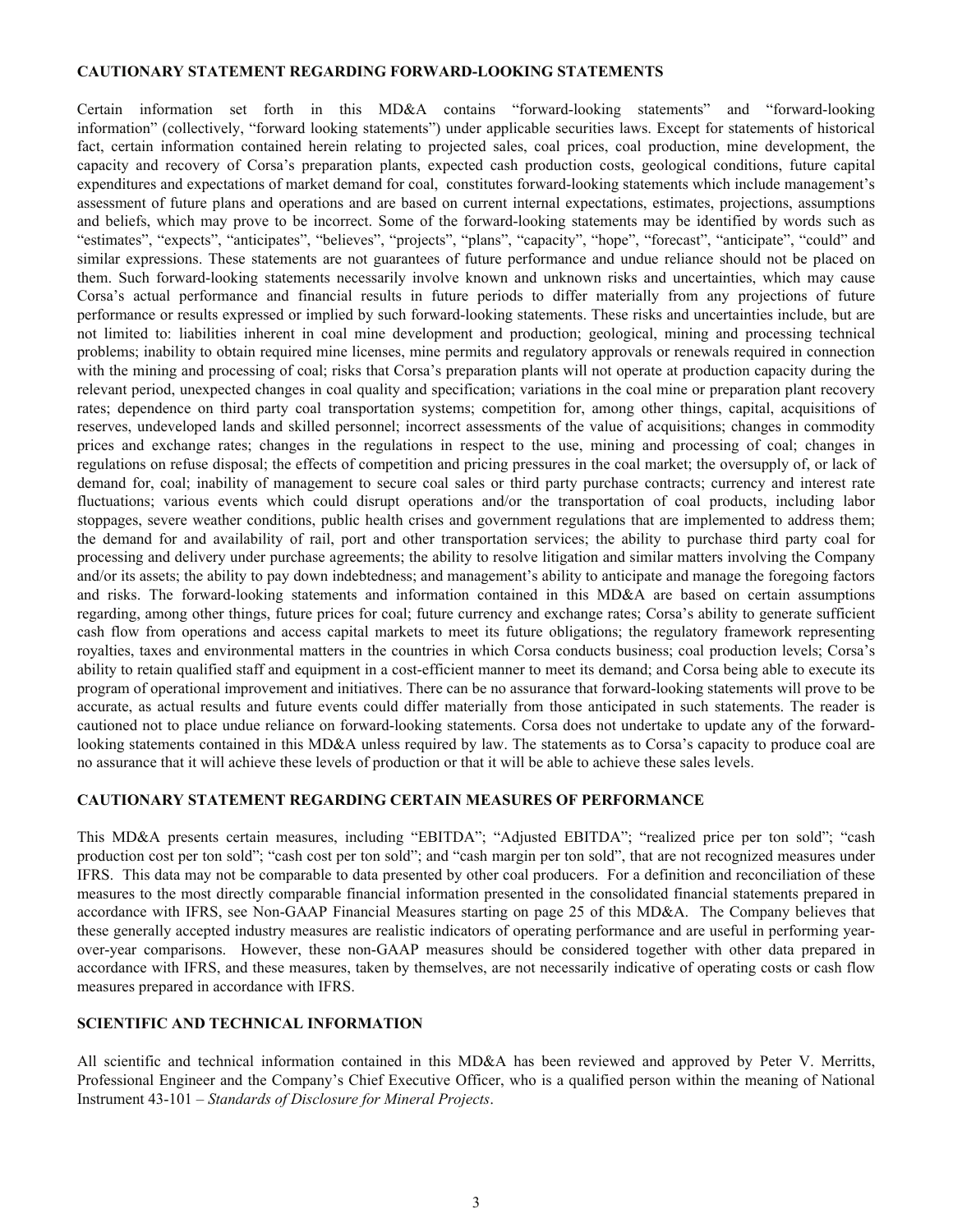### <span id="page-3-0"></span>**FINANCIAL AND OPERATIONAL HIGHLIGHTS FOR THE THIRD QUARTER ENDED SEPTEMBER 30, 2020**

- Corsa reported net and comprehensive loss of \$3.6 million and \$50.7 million, or  $\frac{6(0.04)}{10.04}$  and  $\frac{6(0.47)}{10.04}$  per share attributable to shareholders, for the three and nine months ended September 30, 2020, respectively, compared to income of \$1.0 million and \$7.6 million, or \$0.01 and \$0.06 per share attributable to shareholders, for the three and nine months ended September 30, 2019, respectively. The nine months ended September 30, 2020 includes a non-cash adjustment of \$41.7 million related to an asset impairment.
- In response to the deterioration of both the domestic and export metallurgical coal markets, driven in large part by the COVID-19 pandemic, Corsa implemented operational changes in early August. which included, among other things, a reduction in the operating shifts which reduced coal production and resulted in layoffs of a significant number of employees.
- Corsa's adjusted  $EBITDA<sup>(1)</sup>$  was a loss of \$4.8 million and income of \$5.8 million for the three and nine months ended September 30, 2020, respectively, compared to income of \$6.1 million and \$25.4 million for the three and nine months ended September 30, 2019, respectively. Corsa's EBITDA<sup>(1)</sup> was income of \$1.8 million and a loss of \$32.6 million (impacted by the previously mentioned non-cash impairment) for the three and nine months ended September 30, 2020, respectively, compared to income of \$7.2 million and \$26.9 million for the three and nine months ended September 30, 2019, respectively.
- Cash production cost per ton sold<sup>(1)</sup> was \$77.15 for the three months ended September 30, 2020, a decrease of \$0.76 per ton, or 1%, as compared to the three months ended September 30, 2019. Cash production cost per ton sold<sup>(1)</sup> was \$70.13 for the nine months ended September 30, 2020, a decrease of \$11.87 per ton, or 14%, as compared to the nine months ended September 30, 2019.
- Cash flow (used in) provided by operating activities were  $\$(10.3)$  million and  $\$10.9$  million for the three and nine months ended September 30, 2020, respectively, compared to cash flow provided by operating activities of \$2.2 million and \$16.6 million for the three and nine months ended September 30, 2019, respectively.
- Total revenues were \$23.3 million and \$111.0 million for the three and nine months ended September 30, 2020, respectively, compared to \$58.1 million and \$178.4 million for the three and nine months ended September 30, 2019, respectively.
- Low volatile metallurgical coal sales tons, comprised of "Company Produced" tons and "Value Added Services" purchased coal tons, were 286,944 and 617, respectively, in the three months ended September 30, 2020 compared to 282,591 and 56,246, respectively, in the three months ended September 30, 2019. In the three months ended September 30, 2020, Corsa did not sell any "Sales and Trading" purchased coal tons, which would have been treated as pass-through from a profitability perspective, compared to 126,304 tons in the three months ended September 30, 2019.
- Corsa's average realized price per ton of metallurgical coal sold<sup>(1)</sup> was \$66.54 per short ton for all metallurgical qualities in the three months ended September 30, 2020 compared to \$97.98 in the three months ended September 30, 2019. This average realized price for the third quarter 2020 is the approximate equivalent of between \$101 to \$106 per metric ton on an FOB vessel basis<sup>(2)</sup>. For the third quarter 2020, Corsa's sales mix included 24% of sales to domestic customers and 76% of sales to international customers.
- In April 2020, certain wholly-owned subsidiaries of Corsa, as borrowers, entered into loan agreements with KeyBank National Association ("KeyBank") for an aggregate amount of approximately \$8.4 million under the Paycheck Protection Program, which amounts are guaranteed by the U.S. Small Business Administration and at least \$7.2 million is expected to be forgiven under the terms of the Paycheck Protection Program. For further details see the Liquidity and Capital Resources section of this MD&A.

<sup>(2)</sup> Similar to most U.S. metallurgical coal producers, Corsa reports sales and costs per ton on an FOB mine site basis and denominated in short tons. Many international metallurgical coal producers report prices and costs on a delivered-tothe-port basis (or "FOB vessel basis"), thereby including freight costs between the mine and the port. Additionally, Corsa reports sales and costs per short ton, which is approximately 10% lower than a metric ton. For the purposes of this figure, we have used an illustrative freight rate of \$25-\$30 per short ton. Historically, freight rates rise and fall as market prices rise and fall. As a note, most published indices for metallurgical coal report prices on a delivered-to-theport basis and denominated in metric tons.

<sup>(1)</sup> This is a non-GAAP financial measure. See "Non-GAAP Financial Measures" starting on page 25 of this MD&A.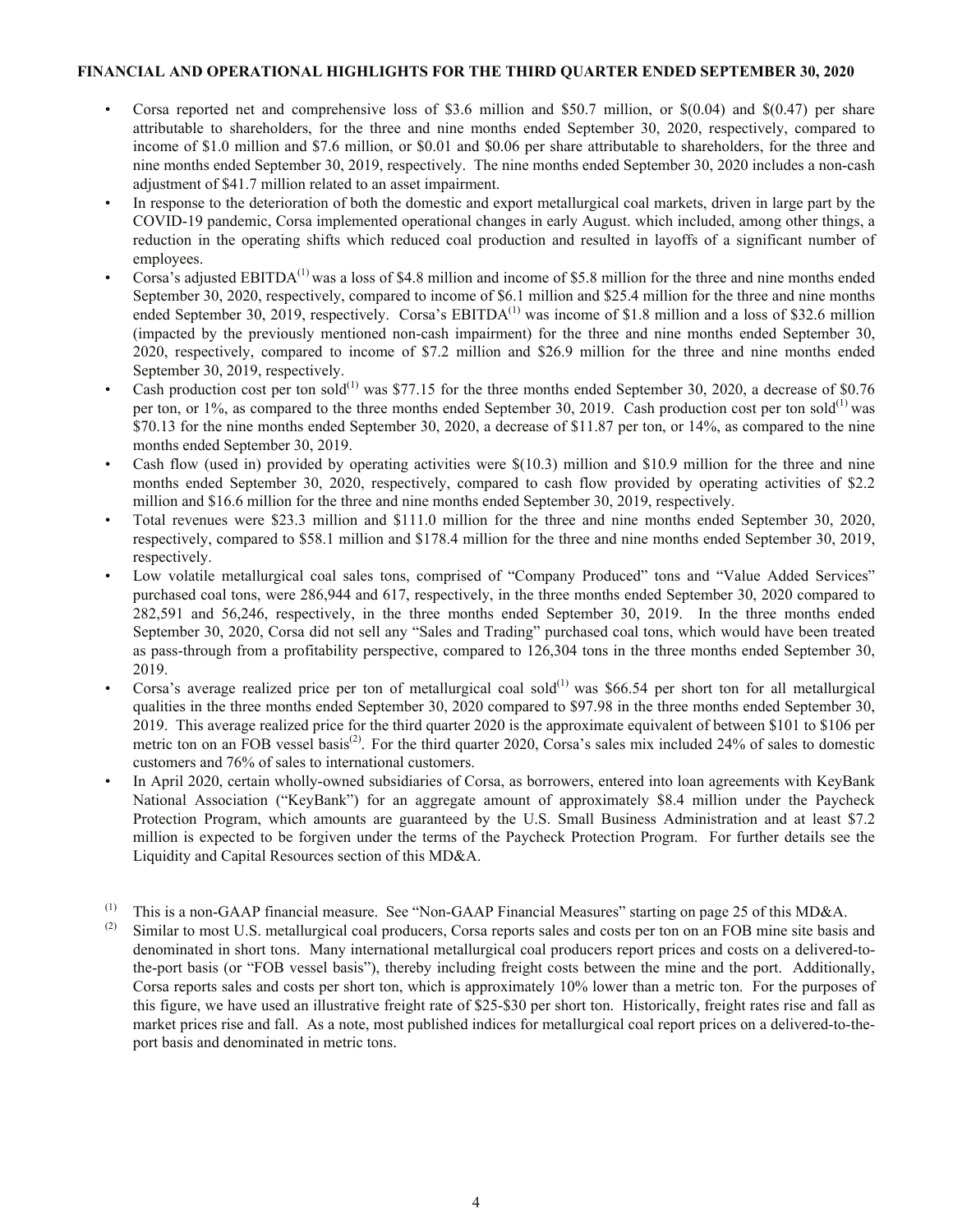### <span id="page-4-0"></span>**BUSINESS OVERVIEW**

Corsa is one of the leading United States suppliers of premium quality metallurgical coal, an essential ingredient in the production of steel. Corsa's core business is supplying premium quality metallurgical coal to domestic and international steel and coke producers. As of the date of this MD&A, Corsa produces coal from five mines, operates one preparation plant and has approximately 275 employees. Corsa's common shares ("Common Shares") are listed on the TSX Venture Exchange ("TSX-V") under the symbol "CSO". The Common Shares also trade on the OTCQX Best Market ("OTCQX") under the symbol "CRSXF".

The Company's coal operations are conducted through its Northern Appalachia Division ("NAPP" or "NAPP Division") based in Somerset, Pennsylvania, U.S.A. The NAPP Division is primarily focused on metallurgical coal production in the states of Pennsylvania and Maryland. Corsa markets and sells its NAPP coal to customers in North America, South America, Asia and Europe.

Corsa's metallurgical coal sales figures are comprised of three types of sales: (i) selling coal that Corsa produces ("Company Produced"); (ii) selling coal that Corsa purchases and provides value added services (storing, washing, blending, loading) to make the coal saleable ("Value Added Services"); and (iii) selling coal that Corsa purchases on a clean or finished basis from suppliers outside the Northern Appalachia region ("Sales and Trading").

### **NAPP Division**

### **Mines**

NAPP currently operates the Casselman mine, an underground mine utilizing the room and pillar mining method; the Acosta mine, an underground mine utilizing the room and pillar mining method; the Horning mine, an underground mine utilizing the room and pillar mining method; the Schrock Run mine, a surface mine using contour mining methods; and the Schrock Run Extension mine, a surface mine using contour mining methods (collectively, the "NAPP Mines"). The Casselman mine is located in Garrett County, Maryland and the Acosta, Horning, Schrock Run and Schrock Run Extension mines are located in Somerset County, Pennsylvania.

### **Preparation Plants**

NAPP currently operates one preparation plant, the Cambria Plant, and has two idled preparation plants, the Shade Creek Plant and the Rockwood Plant. The raw metallurgical coal produced from the NAPP Mines is trucked to the preparation plant where it is processed or "washed" using conventional coal processing techniques and stored for shipping. All plants have load out facilities adjacent to a rail line. Coal is usually shipped by rail; however, it can also be shipped by truck. All of the preparation plants are located in Somerset County, Pennsylvania. The Cambria Plant has an operating capacity of 325 tons of raw coal per hour, storage capacity for 130,000 tons of clean coal and 55,000 tons of raw coal and load out facilities adjacent to a CSX rail line. The Shade Creek Plant has an operating capacity of 450 tons of raw coal per hour, storage capacity for 75,000 tons of clean coal and 170,000 tons of raw coal and load out facilities adjacent to a Norfolk Southern rail line. The Rockwood Plant has an operating capacity of 325 tons of raw coal per hour, storage capacity of 24,000 tons of clean coal and 85,000 tons of raw coal and load out facilities adjacent to a CSX rail line.

## **Growth Projects**

NAPP has several significant projects which are in various stages of permitting. Our future spending on development of coal properties will be dependent upon market conditions, achieving acceptable rates of return on investment and financing availability.

| <b>Name</b>        | <b>Type of Mine</b> | <b>Status</b>     |
|--------------------|---------------------|-------------------|
| North Mine Project | Underground         | Permitted         |
| Keyser Project     | Underground         | Permit in Process |
| A Seam Project     | Underground         | Permitted         |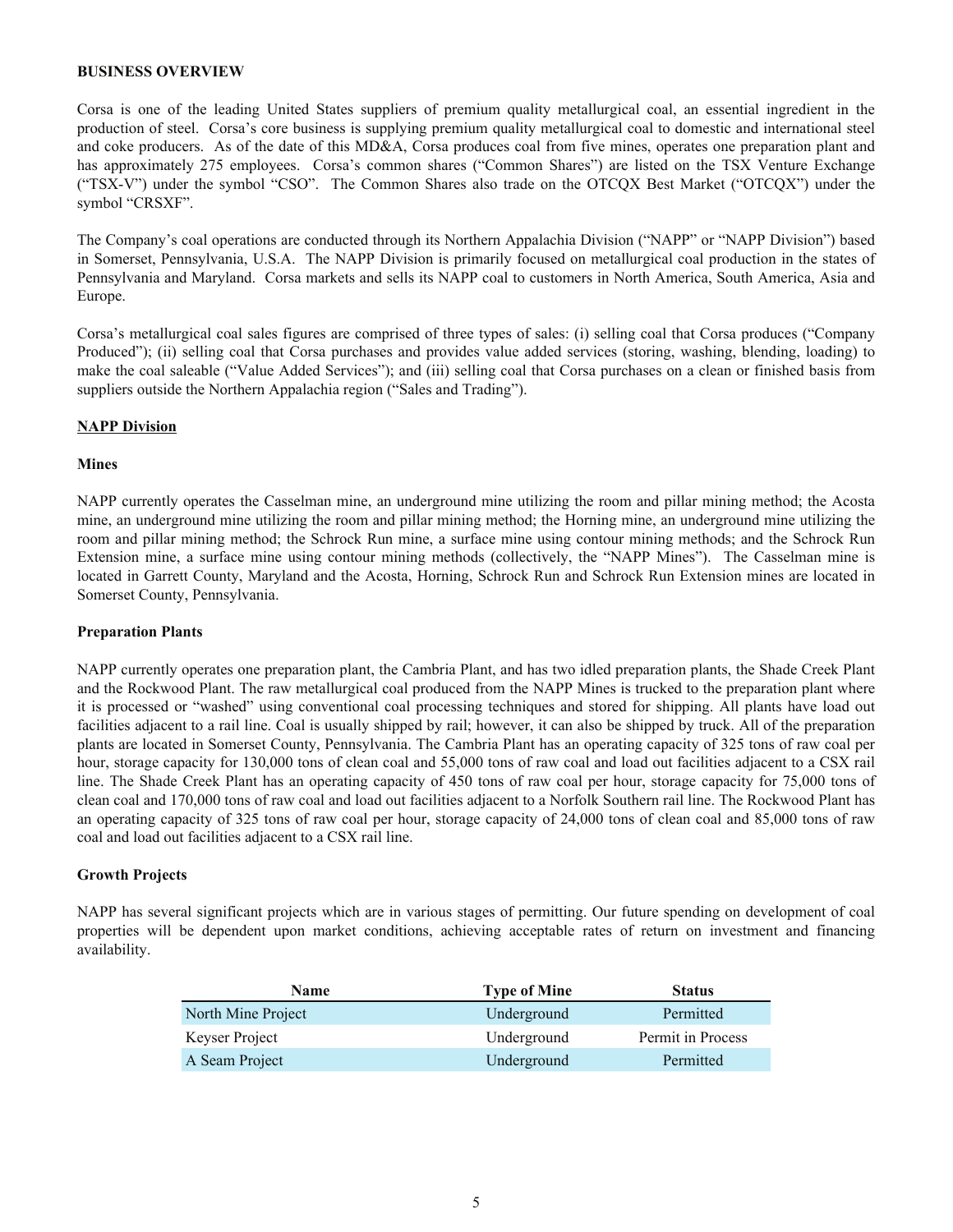### <span id="page-5-0"></span>**COAL PRICING TRENDS AND OUTLOOK**

Price levels opened the second quarter at \$116/metric ton ("mt") delivered-to-the-port based ("FOBT") for spot deliveries of Australian premium low volatile metallurgical coal and closed the quarter at \$139/mt FOBT. The quarterly average price for the second quarter of 2020 was \$115/mt FOBT for Australian premium low volatile metallurgical coal, compared to \$118/mt FOBT in the second quarter of 2020, and traded in a range from a high of \$139/mt FOBT to a low of \$106/mt FOBT. October 2020 spot market pricing for Australian premium low volatile metallurgical coal opened the month at \$139/mt FOBT, closed the month at \$109/mt FOBT and traded in a range from a high of \$139/mt FOBT to a low of \$106/mt FOBT for an average price of \$115/mt FOBT.

The World Steel Association reported that, through September 2020, global crude steel production fell by 3.2% in the first nine months of 2020 versus the comparable period in 2019. However, due to the impact of the COVID-19 pandemic on those submitting production data, the report cautioned that some estimates were used and that the number could be revised in the next update. For the first nine months of 2020, production was up 4.5% in China and was down 19.2% in the U.S., 19.1% in Japan and 16.5% in India. Crude steel production from the European Union and Brazil was down 17.9% and 9.7%, respectively. Regionally, Asia, which includes China and India, increased by 0.2%, North America decreased by 18.2% and South America decreased by 13.9%.

Following a first half 2020 decrease of 6.0% when compared to the first half of 2019, global crude steel production was down in July by 2.5 %, up in August by 0.6% and up in September by 2.9 % when compared to the same months in 2019. When comparing the month of September 2020 to September 2019, crude steel production was up in Asia by 7.4% and 0.9% in South America and was down 17.4% in North America and 14.0% in the European Union. Individual country comparisons of September 2020 to September 2019 show Turkey up 18.0%, China up 10.9%, and Brazil up 7.5%, and the U.S. down 18.5%, Japan down 19.3%, and India down 2.9%. Chinese hot-rolled coil steel prices are up approximately 7.1% since the start of the year, with U.S. and Northern European prices up 21.7% and 16.7%, respectively, in the same time period. Preliminary U.S. coking coal export data through July of 40.1 million tons shows an approximate 30% year-to-date decline with annualized U.S. coking coal exports of approximately 42 million tons as compared to 53 million tons in 2019.

The World Steel Association Short Range Outlook released in October forecasted that steel demand will contract by 2.4% in 2020 versus 2019 and will increase by 4.1% in 2021 versus 2020. Global steel demand in 2021 is expected to exceed 2019 levels, driven primarily by Chinese increases compared to 2019. Chinese steel demand is expected to increase by 8.0% in 2020 as compared to 2019 and remain flat in 2021. Excluding China, steel demand from the rest of the world will decrease by 13.3% in 2020 and increase by 9.4% in 2021. Regionally, the collective demand from the United States, Canada and Mexico is forecasted to decrease by 15.3% in 2020 and increase by 6.7% in 2021; demand from the European Union is forecasted to decrease by 15.2% in 2020 and increase by 11.0% in 2021; the collective demand from Asia and Oceania (excluding China) is forecasted to decrease by 13.3% in 2020 and increase by 10.7% in 2021; and the collective demand from Central and South America is forecasted to decrease by 10.1% in 2020 and increase by 8.2% in 2021.

The forward curve for the fourth quarter of 2020 according to the TSI index is trading in the mid-\$120s/mt FOBT range with December in the high \$120s/mt FOBT and the 2021 forward curve is in the mid \$140s/mt FOBT. Import quota restrictions enforced by Chinese authorities and trade tensions between China and Australia continue to impact the supply and demand balance of the seaborne metallurgical coal market in the second half of 2020 and increased the price volatility in spot transactions and futures markets. Domestic metallurgical coal market contract negotiations for 2021 are underway and will be finalized as we approach the end of the year. Increased steel production coupled with supply-side inventory reductions and geographical and grade specific metallurgical coal production constraints support an environment of increasing spot market coal prices in 2021. Price volatility is expected as future demand for metallurgical coal and the availability of supply will be impacted by, among other things, country specific and regional efforts to contain and control the spread of the COVID-19 virus, the economic stimulus activities of each country and global organizations and the operating status and capabilities of our customers and competitors. Due to the uncertainty of the global business impact of COVID-19 on both metallurgical coal supply and demand, on March 30, 2020, Corsa suspended the provision of additional commentary regarding expectations for 2020 metallurgical coal prices. Metallurgical coal supply, demand and pricing outlook commentary will be resumed when deemed appropriate by the Company.

The end use of our coal by our customers in coke plants and steel making, the combustion of fuel by equipment used in coal production and the transportation of our coal to our customers, are all sources of greenhouse gases ("GHGs"). As well, coal mining itself can release methane, which is considered to be a more potent GHG than CO2, directly into the atmosphere. These emissions from coal consumption, transportation and production are subject to pending and proposed regulation as part of initiatives to address global climate change. As a result, numerous proposals have been made and are likely to continue to be made at the international, national, regional and state levels of government to monitor and limit emissions of GHGs. The market for our coal may be adversely impacted if comprehensive legislation or regulations focusing on GHG emission reductions are adopted, or if our customers are unable to obtain financing for their operations.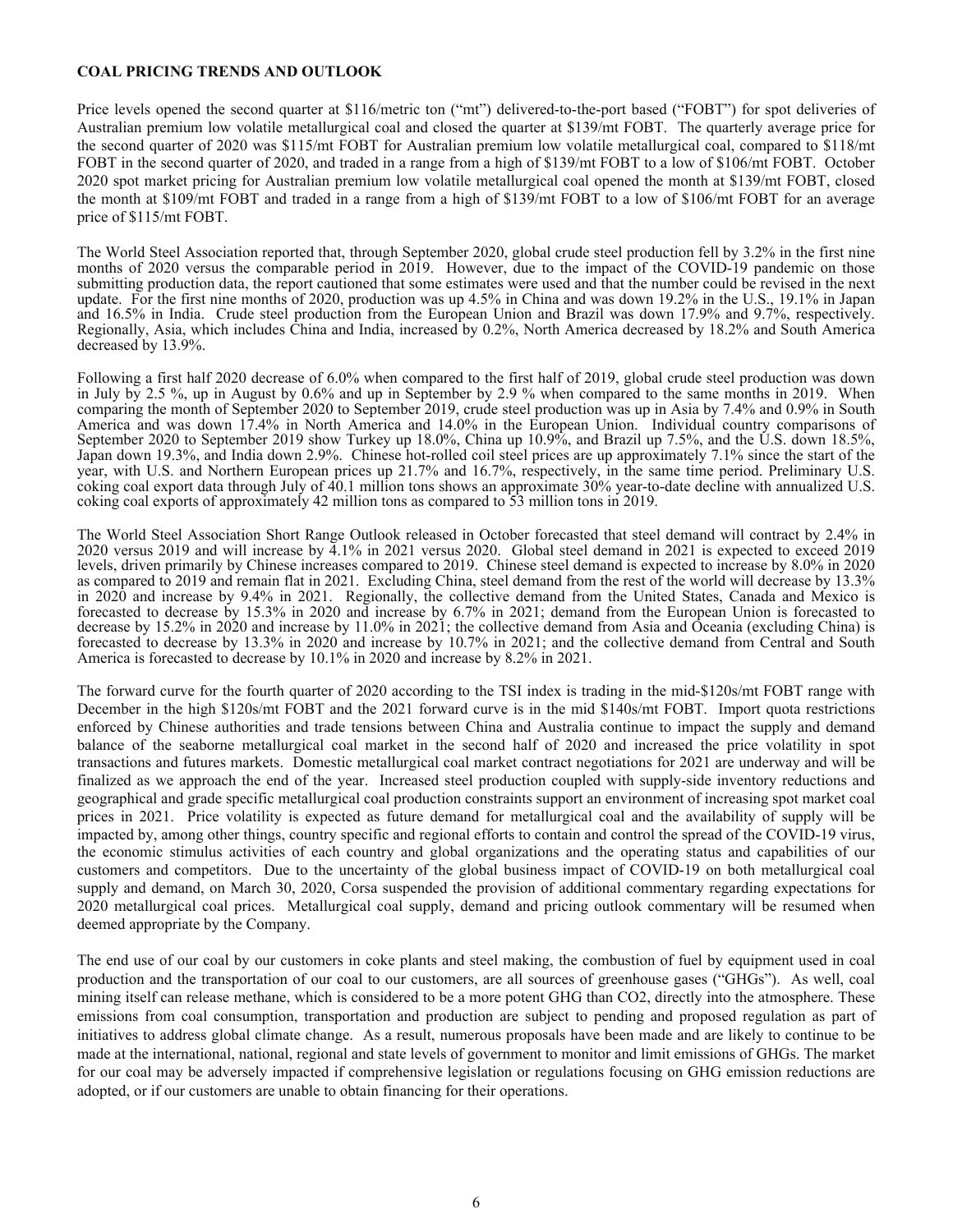<span id="page-6-0"></span>See "Risk Factors" in the Company's annual information form dated March 30, 2020 for the year ended December 31, 2019 for an additional discussion regarding certain factors that could impact coal pricing trends and outlook, as well as the Company's ongoing operations.

## **FINANCIAL AND OPERATIONAL RESULTS**

|                                             | For the three months ended September 30, |          |                           |           |                           |          |  |
|---------------------------------------------|------------------------------------------|----------|---------------------------|-----------|---------------------------|----------|--|
| (in thousands)                              |                                          | 2020     |                           | 2019      | Variance                  |          |  |
| Revenue                                     | $\mathbf{\hat{S}}$                       | 23,318   | $\boldsymbol{\mathsf{S}}$ | 58,085    | $\boldsymbol{\mathsf{S}}$ | (34,767) |  |
| Cost of sales                               |                                          | (32,028) |                           | (53, 527) |                           | 21,499   |  |
| Cost of sales - asset impairment            |                                          |          |                           |           |                           |          |  |
| Total cost of sales                         |                                          | (32,028) |                           | (53, 527) |                           | 21,499   |  |
| Gross margin                                |                                          | (8,710)  |                           | 4,558     |                           | (13,268) |  |
|                                             |                                          |          |                           |           |                           |          |  |
| Selling, general and administrative expense |                                          | (2,507)  |                           | (4,013)   |                           | 1,506    |  |
| (Loss) income from operations               |                                          | (11,217) |                           | 545       |                           | (11,762) |  |
|                                             |                                          |          |                           |           |                           |          |  |
| Net finance expense                         |                                          | (115)    |                           | (1,783)   |                           | 1,668    |  |
| Other income                                |                                          | 7,753    |                           | 2,271     |                           | 5,482    |  |
| (Loss) income before tax                    |                                          | (3,579)  |                           | 1,033     |                           | (4,612)  |  |
|                                             |                                          |          |                           |           |                           |          |  |
| Income tax expense                          |                                          |          |                           |           |                           |          |  |
| Net and comprehensive (loss) income         | $\mathcal{S}$                            | (3,579)  | \$                        | 1,033     | $\mathcal{S}$             | (4,612)  |  |
|                                             |                                          |          |                           |           |                           |          |  |
| Diluted (loss) earnings per share           | \$                                       | (0.04)   | \$                        | 0.01      | \$                        | (0.05)   |  |

|                                             | For the nine months ended September 30, |            |               |            |                           |           |  |  |
|---------------------------------------------|-----------------------------------------|------------|---------------|------------|---------------------------|-----------|--|--|
| (in thousands)                              |                                         | 2020       | 2019          |            |                           | Variance  |  |  |
| Revenue                                     | $\mathbf{s}$                            | 110,951    | \$            | 178,393    | $\boldsymbol{\mathsf{S}}$ | (67, 442) |  |  |
| Cost of sales                               |                                         | (117, 186) |               | (158, 446) |                           | 41,260    |  |  |
| Cost of sales - asset impairment            |                                         | (41, 684)  |               |            |                           | (41, 684) |  |  |
| Total cost of sales                         |                                         | (158, 870) |               | (158, 446) |                           | (424)     |  |  |
| Gross margin                                |                                         | (47, 919)  |               | 19,947     |                           | (67, 866) |  |  |
|                                             |                                         |            |               |            |                           |           |  |  |
| Selling, general and administrative expense |                                         | (7,060)    |               | (12, 723)  |                           | 5,663     |  |  |
| (Loss) income from operations               |                                         | (54, 979)  |               | 7,224      |                           | (62, 203) |  |  |
|                                             |                                         |            |               |            |                           |           |  |  |
| Net finance expense                         |                                         | (4,050)    |               | (3,170)    |                           | (880)     |  |  |
| Other income                                |                                         | 8,437      |               | 3,584      |                           | 4,853     |  |  |
| (Loss) income before tax                    |                                         | (50, 592)  |               | 7,638      |                           | (58, 230) |  |  |
|                                             |                                         |            |               |            |                           |           |  |  |
| Income tax expense                          |                                         | 89         |               |            |                           | 89        |  |  |
| Net and comprehensive (loss) income         | <sup>\$</sup>                           | (50, 681)  | $\mathcal{S}$ | 7,638      | $\mathbb{S}$              | (58, 319) |  |  |
|                                             |                                         |            |               |            |                           |           |  |  |
| Diluted (loss) earnings per share           | \$                                      | (0.47)     | \$            | 0.06       | \$                        | (0.53)    |  |  |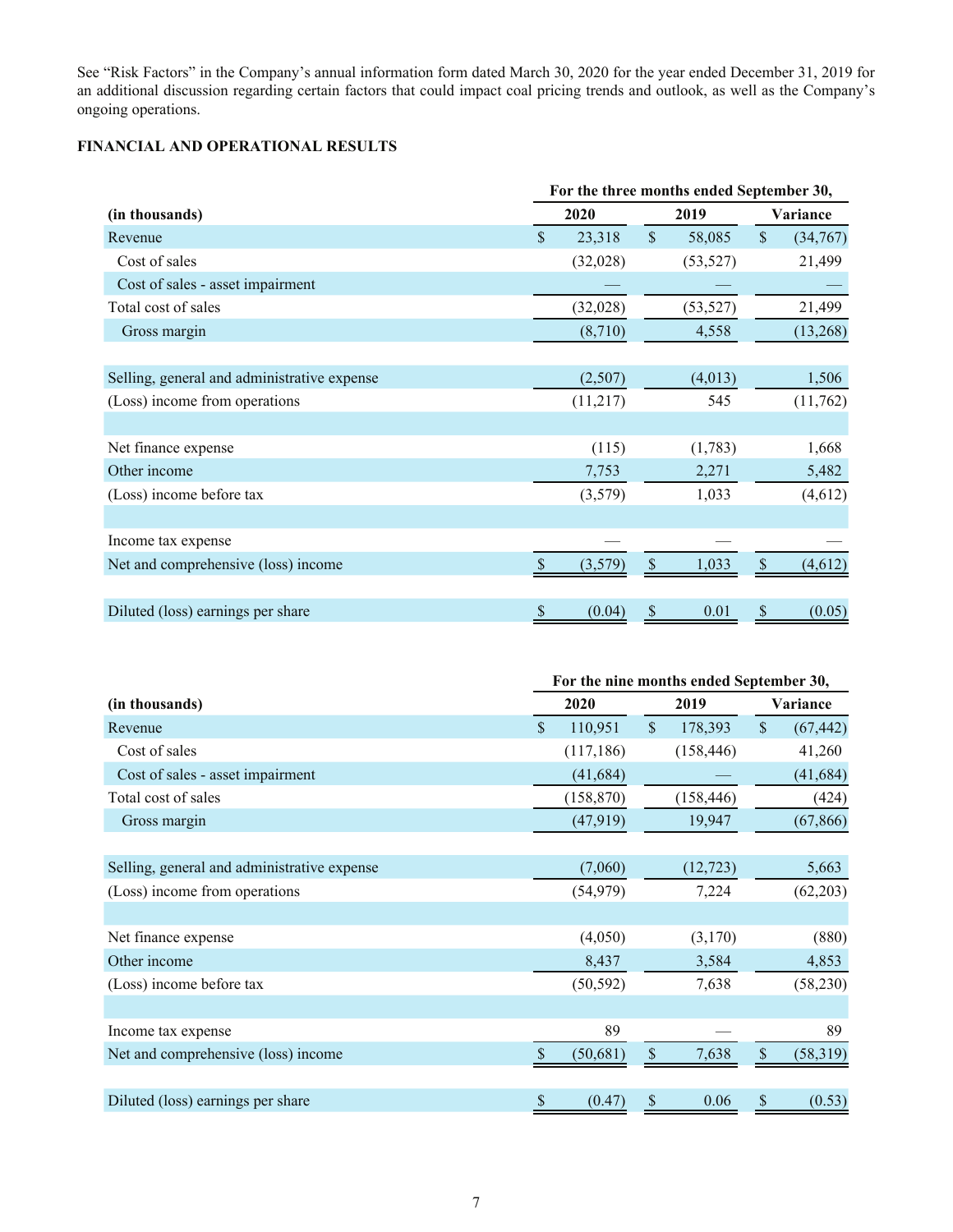## **Operations Summary**

|                                               |               |              |               | For the three months ended |               |               |               | For the nine months ended  |               |               |                |            |
|-----------------------------------------------|---------------|--------------|---------------|----------------------------|---------------|---------------|---------------|----------------------------|---------------|---------------|----------------|------------|
|                                               |               |              |               | September 30,              |               |               |               |                            |               | September 30, |                |            |
| (in thousands)                                |               | 2020         |               | 2019                       |               | Variance      |               | 2020                       |               | 2019          |                | Variance   |
| Coal sold - tons                              |               |              |               |                            |               |               |               |                            |               |               |                |            |
| NAPP - metallurgical coal                     |               | 288          |               | 465                        |               | (177)         |               | 1,178                      |               | 1,324         |                | (146)      |
|                                               |               |              |               |                            |               |               |               |                            |               |               |                |            |
| Realized price per ton sold $^{(1)}$          |               |              |               |                            |               |               |               |                            |               |               |                |            |
| NAPP - metallurgical coal                     | $\mathbb{S}$  | 66.54        | $\mathcal{S}$ | 97.98                      | $\mathbb{S}$  | $(31.44)$ \$  |               | 81.73                      | <sup>\$</sup> | 110.32        | <sup>S</sup>   | (28.59)    |
| Cash production cost per ton sold $^{(1)(2)}$ |               |              |               |                            |               |               |               |                            |               |               |                |            |
| NAPP - metallurgical coal                     | \$            | 77.15        | \$            | 77.91                      | \$            | 0.76          | S             | 70.13                      | <sup>\$</sup> | 82.00         | \$             | 11.87      |
|                                               |               |              |               |                            |               |               |               |                            |               |               |                |            |
| Cash cost per ton sold $^{(1)(3)}$            |               |              |               |                            |               |               |               |                            |               |               |                |            |
| NAPP - metallurgical coal                     | $\mathcal{S}$ | 77.01        | $\mathcal{S}$ | 80.28                      | $\mathcal{S}$ | 3.27          | \$            | 71.63                      | $\mathcal{S}$ | 84.95         | $\mathcal{S}$  | 13.32      |
| Cash margin per ton sold $^{(1)}$             |               |              |               |                            |               |               |               |                            |               |               |                |            |
| NAPP - metallurgical coal                     | $\mathsf{\$}$ | $(10.47)$ \$ |               | 17.70                      | \$            | $(28.17)$ \$  |               | 10.10                      | $\mathcal{S}$ | 25.37         | \$             | (15.27)    |
|                                               |               |              |               |                            |               |               |               |                            |               |               |                |            |
| EBITDA <sup>(1)</sup>                         |               |              |               |                            |               |               |               |                            |               |               |                |            |
| <b>NAPP</b>                                   | $\mathcal{S}$ | 2,569        | $\sqrt{\ }$   | 9,661                      | $\sqrt{\ }$   | (7,092)       | $\mathcal{S}$ | $(30,140)$ \$              |               | 32,941        | $\mathbb{S}^-$ | (63,081)   |
| Corporate                                     |               | (749)        |               | (2, 484)                   |               | 1,735         |               | (2, 423)                   |               | (6,010)       |                | 3,587      |
| Total                                         | $\mathcal{S}$ | 1,820        | $\mathcal{S}$ | 7,177                      | <sup>S</sup>  |               |               | $(5,357)$ \$ $(32,563)$ \$ |               | 26,931        | $\mathbb{S}$   | (59, 494)  |
| Adjusted EBITDA <sup>(1)</sup>                |               |              |               |                            |               |               |               |                            |               |               |                |            |
| <b>NAPP</b>                                   | \$            | $(4,346)$ \$ |               | 6,795                      | \$            | $(11,141)$ \$ |               | 7,729                      | \$            | 28,410        | \$             | (20,681)   |
| Corporate                                     |               | (493)        |               | (717)                      |               | 224           |               | (1,908)                    |               | (3,060)       |                | 1,152      |
| Total                                         | \$            | $(4,839)$ \$ |               | 6,078                      | \$            | (10, 917)     | <sup>\$</sup> | 5,821                      | $\mathbb{S}$  | 25,350        |                | \$(19,529) |

(1) This is a non-GAAP financial measure. See "Non-GAAP Financial Measures" starting on page 25 of this MD&A.<br>(2) Cash production cost per ton sold excludes purchased coal. This non-GAAP Financial measure is defined in m

Cash production cost per ton sold excludes purchased coal. This non-GAAP Financial measure is defined in more detail in "Non-GAAP Financial Measures" starting on page 25 of this MD&A.

(3) Cash cost per ton sold includes purchased coal. This non-GAAP Financial measure is defined in more detail in "Non-GAAP Financial Measures" starting on page 25 of this MD&A.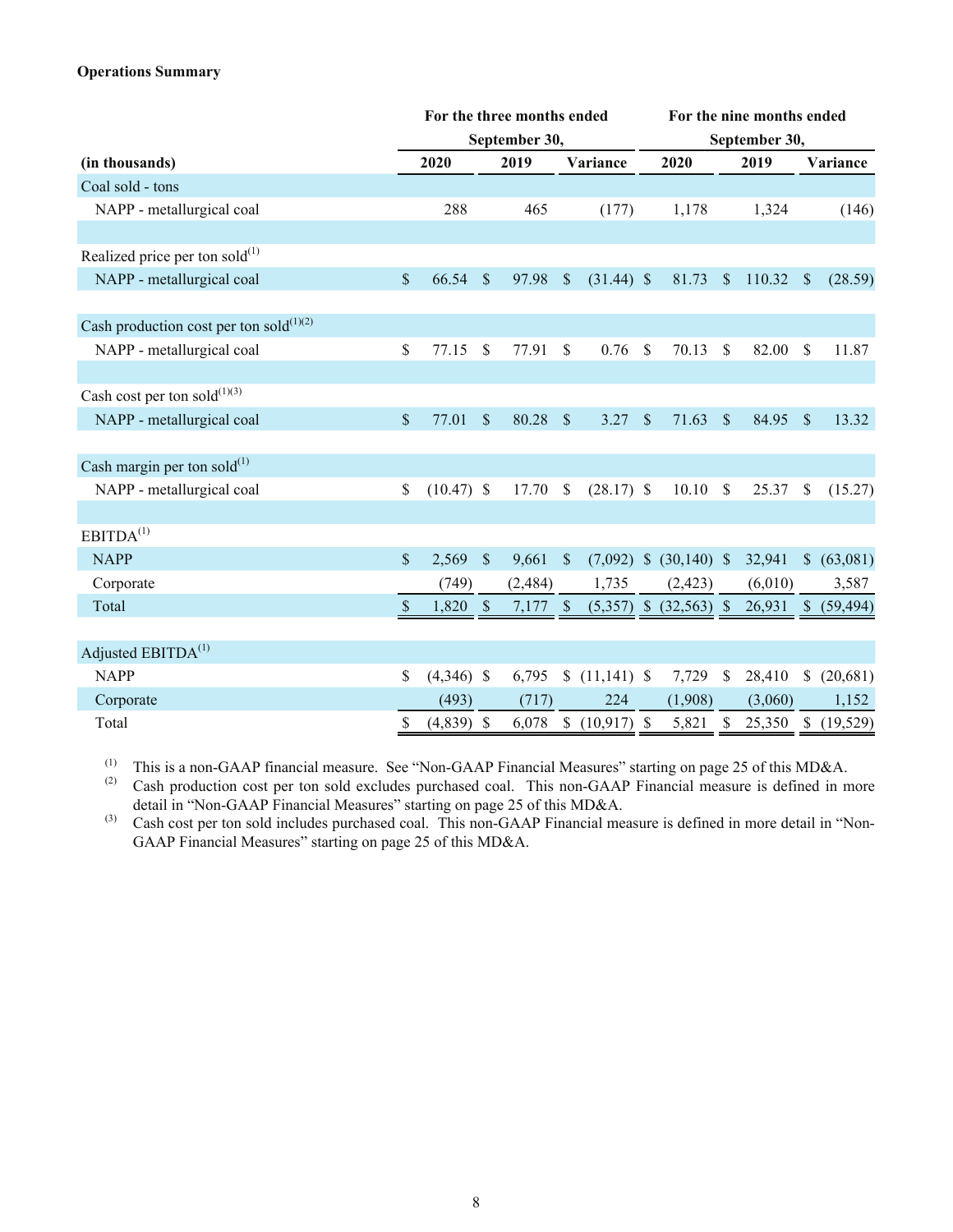# <span id="page-8-0"></span>**REVIEW OF THIRD QUARTER FINANCIAL RESULTS**

|                                             |     |             | For the three months ended September 30, 2020 |                     |          |
|---------------------------------------------|-----|-------------|-----------------------------------------------|---------------------|----------|
| (in thousands)                              |     | <b>NAPP</b> | Corporate                                     | <b>Consolidated</b> |          |
| Revenue                                     | \$. | 23,318      | \$                                            | \$.                 | 23,318   |
| Cost of sales                               |     | (32,028)    |                                               |                     | (32,028) |
| Cost of sales - impairment                  |     |             |                                               |                     |          |
| Total cost of sales                         |     | (32,028)    |                                               |                     | (32,028) |
| Gross margin                                |     | (8,710)     |                                               |                     | (8,710)  |
| Selling, general and administrative expense |     | (1, 587)    | (920)                                         |                     | (2,507)  |
| Loss from operations                        |     | (10, 297)   | (920)                                         |                     | (11,217) |
| Net finance income (expense)                |     | 243         | (358)                                         |                     | (115)    |
| Other income                                |     | 7,504       | 249                                           |                     | 7,753    |
| Loss before tax                             |     | (2,550)     | (1,029)                                       |                     | (3,579)  |
| Income tax expense                          |     |             |                                               |                     |          |
| Net and comprehensive loss                  |     | (2,550)     | (1,029)                                       | S                   | (3,579)  |

# **For the three months ended September 30, 2019**

| (in thousands)                              |   | <b>NAPP</b> |   | Corporate |   | <b>Consolidated</b> |
|---------------------------------------------|---|-------------|---|-----------|---|---------------------|
| Revenue                                     | S | 58,085      | S |           | P | 58,085              |
| Cost of sales                               |   | (53, 495)   |   | (32)      |   | (53, 527)           |
| Gross margin                                |   | 4,590       |   | (32)      |   | 4,558               |
| Selling, general and administrative expense |   | (2,994)     |   | (1,019)   |   | (4,013)             |
| Income (loss) from operations               |   | 1,596       |   | (1,051)   |   | 545                 |
| Net finance expense                         |   | (534)       |   | (1,249)   |   | (1,783)             |
| Other income                                |   | 3,636       |   | (1,365)   |   | 2,271               |
| Income (loss) before tax                    |   | 4,698       |   | (3,665)   |   | 1,033               |
| Income tax expense (benefit)                |   |             |   |           |   |                     |
| Net and comprehensive income (loss)         |   | 4,698       |   | (3,665)   |   | 1,033               |

## **Dollar variance for the three months ended**

|                                             | September 30, 2020 versus 2019 |             |    |       |                     |          |  |  |
|---------------------------------------------|--------------------------------|-------------|----|-------|---------------------|----------|--|--|
| (in thousands)                              |                                | <b>NAPP</b> |    |       | <b>Consolidated</b> |          |  |  |
| Revenue                                     | <sup>S</sup>                   | (34,767)    | \$ |       | \$                  | (34,767) |  |  |
| Cost of sales                               |                                | 21,467      |    | 32    |                     | 21,499   |  |  |
| Cost of sales - asset impairment            |                                |             |    |       |                     |          |  |  |
| Total cost of sales                         |                                | 21,467      |    | 32    |                     | 21,499   |  |  |
| Gross margin                                |                                | (13,300)    |    | 32    |                     | (13,268) |  |  |
| Selling, general and administrative expense |                                | 1,407       |    | 99    |                     | 1,506    |  |  |
| (Loss) income from operations               |                                | (11, 893)   |    | 131   |                     | (11,762) |  |  |
| Net finance income                          |                                | 777         |    | 891   |                     | 1,668    |  |  |
| Other income                                |                                | 3,868       |    | 1,614 |                     | 5,482    |  |  |
| (Loss) income before tax                    |                                | (7,248)     |    | 2,636 |                     | (4,612)  |  |  |
| Income tax expense                          |                                |             |    |       |                     |          |  |  |
| Net and comprehensive (loss) income         | \$                             | (7,248)     | S  | 2,636 | \$                  | (4,612)  |  |  |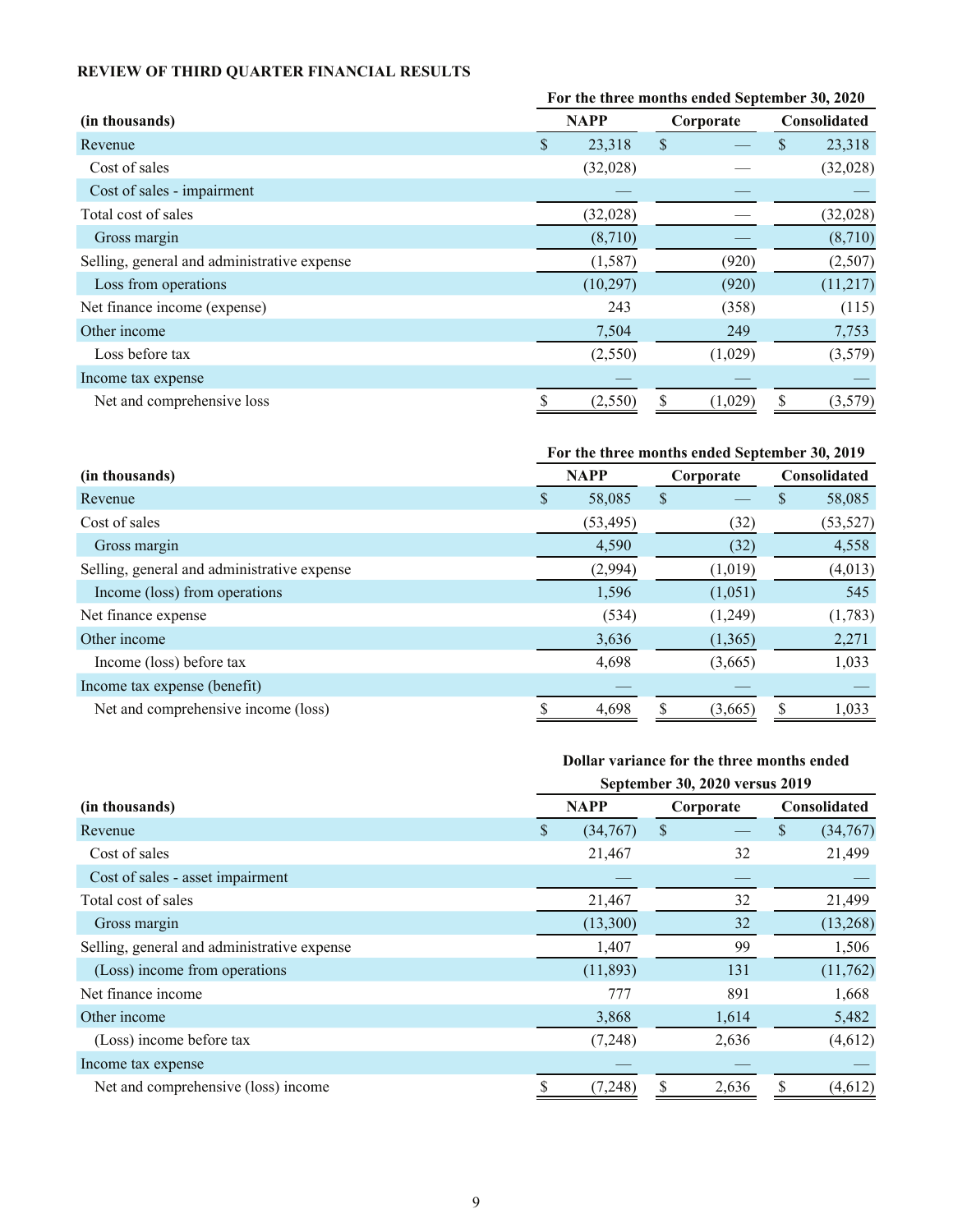## **Operating Segments**

Corsa's two distinct segments are NAPP and Corporate. The financial results of the continuing operating segments for the three months ended September 30, 2020 and 2019 are as follows:

### NAPP Division

*Revenue - NAPP Division*

|                                                   | For the three months ended September 30, |        |  |        |    |           |  |  |  |
|---------------------------------------------------|------------------------------------------|--------|--|--------|----|-----------|--|--|--|
| (in thousands)                                    |                                          | 2020   |  | 2019   |    | Variance  |  |  |  |
| Metallurgical coal revenue (at preparation plant) |                                          | 19.164 |  | 45.562 | \$ | (26, 398) |  |  |  |
| Thermal coal revenue (at preparation plant)       |                                          | 380    |  | 157    |    | 223       |  |  |  |
| Transportation revenue                            |                                          | 3,426  |  | 10,396 |    | (6,970)   |  |  |  |
| Tolling revenue                                   |                                          | 348    |  | 1.970  |    | (1,622)   |  |  |  |
|                                                   |                                          | 23,318 |  | 58,085 |    | (34, 767) |  |  |  |

- Metallurgical coal revenue, net of transportation charges, decreased \$26,398 as a result of reduced sales volumes which decreased revenue by \$17,343 and lower sales prices which caused revenue to decrease by \$9,055. Metallurgical coal sold was 288 tons and 465 tons for the three months ended September 30, 2020 and 2019, respectively, a decrease of 177 tons, primarily due to the operational reductions that were implemented as a result of the market decline. Realized price per ton sold decreased \$31.44 primarily due to the decline in the metallurgical coal market, largely driven by the COVID-19 pandemic.
- Revenue associated with the transportation of coal to the loading terminal or customer decreased \$6,970 as a result of reduced rail rates which was the result of the decline in the metallurgical coal market and a reduction in export sales due to market conditions.
- Tolling revenue decreased as a result of processing less third party coal at the preparation plant due to the conclusion of a toll washing contract on December 31, 2019.

*Cost of sales - NAPP Division*

Cost of sales consists of the following:

|                                                         | For the three months ended September 30, |        |    |        |          |           |  |  |
|---------------------------------------------------------|------------------------------------------|--------|----|--------|----------|-----------|--|--|
| (in thousands)                                          |                                          | 2020   |    | 2019   | Variance |           |  |  |
| Mining and processing costs                             | \$                                       | 21,012 | \$ | 20,300 | \$       | 712       |  |  |
| Purchased coal costs                                    |                                          | 39     |    | 15,374 |          | (15, 335) |  |  |
| Royalty expense                                         |                                          | 1,509  |    | 1,772  |          | (263)     |  |  |
| Amortization expense                                    |                                          | 4,966  |    | 4,763  |          | 203       |  |  |
| Transportation costs from preparation plant to customer |                                          | 3,426  |    | 10,396 |          | (6,970)   |  |  |
| Idle mine expense                                       |                                          | 129    |    | 69     |          | 60        |  |  |
| Tolling costs                                           |                                          | 221    |    | 792    |          | (571)     |  |  |
| Change in estimate of reclamation provision             |                                          |        |    |        |          |           |  |  |
| Write-off of advance royalties and other assets         |                                          | 65     |    | 48     |          | 17        |  |  |
| Other costs                                             |                                          | 661    |    | (19)   |          | 680       |  |  |
| Cost of sales                                           |                                          | 32,028 |    | 53,495 |          | (21, 467) |  |  |
| Cost of sales - asset impairment                        |                                          |        |    |        |          |           |  |  |
| Total cost of sales                                     |                                          | 32,028 |    | 53,495 | \$       | (21, 467) |  |  |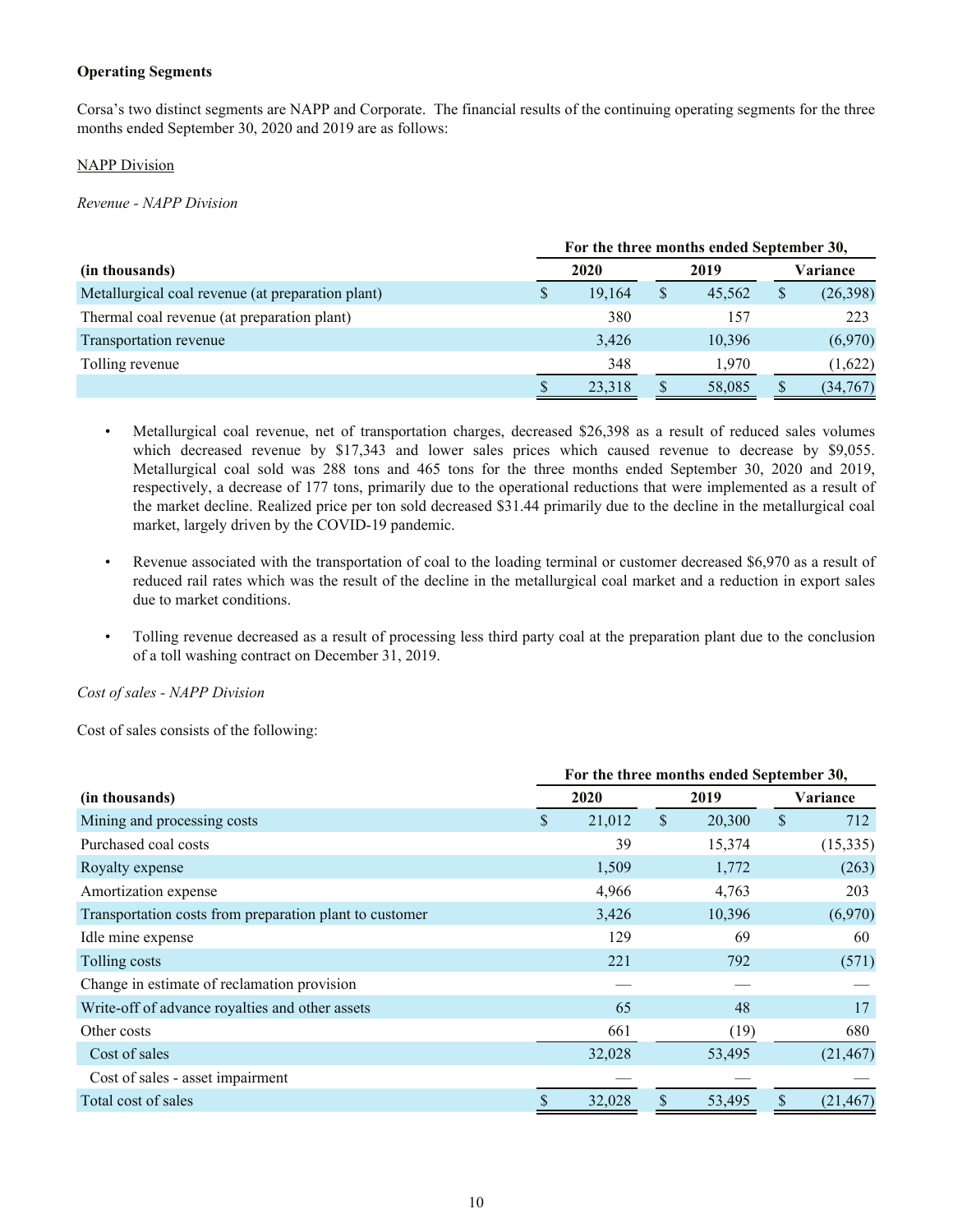- Mining and processing costs increased primarily due to additional produced volumes sold during the three months ended September 30, 2020 compared to the 2019 period. The increase was also due to slightly higher produced costs per ton sold as a result of the reduced operations that occurred during the 2020 period due to market conditions.
- As a result of the export market weakness, purchased coal costs decreased primarily due to reduced volumes of purchased metallurgical coal and lower cost per ton purchased and sold during the three months ended September 30, 2020 as compared to 2019 period.
- Transportation costs decreased as a result of reduced rail rates which was the result of the decline in the metallurgical coal market as well as significantly reduced export sales due to the continued export market weakness.
- Tolling costs decreased as a result processing less third party coal at the preparation plant.
- Other costs increased due to various items, none of which were individually material.

### *Selling, general and administrative expense - NAPP Division*

Selling, general and administrative expense consists of the following:

|                                  |   | For the three months ended September 30, |              |       |              |          |  |  |  |  |
|----------------------------------|---|------------------------------------------|--------------|-------|--------------|----------|--|--|--|--|
| (in thousands)                   |   | 2020                                     |              |       | Variance     |          |  |  |  |  |
| Salaries and other compensations | D | 591                                      | <sup>S</sup> | 917   | <sup>S</sup> | (326)    |  |  |  |  |
| <b>Employee benefits</b>         |   | 252                                      |              | 287   |              | (35)     |  |  |  |  |
| Selling expense                  |   | 222                                      |              | 831   |              | (609)    |  |  |  |  |
| Professional fees                |   | 241                                      |              | 364   |              | (123)    |  |  |  |  |
| Office expenses and insurance    |   | 236                                      |              | 492   |              | (256)    |  |  |  |  |
| Other                            |   | 45                                       |              | 103   |              | (58)     |  |  |  |  |
|                                  |   | 1,587                                    |              | 2.994 |              | (1, 407) |  |  |  |  |

• Selling, general and administrative expense related to the NAPP Division decreased primarily due to a reduction in selling expenses for export sales commissions paid to third party agents, a decrease in letter of credit fees as a result of fewer export vessels that required letters of credit and a reduction in staffing levels as a result of various administrative changes that occurred subsequent to the three months ended September 30, 2019.

*Net finance expense (income) - NAPP Division*

|                                                                   | For the three months ended September 30, |         |   |       |                           |       |  |  |  |
|-------------------------------------------------------------------|------------------------------------------|---------|---|-------|---------------------------|-------|--|--|--|
| (in thousands)                                                    | 2020                                     |         |   | 2019  | Variance                  |       |  |  |  |
| Change in market value of restricted investments expense (income) |                                          | (1,164) | S | (405) | $\boldsymbol{\mathsf{S}}$ | (759) |  |  |  |
| Bond premium expense                                              |                                          | 487     |   | 381   |                           | 106   |  |  |  |
| Accretion on reclamation provision                                |                                          | 283     |   | 384   |                           | (101) |  |  |  |
| Interest expense                                                  |                                          | 153     |   | 200   |                           | (47)  |  |  |  |
| Interest income                                                   |                                          | (2)     |   | (30)  |                           | 28    |  |  |  |
| Other                                                             |                                          |         |   | 4     |                           | (4)   |  |  |  |
|                                                                   |                                          | (243    |   | 534   |                           |       |  |  |  |

• Net finance expense decreased primarily due to the change in market value of the water treatment trust fund accounts. The value of these trust funds are marked to market on a monthly basis and increased market gains were recognized in the three months ended September 30, 2020 compared to the 2019 period.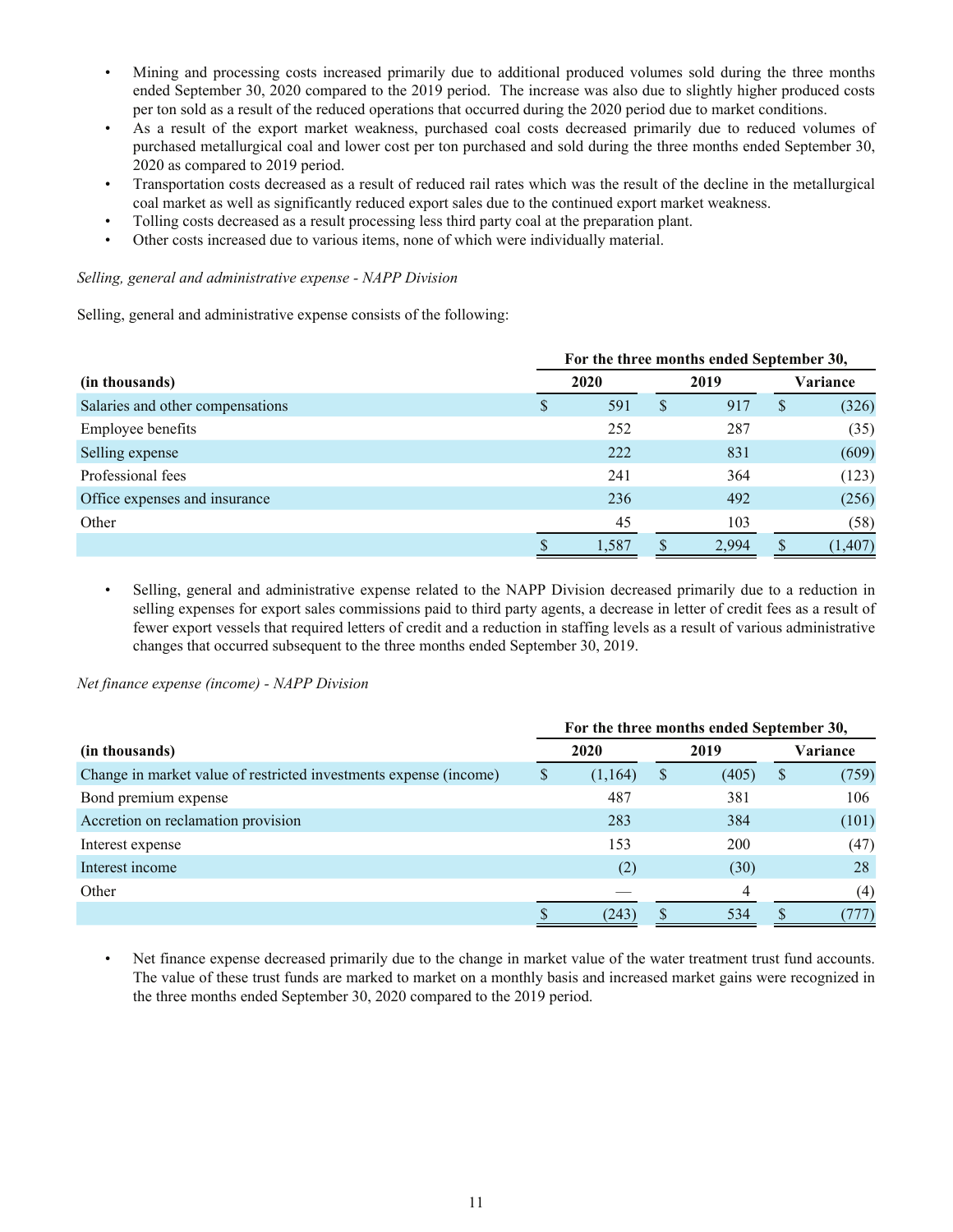### *Other income (expense) - NAPP Division*

|                               |      | For the three months ended September 30, |      |       |          |         |  |  |
|-------------------------------|------|------------------------------------------|------|-------|----------|---------|--|--|
|                               | 2020 |                                          | 2019 |       | Variance |         |  |  |
| PPP loan grant income         | S    | 6,978                                    | \$   |       | \$       | 6,978   |  |  |
| A-Seam condemnation judgement |      |                                          |      | 3,394 |          | (3,394) |  |  |
| Limestone sales               |      | 292                                      |      | 47    |          | 245     |  |  |
| Filter cake sales             |      | 187                                      |      | 45    |          | 142     |  |  |
| Royalty income                |      | 29                                       |      | 291   |          | (262)   |  |  |
| Gain on property dispositions |      |                                          |      | 38    |          | (38)    |  |  |
| Other                         |      | 18                                       |      | (179) |          | 197     |  |  |
|                               |      | 7,504                                    |      | 3,636 |          | 3,868   |  |  |

*•* Other income increased primarily due to proceeds from the Paycheck Protection Program Loans (as defined herein) being used as contemplated under the loan program and the Company expects these amounts to be forgiven and accordingly recognized the grant income. This improvement was partially offset by the A-Seam condemnation judgement that was recognized in the 2019 period.

## Corporate Division

*Selling, general and administrative expense - Corporate Division*

Selling, general and administrative expense consists of the following:

|                                  |   | For the three months ended September 30, |  |       |    |          |  |  |  |
|----------------------------------|---|------------------------------------------|--|-------|----|----------|--|--|--|
| (in thousands)                   |   | 2020                                     |  | 2019  |    | Variance |  |  |  |
| Salaries and other compensations | S | 405                                      |  | 622   | \$ | (217)    |  |  |  |
| Employee benefits                |   | 29                                       |  | 46    |    | (17)     |  |  |  |
| Professional fees                |   | 382                                      |  | 183   |    | 199      |  |  |  |
| Office expenses and insurance    |   | 104                                      |  | 125   |    | (21)     |  |  |  |
| Other                            |   |                                          |  | 43    |    | (43)     |  |  |  |
|                                  |   | 920                                      |  | 1.019 |    | (99)     |  |  |  |

• Selling, general and administrative expenses decreased primarily due to reduced corporate staffing levels in the 2020 period partially offset by increased legal professional fees.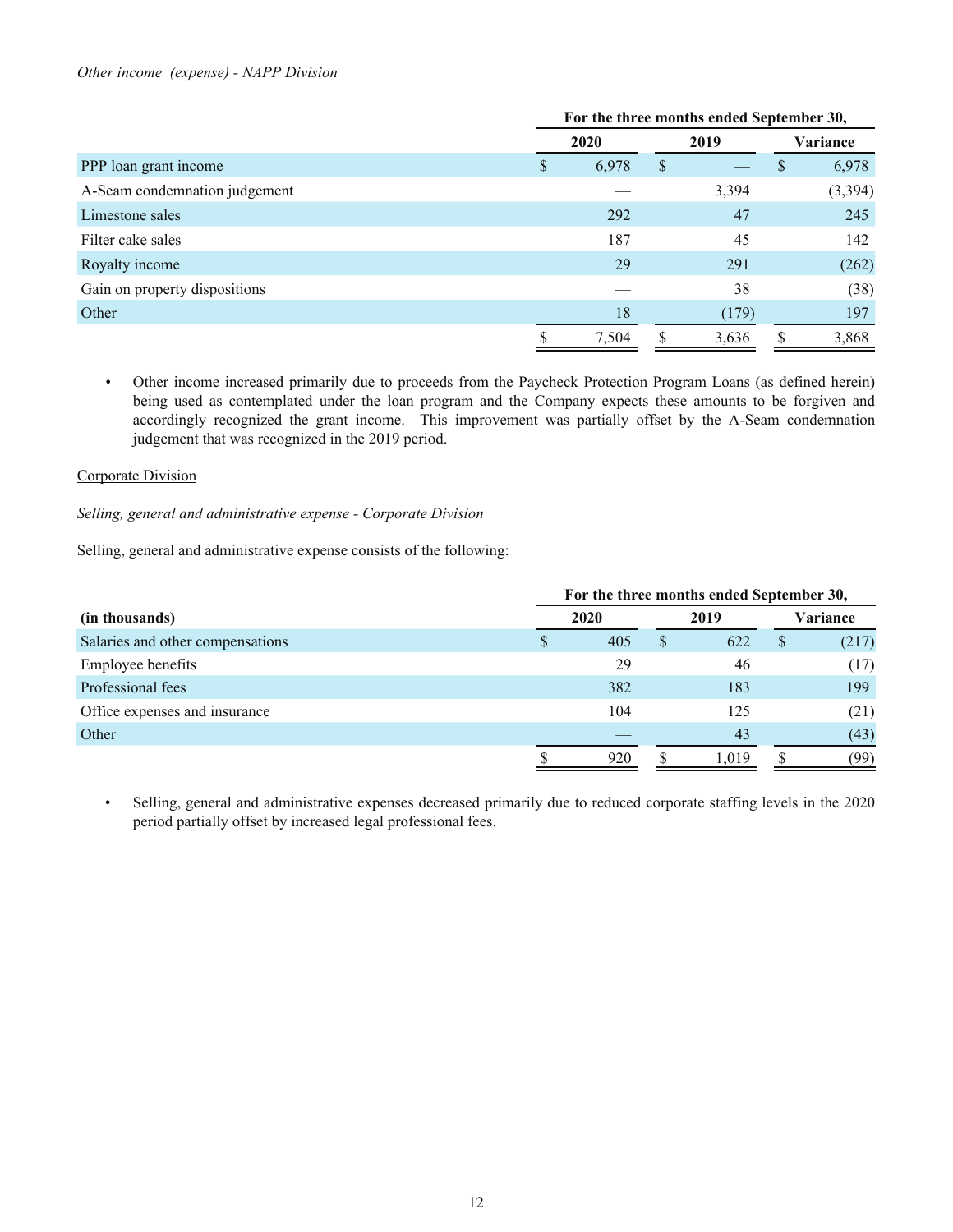### *Net finance expense (income) - Corporate Division*

Net finance expense (income) consists of the following:

|                                             |      | For the three months ended September 30, |       |  |          |  |  |  |  |
|---------------------------------------------|------|------------------------------------------|-------|--|----------|--|--|--|--|
| (in thousands)                              | 2020 |                                          | 2019  |  | Variance |  |  |  |  |
| Interest expense                            | 280  |                                          | 1,149 |  | (869)    |  |  |  |  |
| Accretion of discount on loan payable       |      |                                          | 83    |  | (74)     |  |  |  |  |
| Accretion of Revolving Credit Facility fees | 62   |                                          | 17    |  | 45       |  |  |  |  |
| Foreign exchange loss                       |      |                                          | 4     |  |          |  |  |  |  |
| Interest income                             |      |                                          | (4)   |  | 4        |  |  |  |  |
|                                             | 358  |                                          | 1.249 |  | (891)    |  |  |  |  |

• Net finance expense decreased in the three months ended September 30, 2020 compared to 2019 period primarily due to the debt refinancing that occurred in August 2019. As a result of this refinancing, the total principal outstanding decreased and the combined interest rate of the new debt under the Revolving Credit Facility and the 36th Street Facility (as both terms are defined herein, and collectively, the "New Credit Facilities") is lower than the previous debt's rate under the \$25 million senior secured term credit facility between the Company and Sprott Resource Lending Corp., dated August 19, 2014.

## *Other income (expense) - Corporate Division*

Other income increased primarily due to the proceeds from the Paycheck Protection Program Loans being used as contemplated under the loan program and the Company expects these amounts to be forgiven and accordingly recognized the grant income of \$249 in the three months ended September 30, 2020. Other expense recognized in the three months ended September 30, 2019 included \$1,238 of debt extinguishment expenses primarily related to the expensing of the previous debt issuance costs and various other items, none of which were individually material as well as \$127 related to corporate restructuring as a result of a reduction of various corporate positions.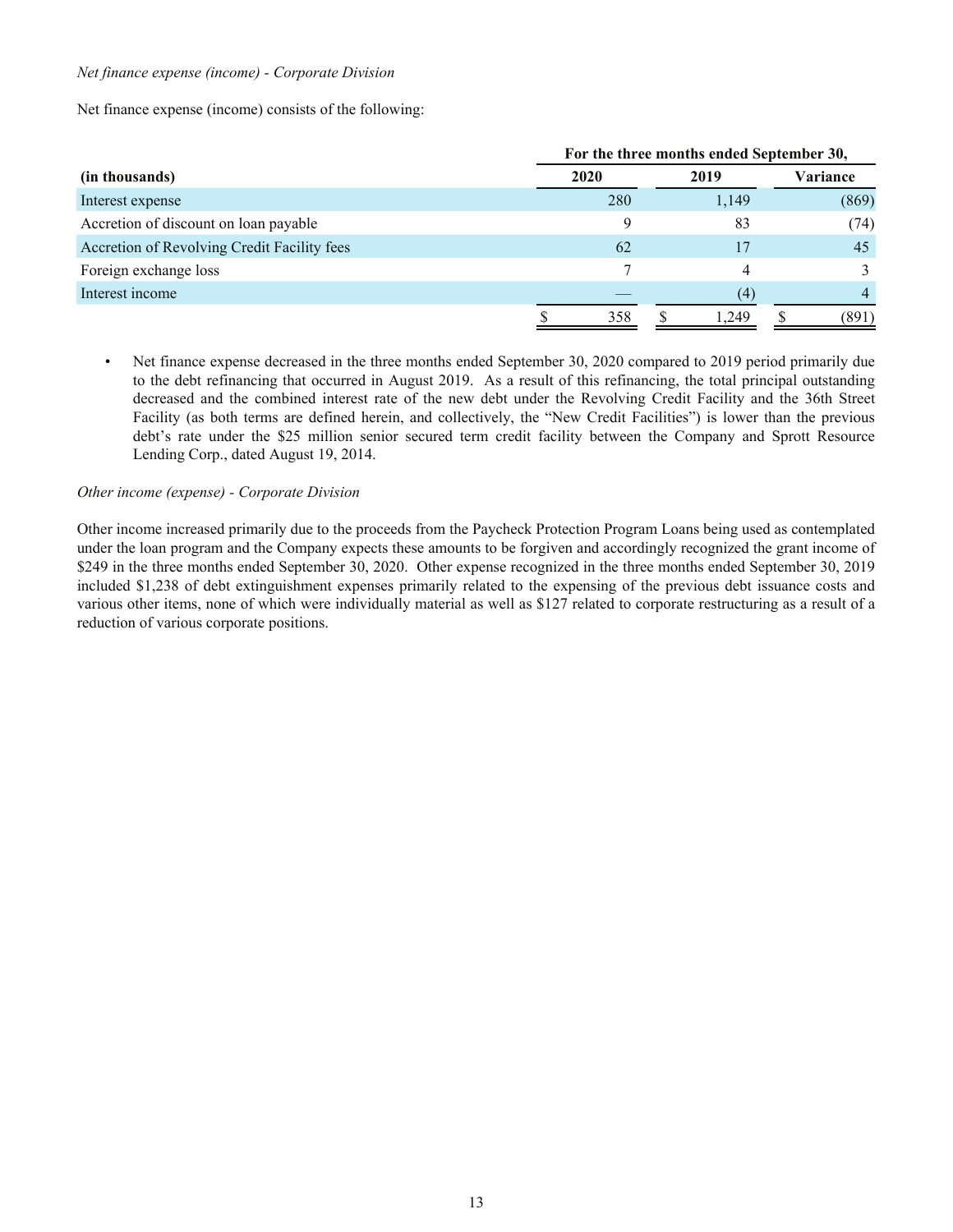## <span id="page-13-0"></span>**REVIEW OF YEAR-TO-DATE FINANCIAL RESULTS**

|                                             | For the nine months ended September 30, 2020 |            |           |          |                     |            |  |
|---------------------------------------------|----------------------------------------------|------------|-----------|----------|---------------------|------------|--|
| (in thousands)                              | <b>NAPP</b>                                  |            | Corporate |          | <b>Consolidated</b> |            |  |
| Revenue                                     | \$                                           | 110,951    | \$        |          | \$                  | 110,951    |  |
| Cost of sales                               |                                              | (117, 186) |           |          |                     | (117, 186) |  |
| Cost of sales - asset impairment            |                                              | (41, 684)  |           |          |                     | (41, 684)  |  |
| Total cost of sales                         |                                              | (158, 870) |           |          |                     | (158, 870) |  |
| Gross margin                                |                                              | (47,919)   |           |          |                     | (47, 919)  |  |
| Selling, general and administrative expense |                                              | (4,560)    |           | (2,500)  |                     | (7,060)    |  |
| Loss from operations                        |                                              | (52, 479)  |           | (2,500)  |                     | (54, 979)  |  |
| Net finance expense                         |                                              | (2,883)    |           | (1,167)  |                     | (4,050)    |  |
| Other income                                |                                              | 8,189      |           | 248      |                     | 8,437      |  |
| Loss before tax                             |                                              | (47, 173)  |           | (3, 419) |                     | (50, 592)  |  |
| Income tax expense                          |                                              |            |           | 89       |                     | 89         |  |
| Net and comprehensive loss                  |                                              | (47, 173)  |           | (3,508)  | \$                  | (50, 681)  |  |

# **For the nine months ended September 30, 2019**

| (in thousands)                              |   | <b>NAPP</b> | Corporate |   | <b>Consolidated</b> |
|---------------------------------------------|---|-------------|-----------|---|---------------------|
| Revenue                                     | S | 178,393     | \$        | S | 178,393             |
| Cost of sales                               |   | (158, 350)  | (96)      |   | (158, 446)          |
| Gross margin                                |   | 20,043      | (96)      |   | 19,947              |
| Selling, general and administrative expense |   | (8,626)     | (4,097)   |   | (12, 723)           |
| Income (loss) from operations               |   | 11,417      | (4,193)   |   | 7,224               |
| Net finance income (expense)                |   | 108         | (3,278)   |   | (3,170)             |
| Other income (expense)                      |   | 4,949       | (1,365)   |   | 3,584               |
| Income (loss) before tax                    |   | 16,474      | (8, 836)  |   | 7,638               |
| Income tax expense (benefit)                |   |             |           |   |                     |
| Net and comprehensive income (loss)         |   | 16,474      | (8, 836)  |   | 7,638               |

## **Dollar variance for the nine months ended**

|                                             | September 30, 2020 versus 2019 |    |           |    |              |  |  |
|---------------------------------------------|--------------------------------|----|-----------|----|--------------|--|--|
| (in thousands)                              | <b>NAPP</b>                    |    | Corporate |    | Consolidated |  |  |
| Revenue                                     | \$<br>(67, 442)                | \$ |           | \$ | (67, 442)    |  |  |
| Cost of sales                               | 41,164                         |    | 96        |    | 41,260       |  |  |
| Cost of sales - asset impairment            | (41, 684)                      |    |           |    | (41, 684)    |  |  |
| Total cost of sales                         | (520)                          |    | 96        |    | (424)        |  |  |
| Gross margin                                | (67, 962)                      |    | 96        |    | (67, 866)    |  |  |
| Selling, general and administrative expense | 4,066                          |    | 1,597     |    | 5,663        |  |  |
| (Loss) income from operations               | (63,896)                       |    | 1,693     |    | (62,203)     |  |  |
| Net finance (expense) income                | (2,991)                        |    | 2,111     |    | (880)        |  |  |
| Other income                                | 3,240                          |    | 1,613     |    | 4,853        |  |  |
| (Loss) income before tax                    | (63, 647)                      |    | 5,417     |    | (58, 230)    |  |  |
| Income tax expense                          |                                |    | 89        |    | 89           |  |  |
| Net and comprehensive (loss) income         | (63, 647)                      | S  | 5,328     | \$ | (58, 319)    |  |  |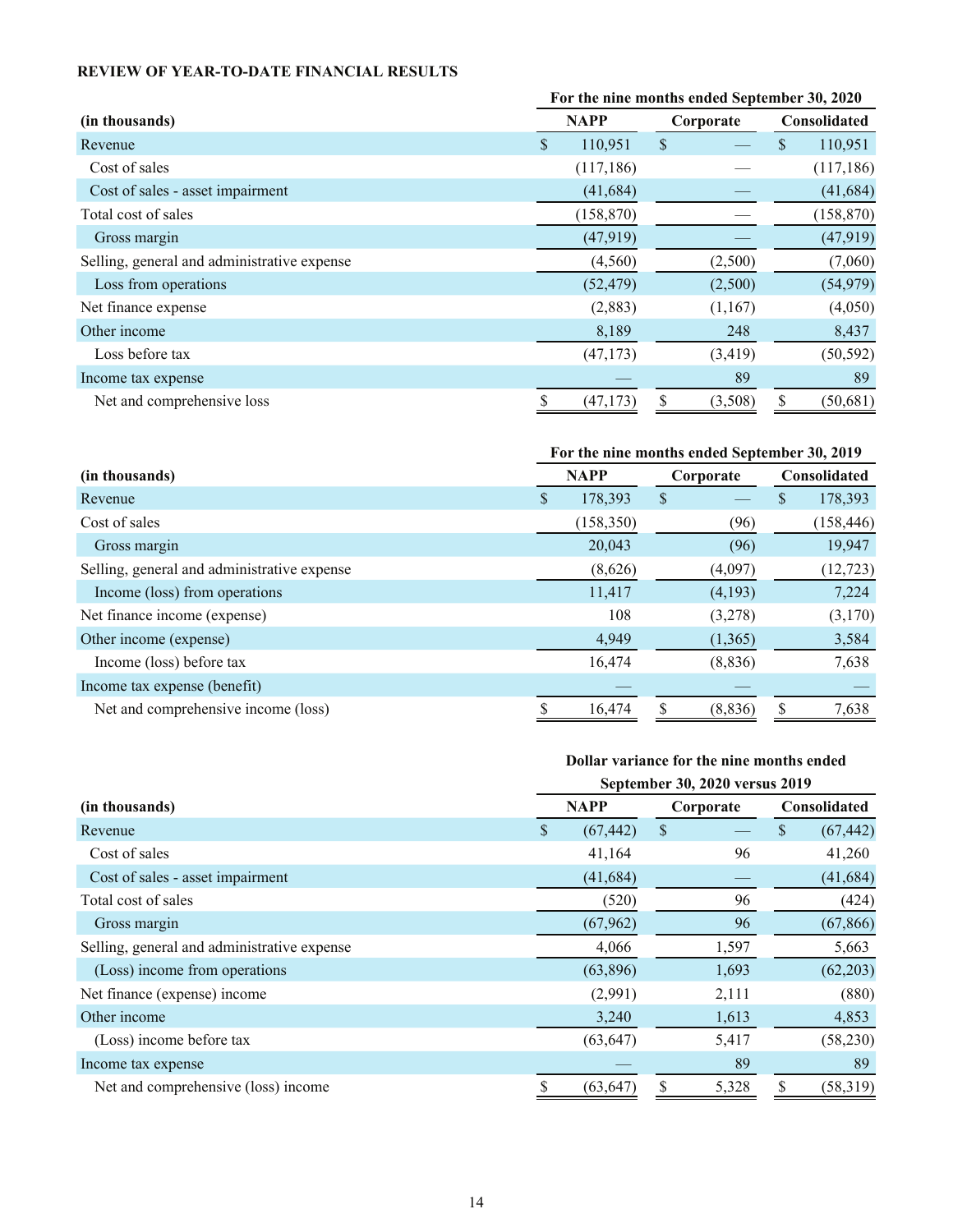## **Operating Segments**

Corsa's two distinct segments are NAPP and Corporate. The financial results of the continuing operating segments for the nine months ended September 30, 2020 and 2019 are as follows:

## NAPP Division

*Revenue - NAPP Division*

|                                                   | For the nine months ended September 30, |         |  |         |    |                 |  |  |
|---------------------------------------------------|-----------------------------------------|---------|--|---------|----|-----------------|--|--|
| (in thousands)                                    |                                         | 2020    |  | 2019    |    | <b>Variance</b> |  |  |
| Metallurgical coal revenue (at preparation plant) | S                                       | 96,277  |  | 146,064 | \$ | (49, 787)       |  |  |
| Thermal coal revenue (at preparation plant)       |                                         | 589     |  | 601     |    | (12)            |  |  |
| Transportation revenue                            |                                         | 12,835  |  | 25,878  |    | (13, 043)       |  |  |
| Tolling revenue                                   |                                         | 1.250   |  | 5,850   |    | (4,600)         |  |  |
|                                                   |                                         | 110,951 |  | 178,393 |    | (67, 442)       |  |  |

- Metallurgical coal revenue, net of transportation charges, decreased \$49,787 as a result of lower sales prices which caused revenue to decrease by \$33,680 and lower sales volumes which decreased revenue by \$16,107. Metallurgical coal sold was 1,178 tons and 1,324 tons for the nine months ended September 30, 2020 and 2019, respectively, a decrease of 146 tons. Realized price per ton sold decreased \$28.59 primarily due to the decline in the metallurgical coal market, largely driven by the COVID-19 pandemic.
- Revenue associated with the transportation of coal to the loading terminal or customer decreased \$13,043 as a result of reduced rail rates which was the result of the decline in the metallurgical coal market, decreased export sales due to market conditions, as well as increased domestic sales and sales to coal traders where the Company is not responsible for the transportation costs.
- Tolling revenue decreased as a result of processing less third party coal at the preparation plant due to the conclusion of a toll washing contract on December 31, 2019.

*Cost of sales - NAPP Division*

Cost of sales consists of the following:

|                                                         | For the nine months ended September 30, |         |              |         |    |           |  |
|---------------------------------------------------------|-----------------------------------------|---------|--------------|---------|----|-----------|--|
| (in thousands)                                          |                                         | 2020    |              | 2019    |    | Variance  |  |
| Mining and processing costs                             | \$                                      | 66,147  | $\mathbb{S}$ | 67,599  | \$ | (1, 452)  |  |
| Purchased coal costs                                    |                                         | 13,613  |              | 40,320  |    | (26,707)  |  |
| Royalty expense                                         |                                         | 5,204   |              | 5,178   |    | 26        |  |
| Amortization expense                                    |                                         | 16,490  |              | 15,859  |    | 631       |  |
| Transportation costs from preparation plant to customer |                                         | 12,835  |              | 25,878  |    | (13, 043) |  |
| Idle mine expense                                       |                                         | 294     |              | 864     |    | (570)     |  |
| Tolling costs                                           |                                         | 793     |              | 2,663   |    | (1,870)   |  |
| Change in estimate of reclamation provision             |                                         | 278     |              |         |    | 278       |  |
| Write-off of advance royalties and other assets         |                                         | 484     |              | 48      |    | 436       |  |
| Other costs                                             |                                         | 1,048   |              | (59)    |    | 1,107     |  |
| Cost of sales                                           |                                         | 117,186 |              | 158,350 |    | (41, 164) |  |
| Cost of sales - asset impairment                        |                                         | 41,684  |              |         |    | 41,684    |  |
| Total cost of sales                                     |                                         | 158,870 |              | 158,350 | \$ | 520       |  |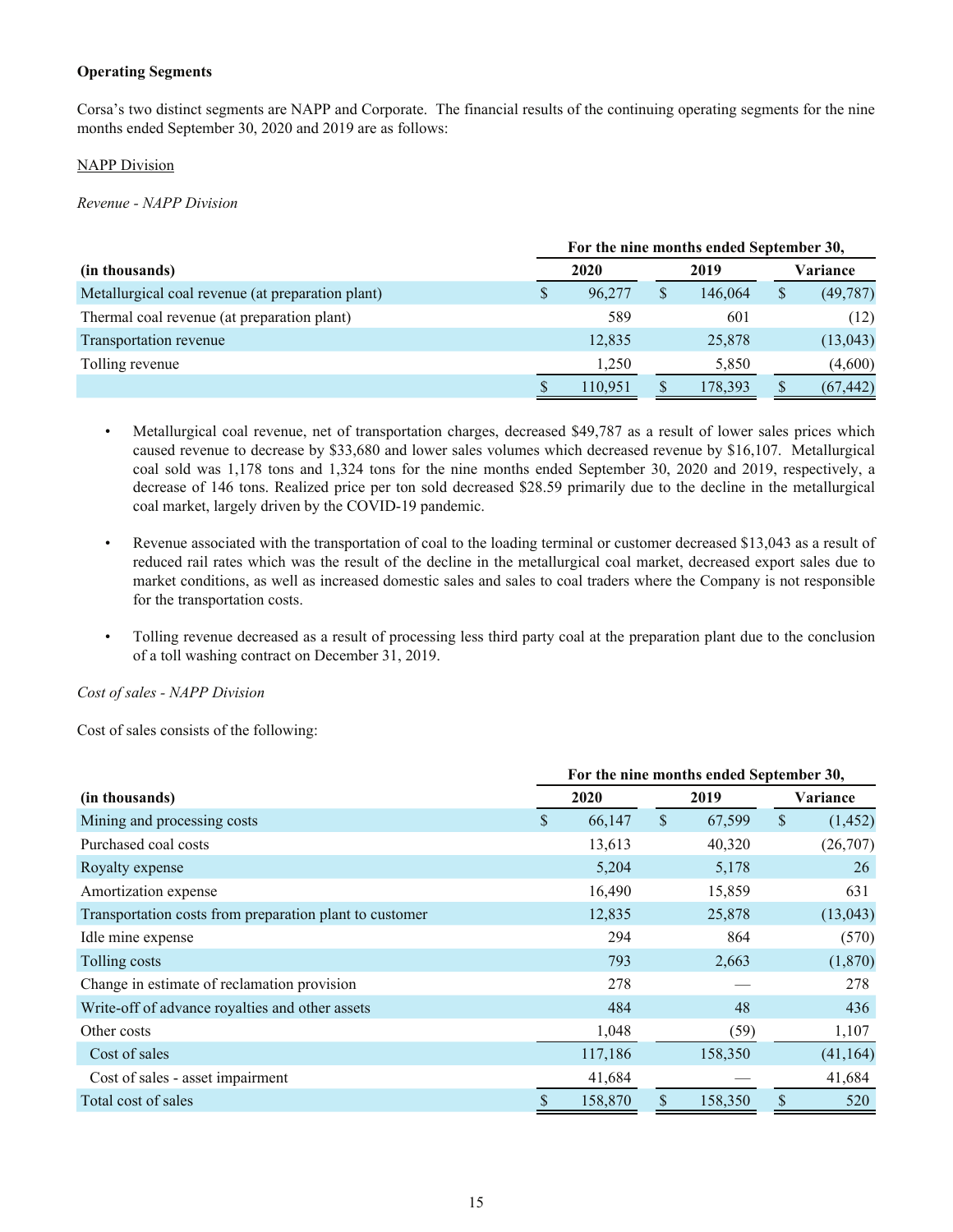- Mining and processing costs decreased primarily due to lower costs per ton as a result of improved operating performance and reduced overtime and repairs and maintenance expenses. This decrease was partially offset by additional produced volumes sold during the nine months ended September 30, 2020 as compared to 2019 period.
- Purchased coal costs decreased primarily due to reduced volumes of purchased metallurgical coal and lower cost per ton purchased and sold during the nine months ended September 30, 2020 as compared to 2019 period.
- Amortization expense increased primarily due to additional produced volumes sold during the nine months ended September 30, 2020 as compared to the 2019 period.
- Transportation costs decreased as a result of reduced volumes of export coal sold and reduced rail rates which was the result of the decline in the metallurgical coal market as well as increased domestic sales and sales to coal traders where the Company is not responsible for the transportation costs.
- Idle mine expense decreased as a result of the Quecreek mine sealing efforts that occurred in the 2019 period. The mine was sealed in the third quarter of 2019.
- Tolling costs decreased as a result of processing less third party coal at the preparation plant.
- The Company recognized an asset impairment charge during the nine months ended September 30, 2020 due to the identification of a triggering event as a result of the continued deterioration of both the domestic and export metallurgical coal markets, driven in large part by the COVID-19 pandemic.
- The write-off of advance royalties and other assets was the result of terminating lease agreements where the Company has no plans to mine the coal on these previously leased areas.
- Other costs increased due to various items, none of which were individually material.

## *Selling, general and administrative expense - NAPP Division*

Selling, general and administrative expense consists of the following:

|                                  | For the nine months ended September 30, |       |   |       |    |          |  |
|----------------------------------|-----------------------------------------|-------|---|-------|----|----------|--|
| (in thousands)                   |                                         | 2020  |   | 2019  |    | Variance |  |
| Salaries and other compensations | S                                       | 1,967 | S | 2,856 | \$ | (889)    |  |
| Employee benefits                |                                         | 681   |   | 853   |    | (172)    |  |
| Selling expense                  |                                         | 334   |   | 2,593 |    | (2,259)  |  |
| Professional fees                |                                         | 671   |   | 794   |    | (123)    |  |
| Office expenses and insurance    |                                         | 726   |   | 1,226 |    | (500)    |  |
| Other                            |                                         | 181   |   | 304   |    | (123)    |  |
|                                  |                                         | 4,560 |   | 8,626 |    | (4,066)  |  |

• Selling, general and administrative expense related to the NAPP Division decreased primarily due to a reduction in selling expenses for export sales commissions paid to third party agents, a decrease in letter of credit fees as a result of fewer export vessels that required letters of credit and a reduction in staffing levels as a result of various administrative changes that occurred subsequent to the nine months ended September 30, 2019.

## *Net finance expense (income) - NAPP Division*

|                                                                   | For the nine months ended September 30, |       |   |         |               |          |  |  |
|-------------------------------------------------------------------|-----------------------------------------|-------|---|---------|---------------|----------|--|--|
| (in thousands)                                                    |                                         | 2020  |   | 2019    |               | Variance |  |  |
| Change in market value of restricted investments expense (income) |                                         | 159   | S | (2,893) | <sup>\$</sup> | 3,052    |  |  |
| Bond premium expense                                              |                                         | 1,364 |   | 1,110   |               | 254      |  |  |
| Accretion on reclamation provision                                |                                         | 843   |   | 1,140   |               | (297)    |  |  |
| Interest expense                                                  |                                         | 543   |   | 608     |               | (65)     |  |  |
| Interest income                                                   |                                         | (26)  |   | (82)    |               | 56       |  |  |
| Other                                                             |                                         |       |   | 9       |               | (9)      |  |  |
|                                                                   |                                         | 2,883 |   | (108)   |               | 2,991    |  |  |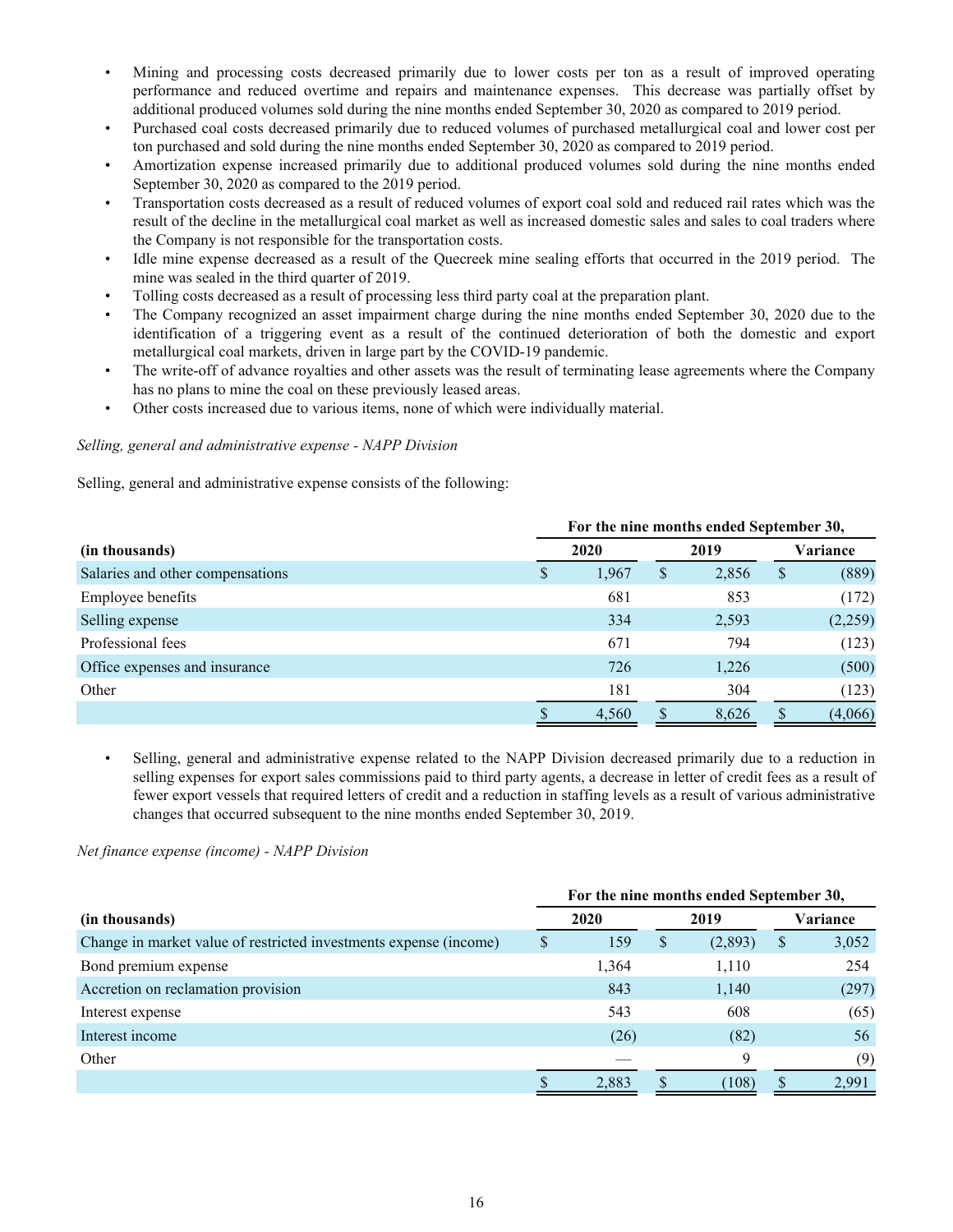Net finance expense increased primarily due to the change in market value of the water treatment trust fund accounts. The value of these trust funds are marked to market on a monthly basis and market losses were recognized in the nine months ended September 30, 2020 compared to market gains during the 2019 period.

## *Other income (expense) - NAPP Division*

|                               |   | For the nine months ended September 30, |    |       |    |          |  |  |
|-------------------------------|---|-----------------------------------------|----|-------|----|----------|--|--|
|                               |   | 2020                                    |    | 2019  |    | Variance |  |  |
| PPP loan grant income         | S | 6,978                                   | \$ |       | \$ | 6,978    |  |  |
| A-Seam condemnation judgement |   |                                         |    | 3,394 |    | (3, 394) |  |  |
| Limestone sales               |   | 384                                     |    | 479   |    | (95)     |  |  |
| Filter cake sales             |   | 312                                     |    | 199   |    | 113      |  |  |
| Royalty income                |   | 220                                     |    | 686   |    | (466)    |  |  |
| Gain on property dispositions |   |                                         |    | 357   |    | (357)    |  |  |
| Other                         |   | 295                                     |    | (166) |    | 461      |  |  |
|                               | S | 8,189                                   | S  | 4,949 | S  | 3,240    |  |  |

*•* Other income increased primarily due to the proceeds from the Paycheck Protection Program Loans being used as contemplated under the loan program and the Company expects these amounts to be forgiven and accordingly recognized the grant income. This improvement was partially offset by the A-Seam condemnation judgement that was recognized in the 2019 period. Royalty income decreased primarily due to a third party completing mining on the Company's coal reserves. Gain on property dispositions decreased as a result of the Company not selling any surplus equipment during the 2020 period. Other increased due to various items, none of which were individually material.

## Corporate Division

*Selling, general and administrative expense - Corporate Division*

Selling, general and administrative expense consists of the following:

|                                  |   | For the nine months ended September 30, |    |       |              |          |  |  |
|----------------------------------|---|-----------------------------------------|----|-------|--------------|----------|--|--|
| (in thousands)                   |   | 2020                                    |    | 2019  |              | Variance |  |  |
| Salaries and other compensations | S | 1,167                                   | \$ | 2,629 | $\mathbb{S}$ | (1, 462) |  |  |
| Employee benefits                |   | 87                                      |    | 195   |              | (108)    |  |  |
| Professional fees                |   | 915                                     |    | 752   |              | 163      |  |  |
| Office expenses and insurance    |   | 317                                     |    | 365   |              | (48)     |  |  |
| Other                            |   | 14                                      |    | 156   |              | (142)    |  |  |
|                                  |   | 2,500                                   |    | 4.097 |              | (1, 597) |  |  |

• Selling, general and administrative expenses decreased primarily due to reduced corporate staffing levels in the 2020 period.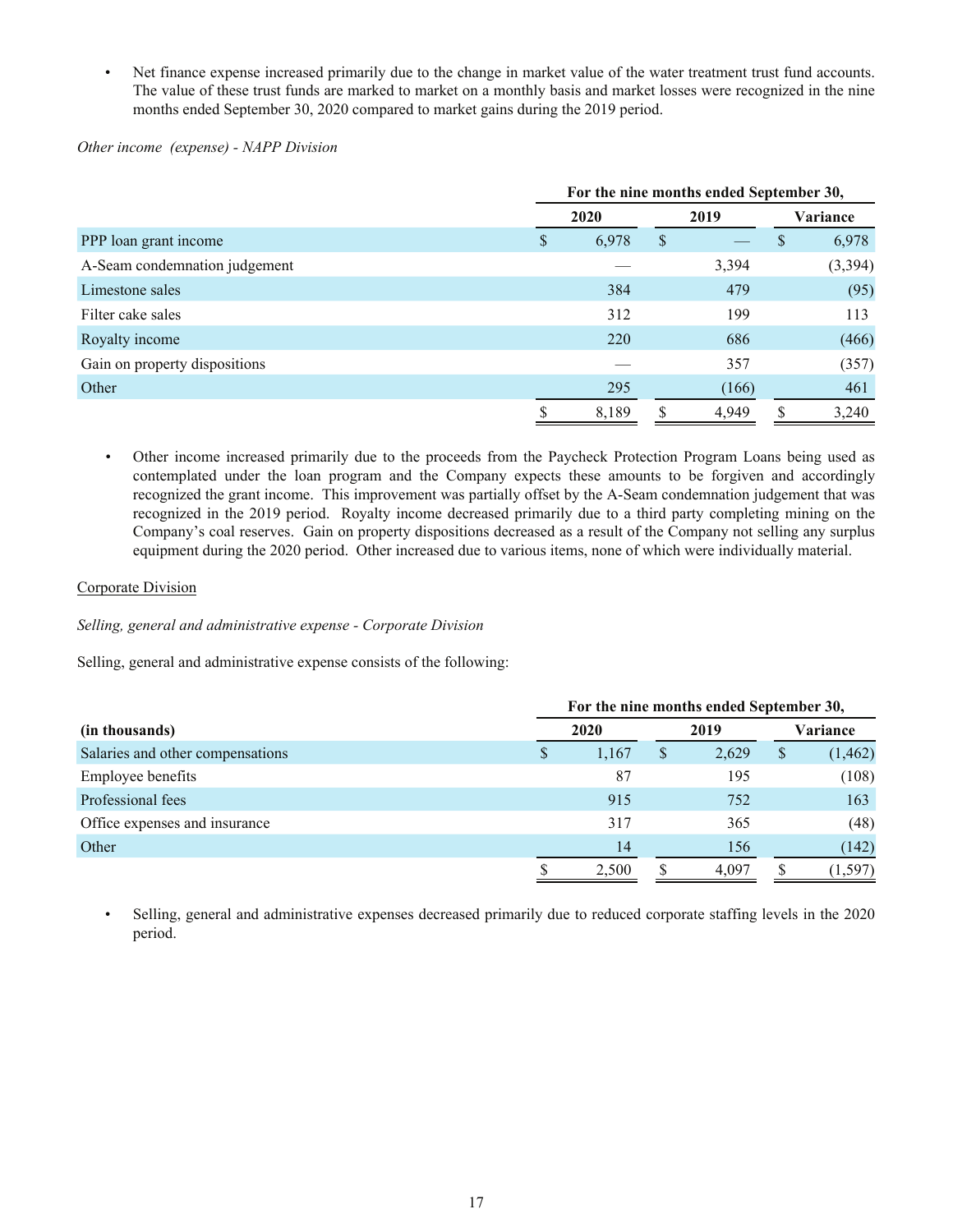### *Net finance expense (income) - Corporate Division*

Net finance expense (income) consists of the following:

|                                             | For the nine months ended September 30, |  |       |  |                 |  |  |  |  |  |  |  |
|---------------------------------------------|-----------------------------------------|--|-------|--|-----------------|--|--|--|--|--|--|--|
| (in thousands)                              | 2020                                    |  | 2019  |  | <b>Variance</b> |  |  |  |  |  |  |  |
| Interest expense                            | 996                                     |  | 2,730 |  | (1,734)         |  |  |  |  |  |  |  |
| Accretion of discount on loan payable       | 26                                      |  | 544   |  | (518)           |  |  |  |  |  |  |  |
| Accretion of Revolving Credit Facility fees | 133                                     |  | 17    |  | 116             |  |  |  |  |  |  |  |
| Foreign exchange loss                       | 12                                      |  | b     |  | h               |  |  |  |  |  |  |  |
| Interest income                             |                                         |  | (19)  |  | 19              |  |  |  |  |  |  |  |
|                                             | 1.167                                   |  | 3,278 |  | (2,111)         |  |  |  |  |  |  |  |

• Net finance expense decreased in the nine months ended September 30, 2020 compared to 2019 period primarily due to the debt refinancing that occurred in August 2019. As a result of this refinancing, the total principal outstanding decreased and the combined interest rate of the new debt under the New Credit Facilities is lower than the previous debt's rate under the \$25 million senior secured term credit facility between the Company and Sprott Resource Lending Corp., dated August 19, 2014. Also, as a result of the refinancing, the debt discount accretion decreased as a result of expensing the discount associated with the previous debt in August 2019.

### *Other income (expense) - Corporate Division*

Other income increased primarily due to the proceeds from the Paycheck Protection Program Loans being used as contemplated under the loan program and the Company expects these amounts to be forgiven and accordingly recognized the grant income of \$249 in the nine months ended September 30, 2020. Other expense recognized in the nine months ended September 30, 2019 included \$1,238 of debt extinguishment expenses primarily related to the expensing of the previous debt issuance costs and various other items, none of which were individually material as well as \$127 related to corporate restructuring as a result of a reduction of various corporate positions.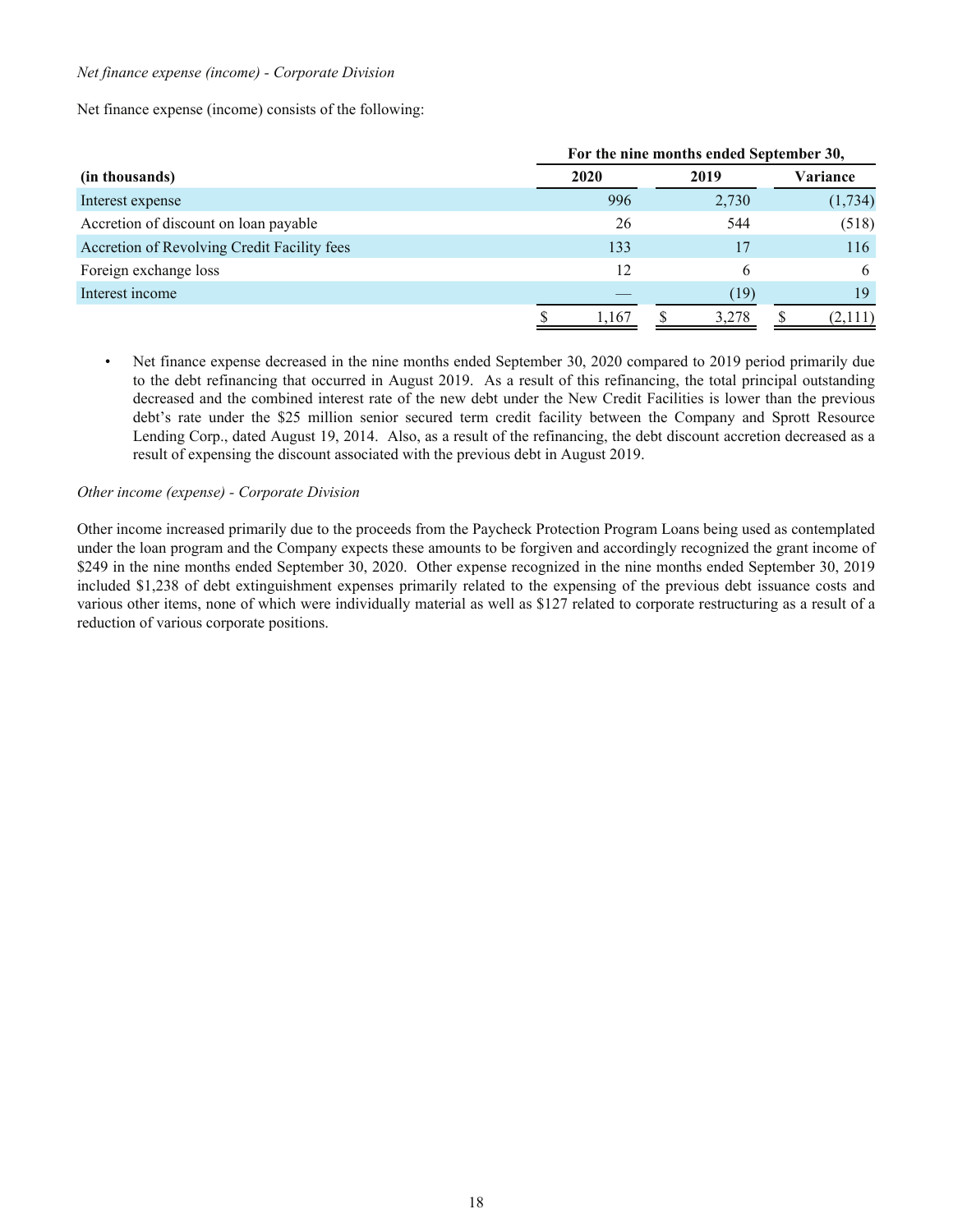## <span id="page-18-0"></span>**FINANCIAL CONDITION**

|                          | September 30, |               | December 31, |                 |
|--------------------------|---------------|---------------|--------------|-----------------|
| (in thousands)           | 2020          |               | 2019         | Variance        |
| Current assets           | \$<br>25,296  | \$            | 48,526       | \$<br>(23, 230) |
| Non-current assets       | 166,290       |               | 220,800      | (54, 510)       |
| Total assets             | 191,586       |               | 269,326      | \$<br>(77, 740) |
|                          |               |               |              |                 |
| Current liabilities      | \$<br>22,466  | $\mathcal{S}$ | 32,195       | \$<br>(9, 729)  |
| Non-current liabilities  | 68,347        |               | 85,973       | (17, 626)       |
| <b>Total liabilities</b> | 90,813        | $\mathcal{S}$ | 118,168      | \$<br>(27, 355) |
|                          |               |               |              |                 |
| Total equity             | 100,773       | \$.           | 151,158      | \$<br>(50, 385) |

- Current assets decreased primarily due to a reduction in accounts receivable resulting from increased collections and timing of shipments where the operating cash flows were utilized to reduce the borrowings on the Revolving Credit Facility. Additionally, coal inventory was reduced due to the operational changes implemented to limit exposure to the depressed export market.
- Non-current assets decreased as a result of an asset impairment charge due to the identification of a triggering event as a result of the continued deterioration of both the domestic and export metallurgical coal markets, driven in large part by the COVID-19 pandemic. Non-current assets also decreased due to the amortization of property, plant and equipment.
- Current liabilities decreased primarily due to the general timing of accounts payable and were partially offset by an increase in the current portion of the  $36<sup>th</sup>$  Street Facility and the current portion of the Paycheck Protection Program Loans.
- Non-current liabilities decreased primarily due to repayments on the Revolving Credit Facility, repayments the loan payable in connection with the  $36<sup>th</sup>$  Street Facility, equipment lease payments and reclamation and water treatment payments. These decreases were partially offset by the long-term portion of the Paycheck Protection Program Loans.
- Total equity decreased as a result of the net and comprehensive loss that occurred during the period and the impact of stock-based compensation.

## **LIQUIDITY AND CAPITAL RESOURCES**

Our historical sources of cash have been coal sales to customers, processing fees earned, borrowings on the New Credit Facilities since August 16, 2019, borrowings under the U.S. Small Business Administration's Paycheck Protection Program (the "Paycheck Protection Program") and proceeds received from the issuance of securities. Our primary uses of cash have been for funding existing operations, capital expenditures, reclamation and water treatment obligations, water treatment trust funding, debt service costs and professional fees. We expect to fund maintenance capital, debt service, bonding collateral increases and liquidity requirements with cash on hand, projected cash flow from operations and borrowings on the Revolving Credit Facility. Our future spending on growth capital expenditures and development of coal properties will be dependent upon market conditions, achieving acceptable rates of return on investment and financing availability.

If our cash flows from operations are less than we require, or the impacts to the metallurgical coal market primarily due to the COVID-19 pandemic do not improve, we may need to incur additional debt or issue additional equity. From time to time we may need to access the long-term and short-term capital markets to obtain financing. Although we believe that we can currently finance our operations on acceptable terms and conditions, our access to, and the availability of, financing on acceptable terms and conditions in the future will be affected by many factors, including the liquidity of the overall capital markets, the current state of the global economy and restrictions in our existing debt agreements and any other future debt agreements. There can be no assurance that we will have or continue to have access to the capital markets on terms that are acceptable to us.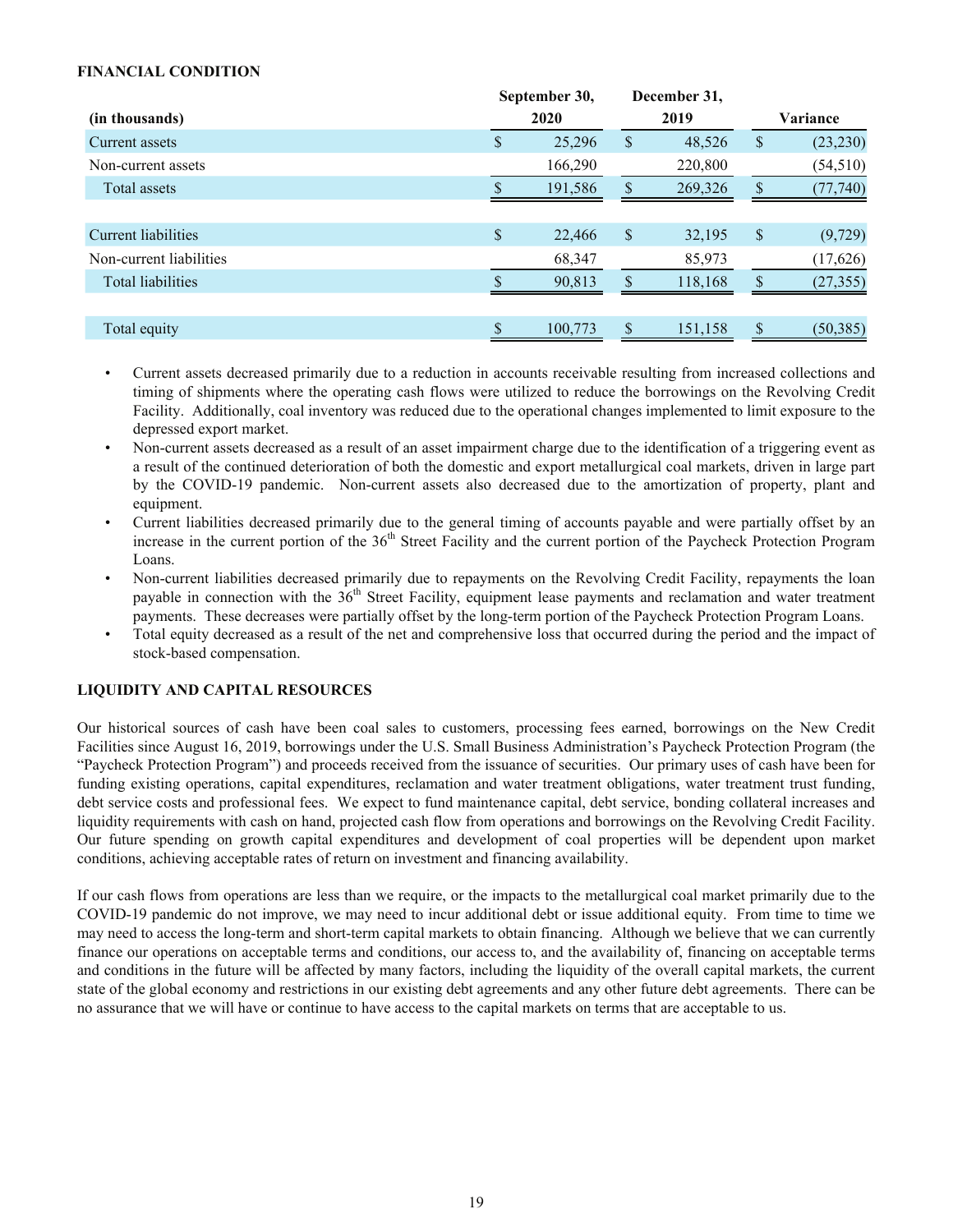|                                               | September 30, |                           | December 31, |                 |
|-----------------------------------------------|---------------|---------------------------|--------------|-----------------|
| (in thousands)                                | 2020          |                           | 2019         | Variance        |
| Cash                                          | 2,788         |                           | 4,296        | \$<br>(1,508)   |
|                                               |               |                           |              |                 |
| Working capital                               | \$<br>2,830   | $\boldsymbol{\mathsf{S}}$ | 16,331       | \$<br>(13, 501) |
|                                               |               |                           |              |                 |
| Revolving Credit Facility unused availability | 11,338        | \$                        | 6,736        | \$<br>4,602     |
|                                               |               |                           |              |                 |
| <b>Total Debt</b>                             |               |                           |              |                 |
| Notes payable                                 | \$            | \$                        | $\tau$       | \$<br>(7)       |
| Lease liabilities                             | 4,508         |                           | 3,521        | 987             |
| <b>Revolving Credit Facility</b>              |               |                           | 14,490       | (14, 490)       |
| Loan payable                                  | 8,951         |                           | 10,858       | (1,907)         |
| Paycheck Protection Program loans payable     | 1,126         |                           |              | 1,126           |
|                                               | \$<br>14,585  | \$                        | 28,876       | \$<br>(14,291)  |

## Working Capital

Working capital decreased primarily due to increased customer collections and timing of shipments as well as reduced coal production due to market conditions. These decreases were partially offset by general timing of trade payables.

As a result of the various covenants related to the New Credit Facilities, we intend to manage maintenance and growth capital expenditures in order to service the New Credit Facilities and comply with the financial covenants.

There are no legal or practical restrictions on the ability of Corsa's subsidiaries to transfer funds to Corsa or for Corsa to transfer funds to its subsidiaries for liquidity management.

## Surety Bond Cash Collateral

In January 2020, in connection with a request for a bond increase, the Company's previous surety bond provider, which had issued approximately \$59,000 of reclamation and other bonds, required a substantial increase in the restricted cash posted as collateral against these bonds as well as the new bond. Due to the request for additional collateral, the Company has entered into an agreement with a new surety bond provider to replace all of its existing reclamation and other bonds, as well as to issue the new bond at a future date when required. The new agreement required the transfer of the existing collateral of \$5,000, an initial deposit of \$1,000 and requires quarterly installment payments of \$250 to increase the level of cash collateral over time to reach the target set by the new surety of 25% of the issued bond amount.

## Total Debt

Debt decreased as a result of utilizing operating cash flows and borrowings from the Paycheck Protection Program to fund payroll expenses which permitted operating cash flows to be utilized to reduce the borrowings on the Revolving Credit Facility and allowed the Company to make normal debt service payments related to the loan payable in connection with the  $36<sup>th</sup>$  Street Facility, note payable and lease liabilities.

### Paycheck Protection Program Loans

In connection with the COVID-19 pandemic, the U.S. Small Business Administration ("SBA"), an agency of the U.S. federal government, is administering the Paycheck Protection Program (15 U.S.C. § 636(a)(36)), a loan program designed to incentivize qualifying businesses to keep their workers on payroll. Under the Paycheck Protection Program: (i) loans will be fully forgiven if the funds are used for payroll costs, interest on mortgages, rent and utilities (at least 60% of the forgiven amount must be used for payroll), and partially forgiven if full-time equivalent headcount declines, or if salaries and wages decrease; (ii) interest on the loans is charged at 1% and principal and interest payments are to begin seven months from the date of the loan, with a maturity date of two years from the date of the loan; (iii) no collateral is required; (iv) neither the U.S. federal government nor lenders will charge any fees; and (v) the loans are guaranteed by the SBA.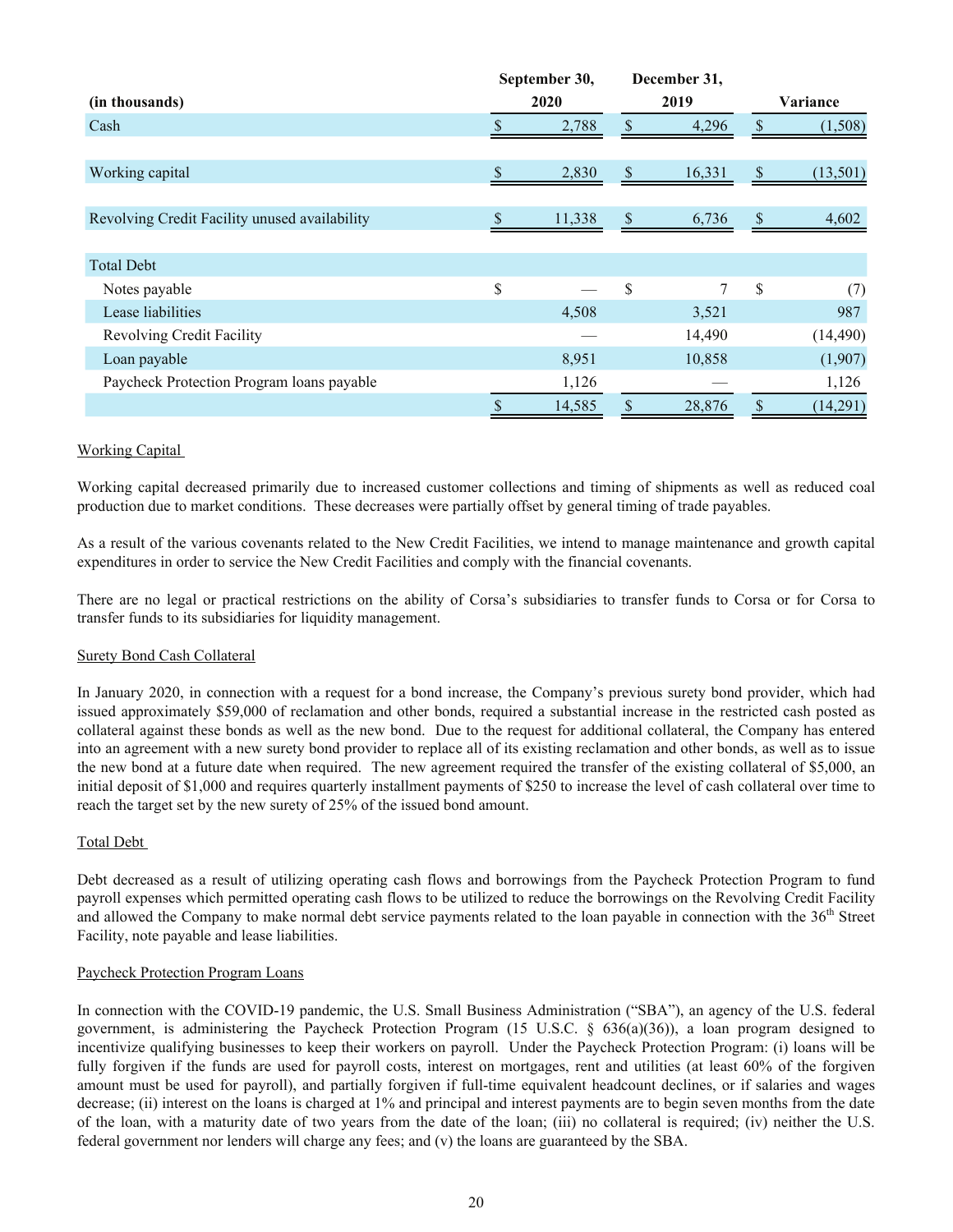In April 2020, two of Corsa's U.S. subsidiaries, Wilson Creek Holdings, Inc. and Wilson Creek Energy, LLC, entered into loan agreements under the Paycheck Protection Program providing for loans in an aggregate amount of \$8,353 (the "Paycheck Protection Program Loans"). The loan agreements are with KeyBank National Association ("KeyBank"), as lender, and include standard terms and conditions under the Paycheck Protection Program. The Company used the funds as contemplated under the Paycheck Protection Program and, accordingly, expects \$7,227 to be forgiven and has recognized the expected grant income in the 2020 period.

## **Cash Flows from Continuing Operations**

|                                            |            | For the three months ended |                        |             | For the nine months ended |         |  |  |
|--------------------------------------------|------------|----------------------------|------------------------|-------------|---------------------------|---------|--|--|
|                                            |            | September 30,              |                        |             | September 30,             |         |  |  |
|                                            | 2020       | 2019                       | 2020<br>2019<br>Change |             |                           | Change  |  |  |
| Cash Flows:                                |            |                            |                        |             |                           |         |  |  |
| (Used in) Provided by operating activities | \$(10,327) | 2,172<br><sup>S</sup>      | (12, 499)              | 10,882<br>S | 16,644<br>S.              | (5,762) |  |  |
| Used in investing activities               | (920)      | (3,544)                    | 2,624                  | (3,518)     | (8,364)                   | 4,846   |  |  |
| Used in financing activities               | (966)      | (9,789)                    | 8,823                  | (8, 872)    | (14, 665)                 | 5,793   |  |  |
| (Decrease) increase in cash                | (12, 213)  | (11,161)                   | (1,052)                | (1,508)     | (6,385)                   | 4,877   |  |  |
| Cash at beginning of period                | 15,001     | 14,900                     | 101                    | 4,296       | 10,124                    | (5,828) |  |  |
| Cash at end of period                      | 2,788      | 3.739                      | (951)                  | 2,788       | 3,739                     | (951)   |  |  |

- Cash flow from operating activities decreased during the three months ended September 30, 2020 compared to the 2019 period primarily due to the continued weakness of the metallurgical coal market.
- Cash flow from operating activities decreased during the nine months ended September 30, 2020 compared to the 2019 period as a result of the deterioration of the metallurgical coal market which was partially offset by working capital items and reduced reclamation and water treatment activities.
- Cash used in investing activities for the three and nine months ended September 30, 2020 was lower than the respective periods in 2019 as a result of reduced capital expenditures. Capital expenditures were reduced as a result of the metallurgical coal market conditions.
- Cash used in financing activities decreased during the three and nine months ended September 30, 2020 as a result of the debt refinancing that occurred during the 2019 period which resulted in additional principal payments which were made to reduce total debt.

## *Contingent Liability - Sales Agent Matter*

In September 2020, the Company learned that an overseas third-party sales agent had been charged in an overseas jurisdiction in connection with allegedly unlawful benefits given to a representative of an overseas customer in relation to a sale of coal from operations of U.S. subsidiaries of the Company. A Special Committee of the Board of Directors of the Company was promptly constituted and the Special Committee engaged outside legal counsel to conduct an investigation as to whether any employees of the Company or any of its subsidiaries were aware of, or involved in, the alleged conduct and whether any such knowledge or involvement may have given rise to a violation of anti-corruption laws by the Company or any of its subsidiaries. On the basis of preliminary findings resulting from such investigation, which is ongoing, the Company has taken corrective action to minimize risk. At this time, no charges have been brought against the Company or any of its subsidiaries in any jurisdiction. The risks associated with any such charges are uncertain. However, such risks may include resulting fines and penalties, as well as the disgorgement of some of the profits on revenues received from the customer. Due to the preliminary nature of the investigation and limitations on the ability of the Company to collect evidence, it is not possible to estimate any potential financial exposure.

The Company and its subsidiaries are committed to the highest standards of integrity and diligence in their business dealings and to the ethical and legally compliant business conduct by their employees and representatives. Potentially unlawful business conduct is in direct conflict with corporate and compliance policies. The Company will continue to investigate this matter and cooperate with authorities as needed with a view to a prompt and appropriate resolution.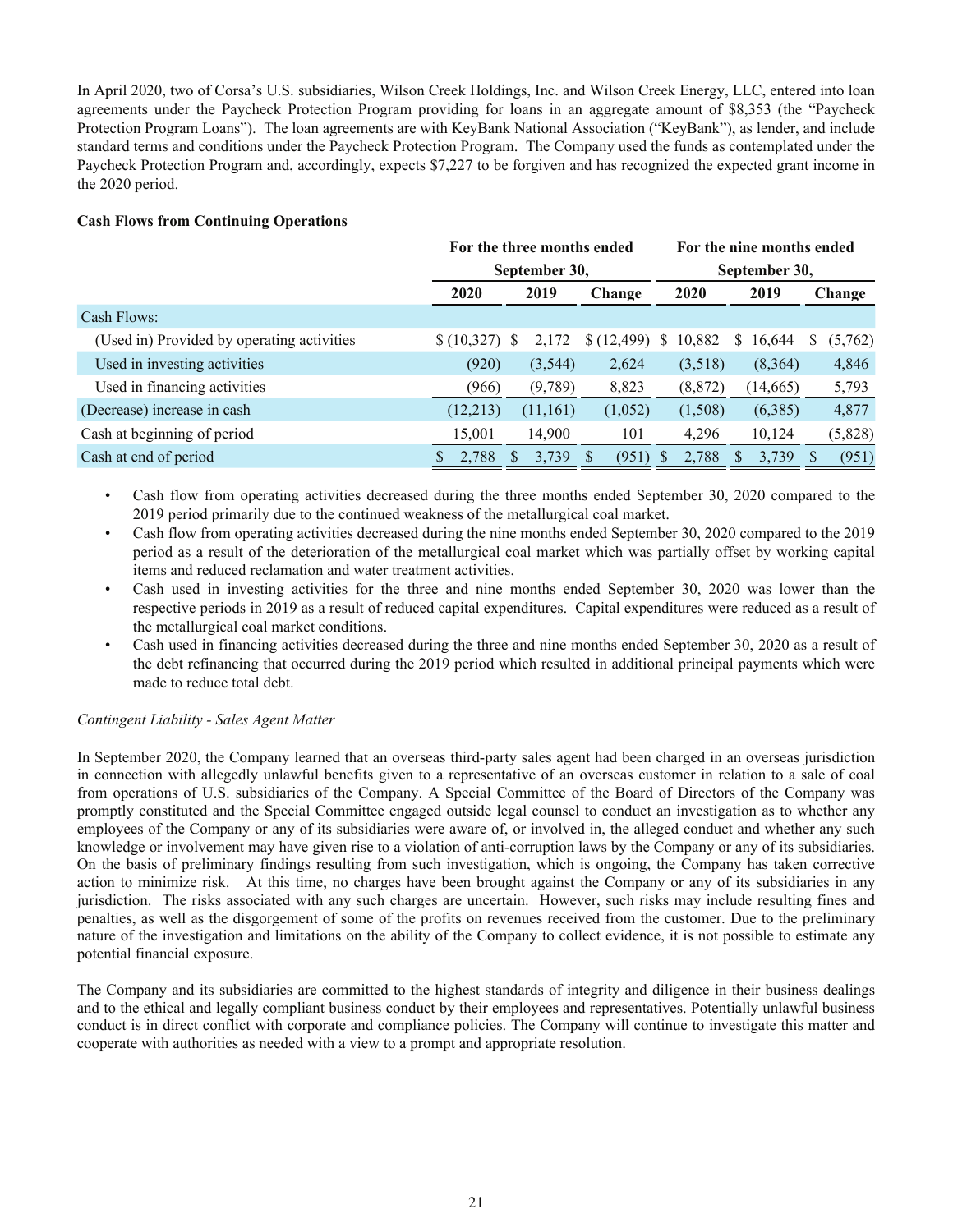## **Capital Expenditures**

The equipment and development added to property, plant and equipment and the cash flow impact (adjusting the increase to property plant and equipment for non-cash transactions) for the nine months ended September 30, 2020 were as follows:

|                                  | Increase to     | <b>Cash Flow</b> |
|----------------------------------|-----------------|------------------|
|                                  | <b>PP&amp;E</b> | Impact           |
| Maintenance capital expenditures |                 |                  |
| Deep mines                       | \$<br>801       | \$<br>682        |
| Surface mines                    | 1,930           | 148              |
| Plant                            | 257             | 137              |
| Administrative                   |                 |                  |
|                                  | 2,988           | 967              |
| Growth capital expenditures      |                 |                  |
| Deep mines                       | 271             | 236              |
| Surface mines                    |                 |                  |
| Plant                            |                 |                  |
|                                  | 271             | 236              |
|                                  |                 |                  |
| Total capital expenditures       | \$<br>3,259     | \$<br>1,203      |

Corsa's capital expenditures for the nine months ended September 30, 2020 were primarily focused on maintenance capital to replace mining equipment. Corsa's future spending on property, plant and equipment at its operations and development of coal properties will be dependent upon market conditions, achieving acceptable rates of return on investment, compliance with financial covenants and financing availability. For disclosure regarding Corsa's purchase order firm commitments, relating to the procurement of replacement mining equipment to maintain Corsa's capacity, see "Contractual Obligations".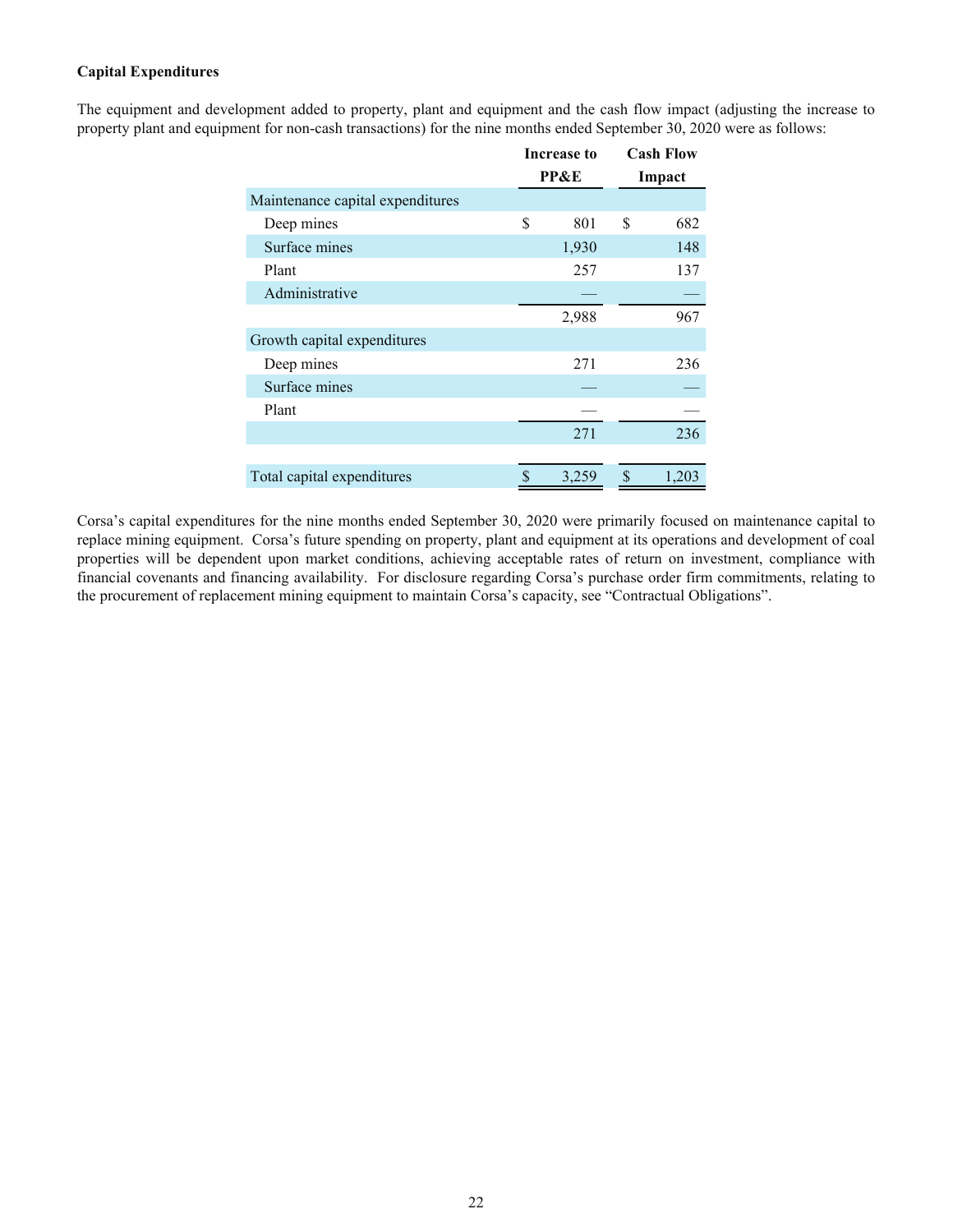## <span id="page-22-0"></span>**GUIDANCE**

On January 30, 2020, the World Health Organization declared the COVID-19 outbreak a "Public Health Emergency of International Concern" and on March 11, 2020, declared COVID-19 a pandemic. The current COVID-19 pandemic is significantly impacting the global economy and commodity and financial markets. The full extent and impact of the COVID-19 pandemic remains unknown and continues to rapidly evolve. Given the extreme volatility in financial markets and commodity prices, along with uncertainty regarding the impact thereof on the future performance of the Company, the Company does not believe it is appropriate to issue guidance for the remainder of fiscal 2020. The Company will continue to evaluate events and circumstances and will provide guidance when appropriate and as information is available.

### **DEBT COVENANTS**

Corsa has certain covenants it is required to meet under its New Credit Facilities and lease obligations. Certain measures included in the covenant calculations are not readily identifiable from Corsa's consolidated statements of operations and comprehensive income (loss) or consolidated balance sheets. These measures are considered to be non-GAAP financial measures and, as such, a further description of the covenant calculations is included below. Corsa was in compliance with all covenants at September 30, 2020.

### **Revolving Credit Facility**

The covenants required to be met under the three-year credit and security agreement dated August 16, 2019 between KeyBank, as lender, and certain wholly-owned subsidiaries of the Company, as borrowers (the "Revolving Credit Facility"), are described below. Such measurements are made with reference to the consolidated results of Corsa.

- Minimum Fixed Charge Coverage Ratio<sup>(1)</sup> of not less than 1.10 to 1.00 (measured quarterly)
- Capital Expenditures of not more than \$11,000 on an annual basis (measured quarterly)
- (1) Minimum Fixed Charge Coverage Ratio is measured as  $EBITDA<sup>(2)</sup>$  *less* the sum of: (i) capital expenditures, (ii) taxes paid,(iii) dividends and distributions, (iv) water treatment and reclamation payments and (v) water treatment trust funding, divided by the sum of (a) interest expense paid in cash *plus* (b) scheduled principal payments on indebtedness.
- (2) EBITDA is defined as the sum of consolidated net and comprehensive income (or loss)  $plus$  (i) interest expense, (ii) provision for taxes based on income or profits (net of any income tax refunds), (iii) depletion, depreciation and impairment charges, (iv) amortization expense, (v) non-cash stock-based compensation expense, (vi) losses (or minus gains) for such period from the early extinguishment of indebtedness, (vii) transaction expenses, (viii) non-recurring transaction expenses, (ix) non-cash costs (or minus non-cash income) related to a change in estimate of water treatment or reclamation provision, (x) expense (or minus income) related to the change in market value of restricted cash, (xi) accretion expense related to asset retirement obligations and (xii) any other non-cash charges (or minus income) which have been subtracted in calculating net and comprehensive income from continuing operations.

## **Loan Payable - 36th Street Facility**

The covenants required to be met under the lease financing agreement dated August 16, 2019 between Key Equipment Finance, as lessor and assignor, Wilson Creek Holdings, Inc. ("WCH"), as lessee, and the Company along with all of the subsidiaries of WCH, as guarantors (the " $36<sup>th</sup>$  Street Facility") include the same covenants as described above related to the Revolving Credit Facility and also include:

- Total debt<sup>(1)</sup> to EBITDA ratio of not more than 1.50 to 1.00 (measured quarterly)
- Total adjusted debt<sup>(2)</sup> to EBITDA ratio of not more than 1.20 to 1.00 (measured quarterly)
- $(1)$  Total debt is defined as (a) the outstanding principal amount of all obligations, (b) all purchase money indebtedness, (c) all lease obligations, (d) any indebtedness incurred to finance the acquisition or construction of any fixed assets, (e) the present value of future rental payments under all operating leases and (f) all direct obligations arising under letters of credit, bankers' acceptances, bank guarantees, surety bonds and similar instruments.
- (2) Total adjusted debt is defined as total debt less any outstanding on the Revolving Credit Facility.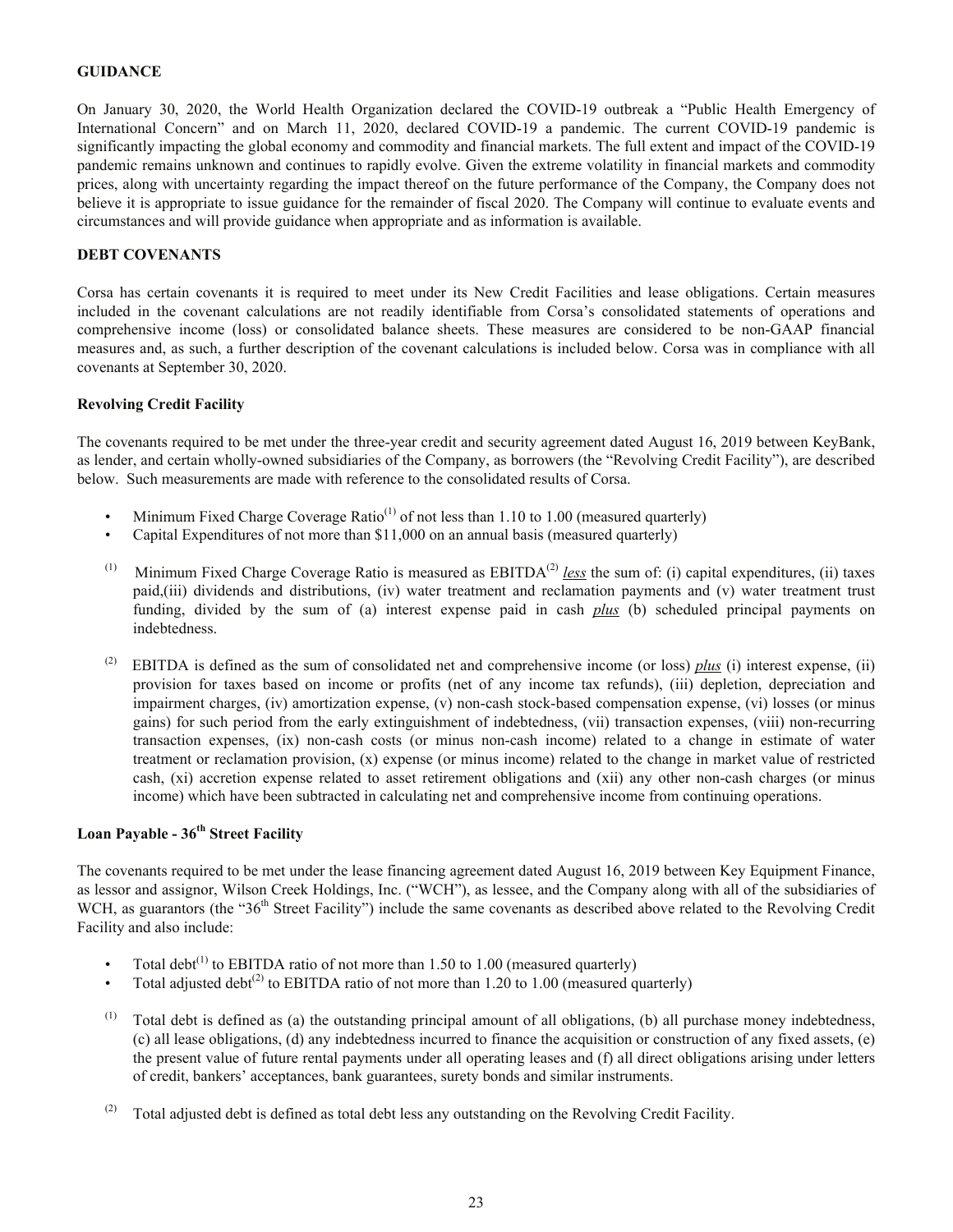## <span id="page-23-0"></span>**CONTRACTUAL OBLIGATIONS**

The purchase order firm commitments primarily relate to the procurement of replacement mining equipment to maintain Corsa's capacity as well as purchased coal commitments. These expenditures are expected to be funded from cash on hand, cash flows from operations or borrowings on the Revolving Credit Facility.

|                                                   |              | Carrying  |               |              |               |                  |               |                        |    |         |               |         |
|---------------------------------------------------|--------------|-----------|---------------|--------------|---------------|------------------|---------------|------------------------|----|---------|---------------|---------|
|                                                   |              | Value at  |               |              |               |                  |               | Payments due by period |    |         |               |         |
|                                                   |              | Sept. 30, |               |              |               | <b>Less Than</b> |               | 1 to                   |    | 4 to    |               | After 5 |
|                                                   |              | 2020      |               | <b>Total</b> |               | 1 Year           |               | 3 Years                |    | 5 Years |               | Years   |
| Accounts payable and accrued expenses             | $\mathbb{S}$ | 11,374    | <sup>\$</sup> | 11,374       | <sup>\$</sup> | 11,374           | <sup>\$</sup> |                        | \$ |         | <sup>\$</sup> |         |
| Lease liabilities                                 |              | 4,508     |               | 4,508        |               | 1,369            |               | 2,436                  |    | 703     |               |         |
| <b>Revolving Credit Facility</b>                  |              |           |               |              |               |                  |               |                        |    |         |               |         |
| Loan payable                                      |              | 8,951     |               | 9,049        |               | 4,002            |               | 5,047                  |    |         |               |         |
| PPP loan payable                                  |              | 1,126     |               | 1,126        | 513           |                  |               | 613                    |    |         |               |         |
| Other liabilities                                 |              | 7,135     |               | 7,147        |               | 1,834            |               | 2,106                  |    | 2,106   |               | 1,101   |
| Asset retirement obligations - reclamation        |              | 33,318    |               | 33,318       |               | 2,143            |               | 4,027                  |    | 6,595   |               | 20,553  |
| Asset retirement obligations - water<br>treatment |              | 24,401    |               | 24,401       |               | 1,276            |               | 2,566                  |    | 2,578   |               | 17,981  |
| Purchase order firm commitments                   |              |           |               | 567          |               | 567              |               |                        |    |         |               |         |
| Water treatment trust funding                     |              |           |               | 1,345        |               | 1,345            |               |                        |    |         |               |         |
| Reclamation bond restricted cash deposits         |              |           |               | 8,558        |               | 1,000            |               | 2,000                  |    | 2,000   |               | 3,558   |
| Operating leases and other obligations            |              |           |               | 13           |               | 12               |               |                        |    |         |               |         |
| Total                                             |              | 90,813    |               | \$101,406    |               | 25,435           | <sup>S</sup>  | 18,796                 | \$ | 13,982  | \$            | 43,193  |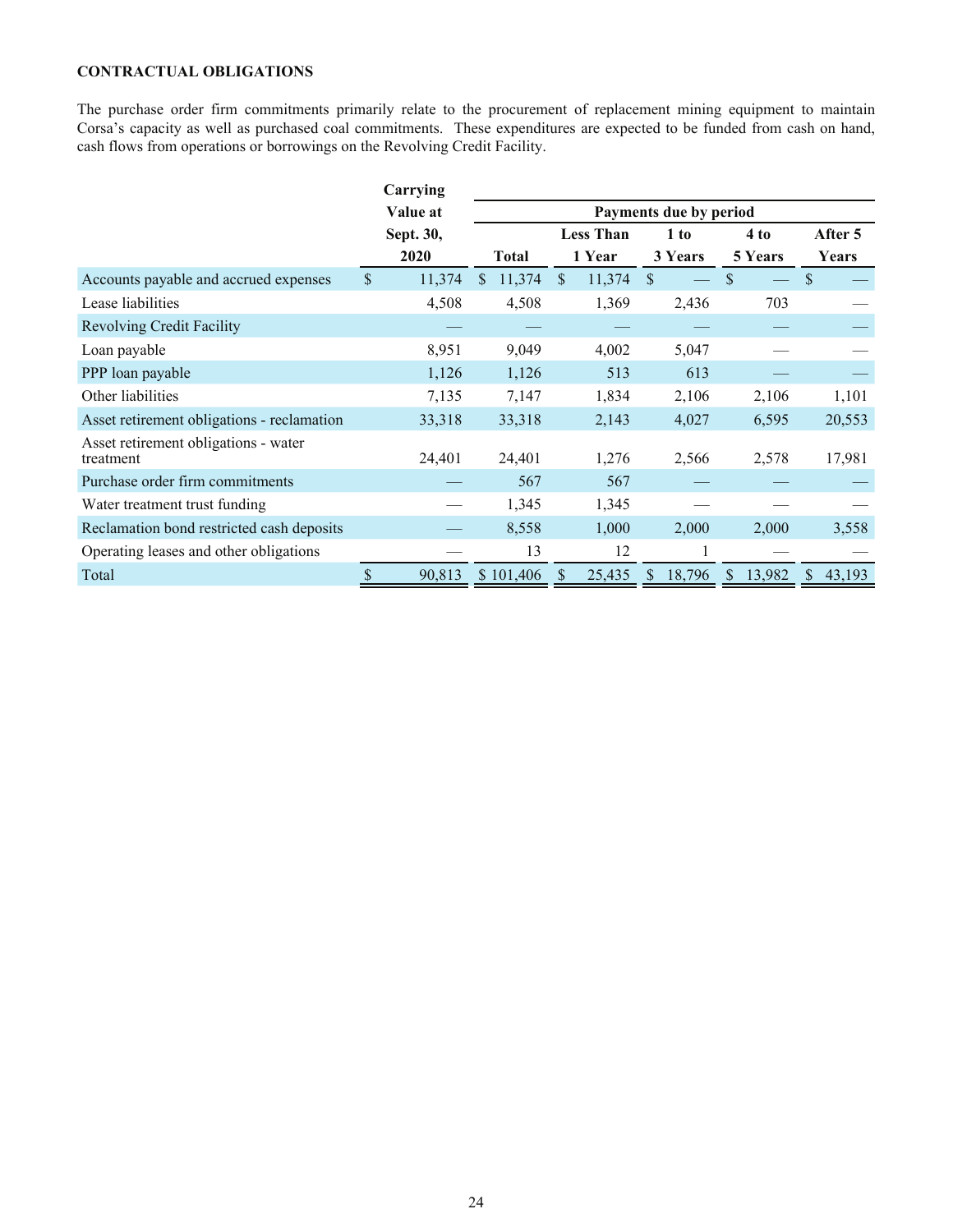## <span id="page-24-0"></span>**NON-GAAP FINANCIAL MEASURES**

The Company has included certain non-GAAP financial measures throughout this MD&A. These performance measures are employed by the Company to measure its performance internally and to assist in business decision-making as well as providing key performance information to senior management. The Company believes that, in addition to the conventional measures prepared in accordance with IFRS, certain investors and other stakeholders also use these non-GAAP financial measures to evaluate the Company's performance; however, these non-GAAP financial measures do not have any standardized meaning and therefore may not be comparable to similar measures presented by other issuers. Accordingly, these non-GAAP financial measures are intended to provide additional information and should not be considered in isolation or as a substitute for measures of performance prepared in accordance with IFRS.

Commencing in the Company's first quarter for its 2017 fiscal year, the Company established a Sales and Trading platform which was not previously part of the Company's business model. In the Sales and Trading platform, the Company purchases and then sells coal on a clean or finished goods basis from suppliers outside of the Company's main operating area. The Company blends this coal, which primarily has a different quality basis than the coal the Company produces, to provide a blended product to customers who do not have the ability to purchase and blend different qualities of coal at their facilities. As a result of the addition of this platform to the Company's business model, new non-GAAP financial measures (i.e., cash production cost per ton sold and cash cost per sales and trading purchased coal per ton sold) were introduced to present the cost of the coal the Company produces and sells separately from the total costs of the coal sold, which total costs includes the coal we purchase under the Sales and Trading platform, i.e., Sales and Trading purchased coal. These are presented separately due to the purchases being derived from market prices that are considered to be higher than the Company's internal production costs. As the total cost per ton sold increases as a result of these coal purchases under the Sales and Trading platform, the Company believes that providing a breakdown of the cost of coal that the Company produces provides a meaningful metric to investors as this non-GAAP financial measure is utilized in evaluating the operational effectiveness of the Company's mines.

Management uses the following non-GAAP financial measures:

- **EBITDA** earnings before deductions for interest, taxes, depreciation and amortization;
- **• Adjusted EBITDA** EBITDA adjusted for change in estimate of reclamation provision for non-operating properties, impairment and write-off of mineral properties and advance royalties, gain (loss) on sale of assets and other costs, stock-based compensation, non-cash finance expenses and other non-cash adjustments. Adjusted EBITDA is used as a supplemental financial measure by management and by external users of our financial statements to assess our performance as compared to the performance of other companies in the coal industry, without regard to financing methods, historical cost basis or capital structure; the ability of our assets to generate sufficient cash flow; and our ability to incur and service debt and fund capital expenditures;
- **Realized price per ton sold** revenue from coal sales less transportation costs from the mine site to the loading terminal divided by tons of coal sold. Management evaluates our operations based on the volume of coal we can safely produce or purchase and sell in compliance with regulatory standards, and the prices we receive for our coal. Our sales volume and sales prices are largely dependent upon the terms of our contracts, for which prices generally are set based on an index. We evaluate the price we receive for our coal on an average realized price on an FOB mine site per short ton basis;
- **• Cash production cost per ton sold** cash production costs of sales excluding Sales and Trading purchased coal costs, all included within cost of sales, divided by tons of produced coal sold. Cash production cost is based on cost of sales and includes items such as manpower, royalties, fuel, and other similar production related items, pursuant to IFRS, but relate directly to the costs incurred to produce coal and sell it on an FOB mine site basis. Cash production cost per ton sold is used as a supplemental financial measure by management and by external users to assess our operating performance as compared to the operating performance of other companies in the coal industry. Sales and Trading purchased coal is excluded as the purchased coal costs are based on market prices of coal purchased and not the cost to produce the coal;
- **• Cash cost per sales and trading purchased coal per ton sold** Sales and Trading purchased coal costs divided by tons of Sales and Trading purchased coal sold. Management uses this measure to assess coal purchases against the market price at which this coal will be sold and the performance of the Sales and Trading platform;
- **• Cash cost per ton sold** cash production costs of sales, included within cost of sales, divided by total tons sold. Management uses cash cost per ton sold to assess our overall financial performance on a per ton basis to include the Company's production and purchased coal cost in total; and
- **• Cash margin per ton sold** calculated difference between realized price per ton sold and cash cost per ton sold. Cash margin per ton sold is used by management and external users to assess the operating performance as compared to the operating performance of other coal companies in the coal industry.

Since non-GAAP financial measures do not have a standardized meaning and may not be comparable to similar measures presented by other companies, the non-GAAP financial measures are clearly defined, quantified and reconciled with their nearest IFRS measure as follows: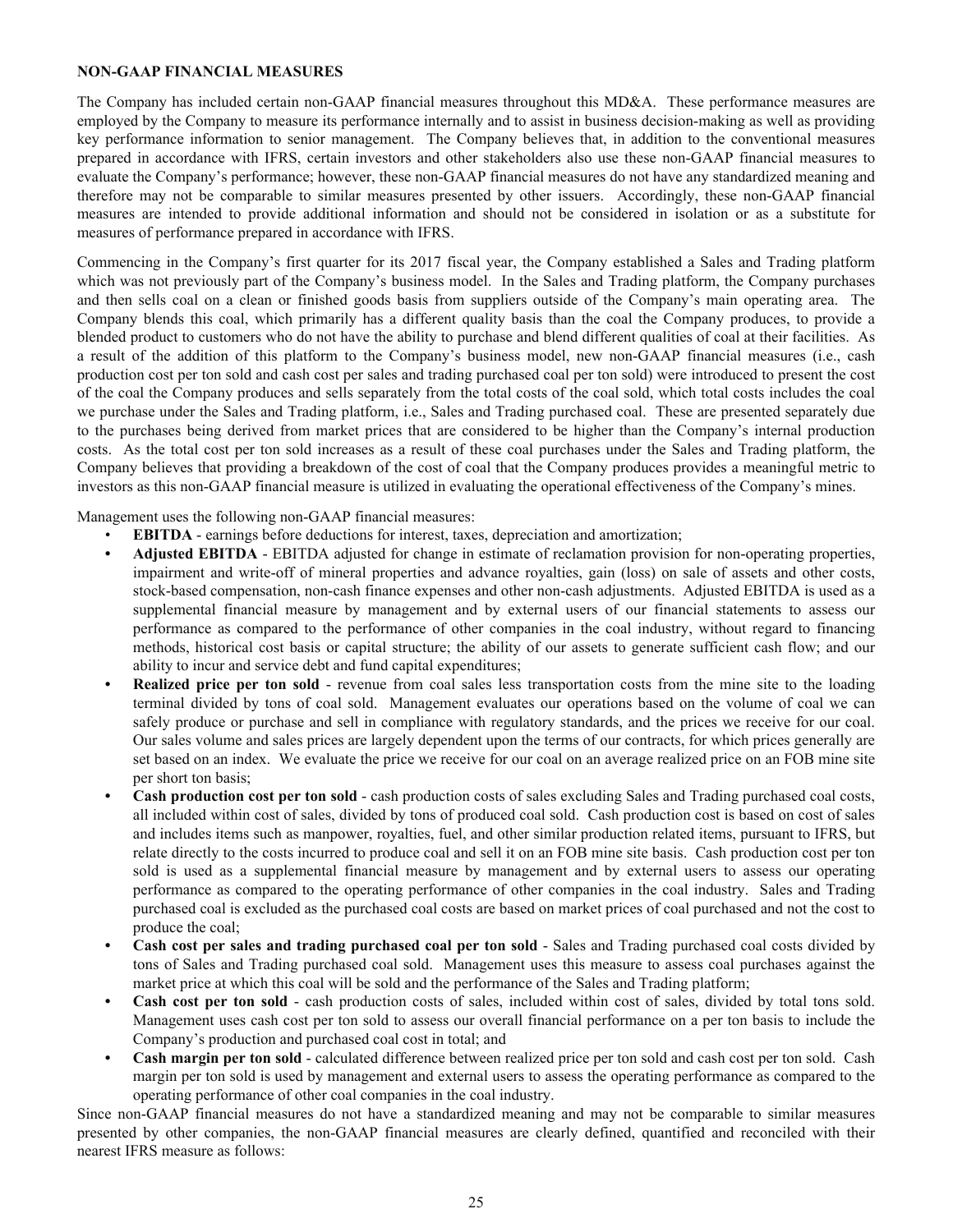### **EBITDA and Adjusted EBITDA for the three months ended September 30, 2020 and 2019**

|                                                                |                    | For the three months ended |                 | For the three months ended    |                               |               |  |  |  |  |  |
|----------------------------------------------------------------|--------------------|----------------------------|-----------------|-------------------------------|-------------------------------|---------------|--|--|--|--|--|
|                                                                |                    | September 30, 2020         |                 | September 30, 2019            |                               |               |  |  |  |  |  |
| (in thousands)                                                 | <b>NAPP</b>        | Corp.                      | <b>Total</b>    | <b>NAPP</b>                   | Corp.                         | <b>Total</b>  |  |  |  |  |  |
| Net and comprehensive income (loss) from continuing operations | $(2,550)$ \$<br>\$ | $(1,029)$ \$               | (3,579)         | 4,698<br>$\mathbb{S}$         | $\mathcal{S}$<br>$(3,665)$ \$ | 1,033         |  |  |  |  |  |
| Add (Deduct):                                                  |                    |                            |                 |                               |                               |               |  |  |  |  |  |
| Amortization expense                                           | 4,966              |                            | 4,966           | 4,763                         | 32                            | 4,795         |  |  |  |  |  |
| Interest expense                                               | 153                | 280                        | 433             | 200                           | 1,149                         | 1,349         |  |  |  |  |  |
| Income tax benefit                                             | –                  |                            |                 | $\overbrace{\phantom{12333}}$ |                               |               |  |  |  |  |  |
| <b>EBITDA</b>                                                  | 2,569              | (749)                      | 1,820           | 9,661                         | (2, 484)                      | 7,177         |  |  |  |  |  |
|                                                                |                    |                            |                 |                               |                               |               |  |  |  |  |  |
| Add (Deduct):                                                  |                    |                            |                 |                               |                               |               |  |  |  |  |  |
| Asset Impairment                                               |                    |                            |                 |                               |                               |               |  |  |  |  |  |
| PPP loan grant income                                          | (6,978)            | (249)                      | (7,227)         | --                            | –                             |               |  |  |  |  |  |
| Write-off of advance royalties and other assets                | 65                 |                            | 65              | 48                            | –                             | 48            |  |  |  |  |  |
| Change in estimate of reclamation provision                    | —                  | _                          | _               |                               | __                            |               |  |  |  |  |  |
| Stock-based compensation                                       |                    | 131                        | 131             |                               | 303                           | 303           |  |  |  |  |  |
| Net finance (income) expense, excluding interest expense       | (396)              | 78                         | (318)           | 334                           | 100                           | 434           |  |  |  |  |  |
| Gain on disposal of assets                                     | (21)               |                            | (21)            | (38)                          |                               | (38)          |  |  |  |  |  |
| Loss on debt extinguishment                                    | –                  |                            |                 | $\hspace{0.05cm}$             | 1,238                         | 1,238         |  |  |  |  |  |
| Restructuring charges                                          | –                  |                            |                 |                               | 126                           | 126           |  |  |  |  |  |
| A-Seam Condemnation Judgement                                  | –                  | --                         | --              | (3,394)                       |                               | (3, 394)      |  |  |  |  |  |
| Other (income) costs                                           | 415                | 296                        | 711             | 184                           |                               | 184           |  |  |  |  |  |
| <b>Adjusted EBITDA</b>                                         | (4,346)<br>S       | (493)<br>-S                | (4,839)<br>- \$ | 6,795                         | (717)<br>-S                   | 6,078<br>- \$ |  |  |  |  |  |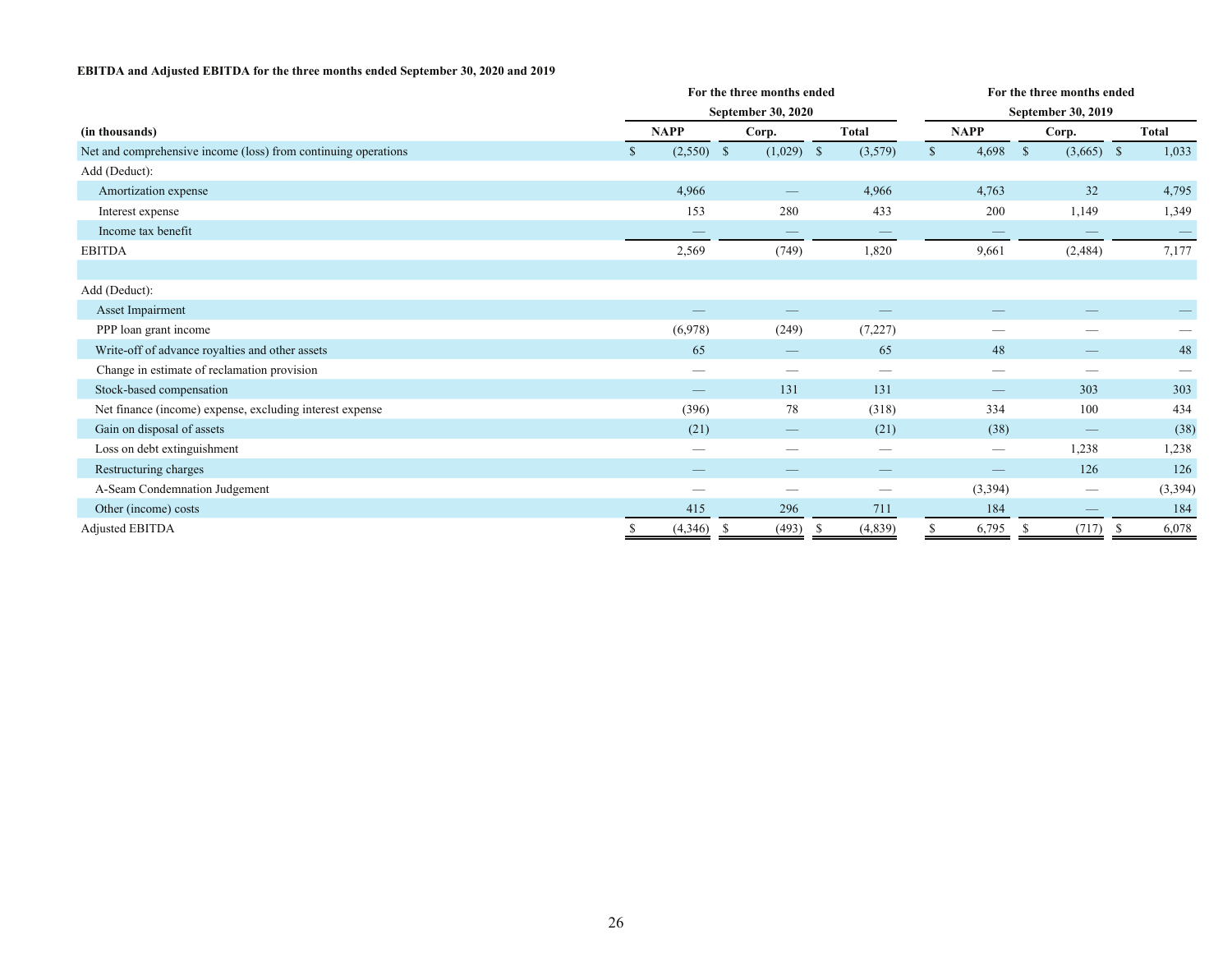#### **EBITDA and Adjusted EBITDA for the nine months ended September 30, 2020 and 2019**

|                                                                |   |               |               | For the nine months ended |  | For the nine months ended |                    |                   |              |              |  |              |  |
|----------------------------------------------------------------|---|---------------|---------------|---------------------------|--|---------------------------|--------------------|-------------------|--------------|--------------|--|--------------|--|
|                                                                |   |               |               | <b>September 30, 2020</b> |  |                           | September 30, 2019 |                   |              |              |  |              |  |
| (in thousands)                                                 |   | <b>NAPP</b>   |               | Corp.                     |  | <b>Total</b>              |                    | <b>NAPP</b>       |              | Corp.        |  | <b>Total</b> |  |
| Net and comprehensive income (loss) from continuing operations |   | $(47,173)$ \$ |               | $(3,508)$ \$              |  | (50, 681)                 | $\mathbf S$        | 16,474            | $\mathbb{S}$ | $(8,836)$ \$ |  | 7,638        |  |
| Add (Deduct):                                                  |   |               |               |                           |  |                           |                    |                   |              |              |  |              |  |
| Amortization expense                                           |   | 16,490        |               | $\overline{\phantom{m}}$  |  | 16,490                    |                    | 15,859            |              | 96           |  | 15,955       |  |
| Interest expense                                               |   | 543           |               | 996                       |  | 1,539                     |                    | 608               |              | 2,730        |  | 3,338        |  |
| Income tax benefit                                             |   |               |               | 89                        |  | 89                        |                    |                   |              |              |  |              |  |
| <b>EBITDA</b>                                                  |   | (30, 140)     |               | (2, 423)                  |  | (32, 563)                 |                    | 32,941            |              | (6,010)      |  | 26,931       |  |
|                                                                |   |               |               |                           |  |                           |                    |                   |              |              |  |              |  |
| Add (Deduct):                                                  |   |               |               |                           |  |                           |                    |                   |              |              |  |              |  |
| Asset Impairment                                               |   | 41,684        |               |                           |  | 41,684                    |                    |                   |              |              |  |              |  |
| PPP loan grant income                                          |   | (6,978)       |               | (249)                     |  | (7,227)                   |                    | --                |              | –            |  |              |  |
| Write-off of advance royalties and other assets                |   | 484           |               |                           |  | 484                       |                    | 48                |              |              |  | 48           |  |
| Change in estimate of reclamation provision                    |   | 278           |               |                           |  | 278                       |                    | --                |              |              |  |              |  |
| Stock-based compensation                                       |   |               |               | 296                       |  | 296                       |                    |                   |              | 955          |  | 955          |  |
| Net finance (income) expense, excluding interest expense       |   | 2,340         |               | 171                       |  | 2,511                     |                    | (716)             |              | 548          |  | (168)        |  |
| Gain on disposal of assets                                     |   | (23)          |               | –                         |  | (23)                      |                    | (357)             |              |              |  | (357)        |  |
| Loss on debt extinguishment                                    |   | --            |               | –                         |  |                           |                    | $\hspace{0.05cm}$ |              | 1,238        |  | 1,238        |  |
| Restructuring charges                                          |   | –             |               |                           |  |                           |                    |                   |              | 126          |  | 126          |  |
| A-Seam Condemnation Judgement                                  |   | --            |               |                           |  | --                        |                    | (3,394)           |              |              |  | (3, 394)     |  |
| Other (income) costs                                           |   | 84            |               | 297                       |  | 381                       |                    | (112)             |              | 83           |  | (29)         |  |
| <b>Adjusted EBITDA</b>                                         | S | 7,729         | <sup>\$</sup> | $(1,908)$ \$              |  | 5,821                     |                    | 28,410            | -S           | $(3,060)$ \$ |  | 25,350       |  |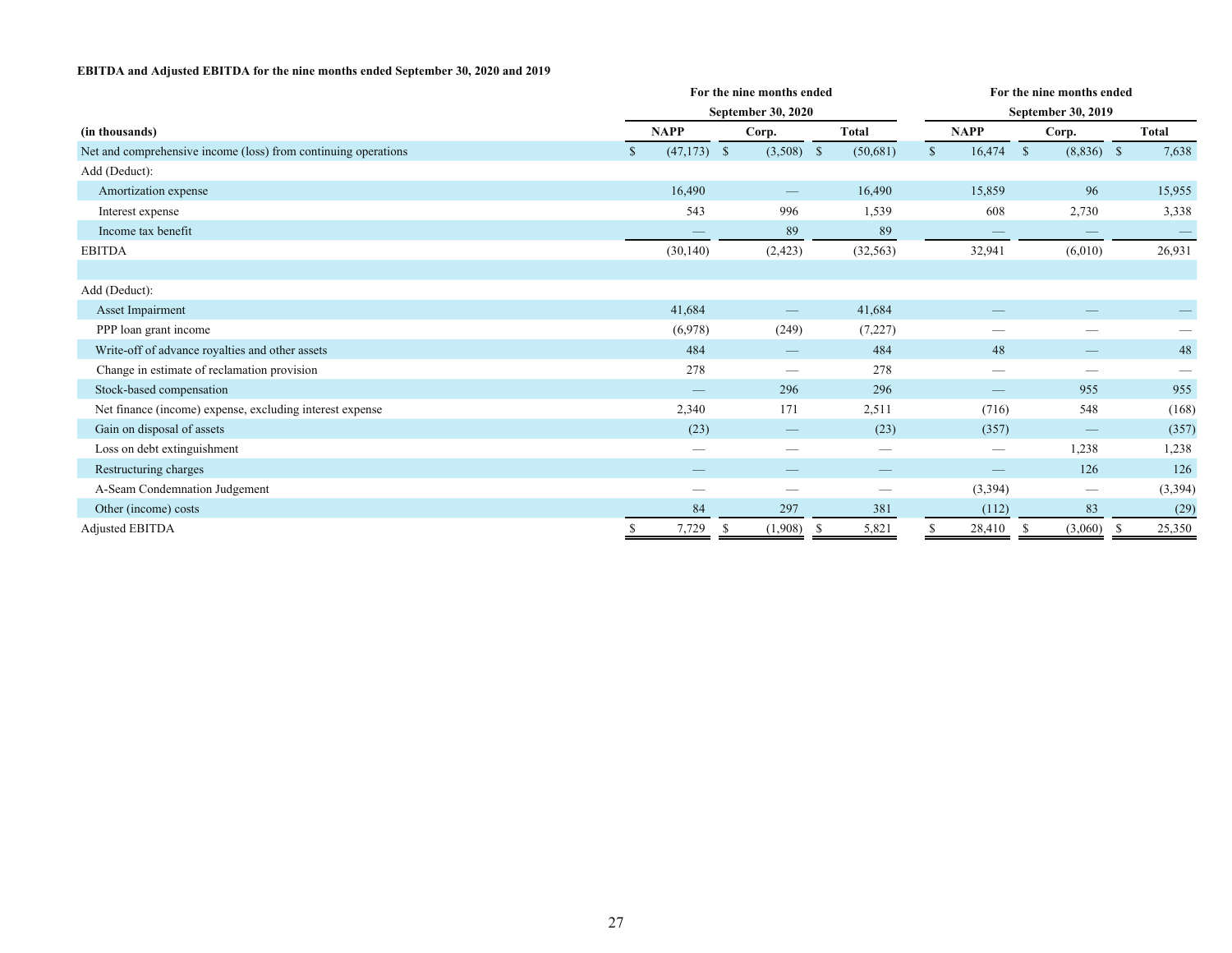## **Realized price per ton sold for the three months ended September 30, 2020 and 2019**

|    |                           |                |                   | For the three months ended |              |                            |                           |               |                   |               |              |  |
|----|---------------------------|----------------|-------------------|----------------------------|--------------|----------------------------|---------------------------|---------------|-------------------|---------------|--------------|--|
|    | <b>September 30, 2020</b> |                |                   |                            |              |                            | <b>September 30, 2019</b> |               |                   |               |              |  |
|    | <b>NAPP</b>               |                |                   |                            |              |                            |                           | <b>NAPP</b>   |                   |               |              |  |
|    | Met                       | <b>Thermal</b> |                   |                            | <b>Total</b> |                            | Met                       |               | <b>Thermal</b>    |               | <b>Total</b> |  |
|    | 22,822                    | <sup>S</sup>   | 496               | <sup>\$</sup>              | 23,318       | S.                         | 57,981                    | <sup>S</sup>  | 104               |               | 58,085       |  |
|    |                           |                |                   |                            |              |                            |                           |               |                   |               |              |  |
|    | (348)                     |                | $\hspace{0.05cm}$ |                            | (348)        |                            | (1,970)                   |               | $\hspace{0.05cm}$ |               | (1,970)      |  |
|    | (3,310)                   |                | (116)             |                            | (3,426)      |                            | (10, 449)                 |               | 53                |               | (10, 396)    |  |
| S. | 19,164                    | <sup>S</sup>   | 380               | <sup>\$</sup>              | 19,544       | S.                         | 45,562                    | <sup>S</sup>  | 157               | <sup>\$</sup> | 45,719       |  |
|    |                           |                |                   |                            |              |                            |                           |               |                   |               |              |  |
|    | 288                       |                | 15                |                            | 303          |                            | 465                       |               | $\overline{3}$    |               | 468          |  |
|    |                           |                |                   |                            |              |                            |                           |               |                   |               |              |  |
|    | 66.54                     |                | 25.33             |                            | 64.50        |                            | 97.98                     | $\mathcal{P}$ | 52.33             |               | 97.69        |  |
|    |                           |                |                   | <b>NAPP</b>                |              | For the three months ended |                           | <b>NAPP</b>   |                   |               |              |  |

## **Realized price per ton sold for the nine months ended September 30, 2020 and 2019**

|                                                         | For the nine months ended |             |              |                   |              |              |                | For the nine months ended |                |                   |    |              |  |  |  |
|---------------------------------------------------------|---------------------------|-------------|--------------|-------------------|--------------|--------------|----------------|---------------------------|----------------|-------------------|----|--------------|--|--|--|
|                                                         | <b>September 30, 2020</b> |             |              |                   |              |              |                | <b>September 30, 2019</b> |                |                   |    |              |  |  |  |
|                                                         |                           | <b>NAPP</b> |              | <b>NAPP</b>       |              |              |                | <b>NAPP</b>               |                | <b>NAPP</b>       |    |              |  |  |  |
| (in thousands except per ton amounts)                   |                           | Met         |              | <b>Thermal</b>    |              | <b>Total</b> |                | Met                       | <b>Thermal</b> |                   |    | <b>Total</b> |  |  |  |
| Revenue                                                 |                           | 110,246     | <sup>S</sup> | 705               | <sup>S</sup> | 110,951      | $\mathbb{S}^-$ | 177,766                   | <sup>S</sup>   | 627               |    | 178,393      |  |  |  |
| Add (Deduct):                                           |                           |             |              |                   |              |              |                |                           |                |                   |    |              |  |  |  |
| Tolling revenue                                         |                           | (1,250)     |              | $\hspace{0.05cm}$ |              | (1,250)      |                | (5,850)                   |                | $\hspace{0.05cm}$ |    | (5,850)      |  |  |  |
| Transportation costs from preparation plant to customer |                           | (12, 719)   |              | (116)             |              | (12, 835)    |                | (25, 852)                 |                | (26)              |    | (25, 878)    |  |  |  |
| Net coal sales (at preparation plant)                   |                           | 96,277      | <sup>S</sup> | 589               | <sup>S</sup> | 96,866       | S.             | 146,064                   | <sup>\$</sup>  | 601               |    | 146,665      |  |  |  |
|                                                         |                           |             |              |                   |              |              |                |                           |                |                   |    |              |  |  |  |
| Coal sold - tons                                        |                           | 1,178       |              | 20                |              | 1,198        |                | 1,324                     |                | 13                |    | 1,337        |  |  |  |
|                                                         |                           |             |              |                   |              |              |                |                           |                |                   |    |              |  |  |  |
| Realized price per ton sold (at preparation plant)      |                           | 81.73       | \$           | 29.45             |              | 80.86        |                | 110.32                    | ЭĐ.            | 46.23             | -S | 109.70       |  |  |  |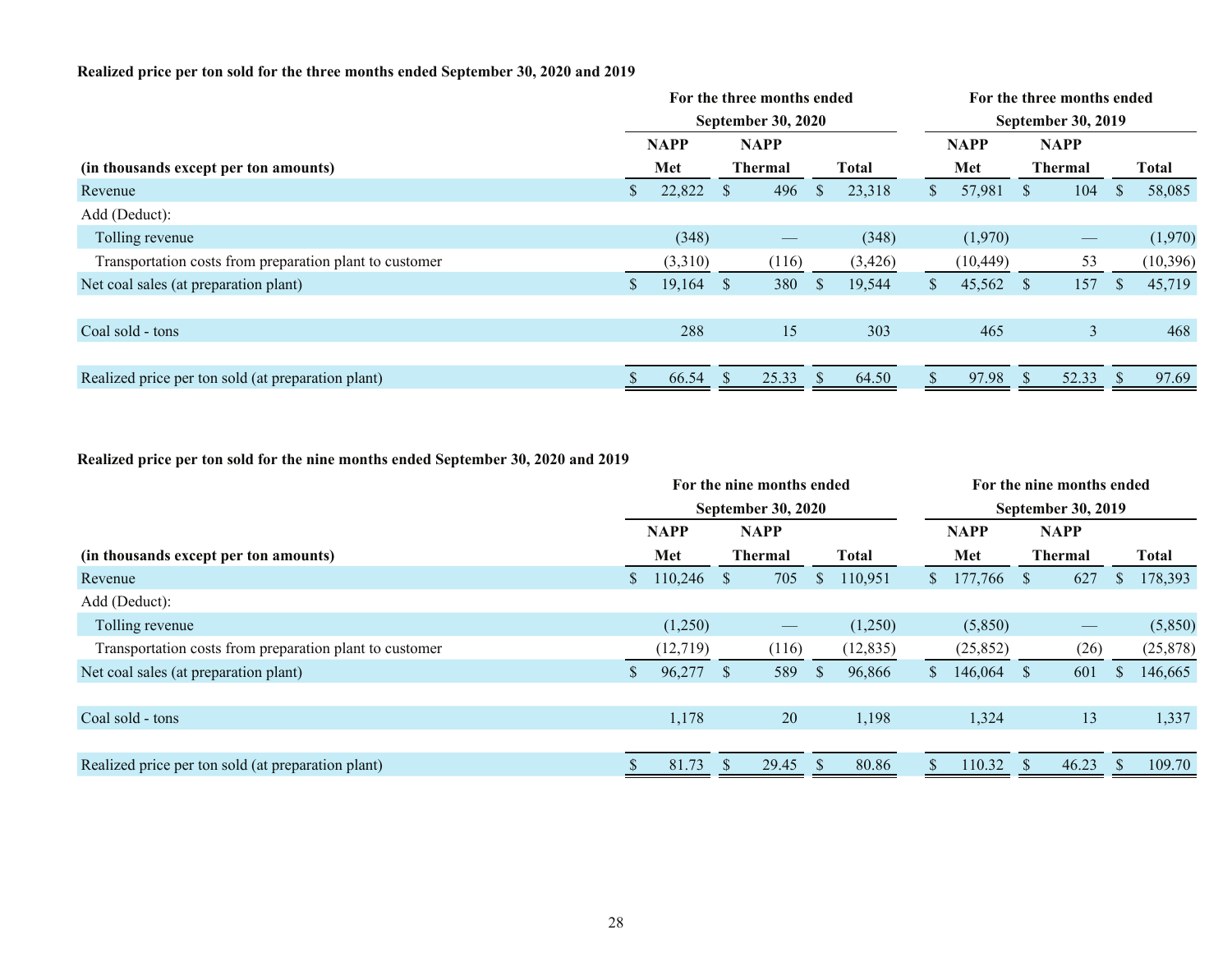**Cash cost per ton sold, cash production cost per ton sold, and cash cost per sales and trading purchased coal per ton sold for the three months ended September 30, 2020 and 2019**

|                                                                                    |               | For the three months ended | <b>September 30, 2020</b> |                   | For the three months ended<br><b>September 30, 2019</b> |        |                |             |               |                   |               |              |
|------------------------------------------------------------------------------------|---------------|----------------------------|---------------------------|-------------------|---------------------------------------------------------|--------|----------------|-------------|---------------|-------------------|---------------|--------------|
|                                                                                    |               | <b>NAPP</b>                |                           | <b>NAPP</b>       |                                                         |        |                | <b>NAPP</b> |               | <b>NAPP</b>       |               |              |
| (in thousands except per ton amounts)                                              |               | Met                        | <b>Thermal</b>            |                   | <b>Total</b>                                            |        |                | Met         |               | <b>Thermal</b>    |               | <b>Total</b> |
| Cost of Sales:                                                                     |               |                            |                           |                   |                                                         |        |                |             |               |                   |               |              |
| Mining and processing costs                                                        | \$            | 20,632                     | <sup>\$</sup>             | 380               | $\mathbb{S}$                                            | 21,012 | \$             | 20,210      | <sup>S</sup>  | 90                | $\mathbb{S}$  | 20,300       |
| Purchased coal costs                                                               |               | 39                         |                           |                   |                                                         | 39     |                | 15,359      |               | 15                |               | 15,374       |
| Royalty expense                                                                    |               | 1,509                      |                           |                   |                                                         | 1,509  |                | 1,761       |               | 11                |               | 1,772        |
| Total cash costs of tons sold                                                      | $\mathcal{S}$ | 22,180                     | $\mathcal{S}$             | 380               | <sup>S</sup>                                            | 22,560 | $\mathbb{S}$   | 37,330      | $\mathcal{S}$ | 116               | <sup>S</sup>  | 37,446       |
| Total tons sold                                                                    |               | 288                        |                           | 15                |                                                         | 303    |                | 465         |               | 3                 |               | 468          |
| Cash cost per ton sold (at preparation plant)                                      |               | 77.01                      | <sup>S</sup>              | 25.33             | <sup>S</sup>                                            | 74.46  |                | 80.28       | -S            | 38.67             |               | 80.01        |
|                                                                                    |               |                            |                           |                   |                                                         |        |                |             |               |                   |               |              |
| Total cash costs of tons sold                                                      | $\mathbb{S}$  | 22,180                     | <sup>S</sup>              | 380               | <sup>S</sup>                                            | 22,560 | S.             | 37,330      | <sup>S</sup>  | 116               | <sup>\$</sup> | 37,446       |
| Less: Sales and Trading purchased coal                                             |               | (39)                       |                           |                   |                                                         | (39)   |                | (15,359)    |               |                   |               | (15, 359)    |
| Cash cost of produced coal sold                                                    |               | 22,141                     | <sup>S</sup>              | 380               | $\mathbb{S}$                                            | 22,521 | $\mathbb{S}^-$ | 21,971      | <sup>S</sup>  | 116               | <sup>S</sup>  | 22,087       |
| Tons sold - produced                                                               |               | 287                        |                           | 15                |                                                         | 302    |                | 282         |               | 3                 |               | 285          |
| Cash production cost per ton sold (at preparation plant)                           |               | 77.15                      | $\mathcal{S}$             | 25.33             | <sup>S</sup>                                            | 74.57  |                | 77.91       | <sup>S</sup>  | 38.67             |               | 77.50        |
|                                                                                    |               |                            |                           |                   |                                                         |        |                |             |               |                   |               |              |
| Sales and Trading purchased coal                                                   | $\mathbb{S}$  | 39                         | $\mathcal{S}$             |                   | <sup>\$</sup>                                           | 39     | $\mathbb{S}$   | 15,359      | <sup>S</sup>  |                   | \$            | 15,359       |
| Tons sold - Sales and Trading                                                      |               |                            |                           |                   |                                                         |        |                | 183         |               |                   |               | 183          |
| Cash cost per Sales and Trading purchased coal per ton sold (at preparation plant) | $\mathbb S$   | 39.00                      | $\mathcal{S}$             | $\hspace{0.05cm}$ | S                                                       | 39.00  | \$             | 83.93       | <sup>S</sup>  | $\hspace{0.05cm}$ |               | 83.93        |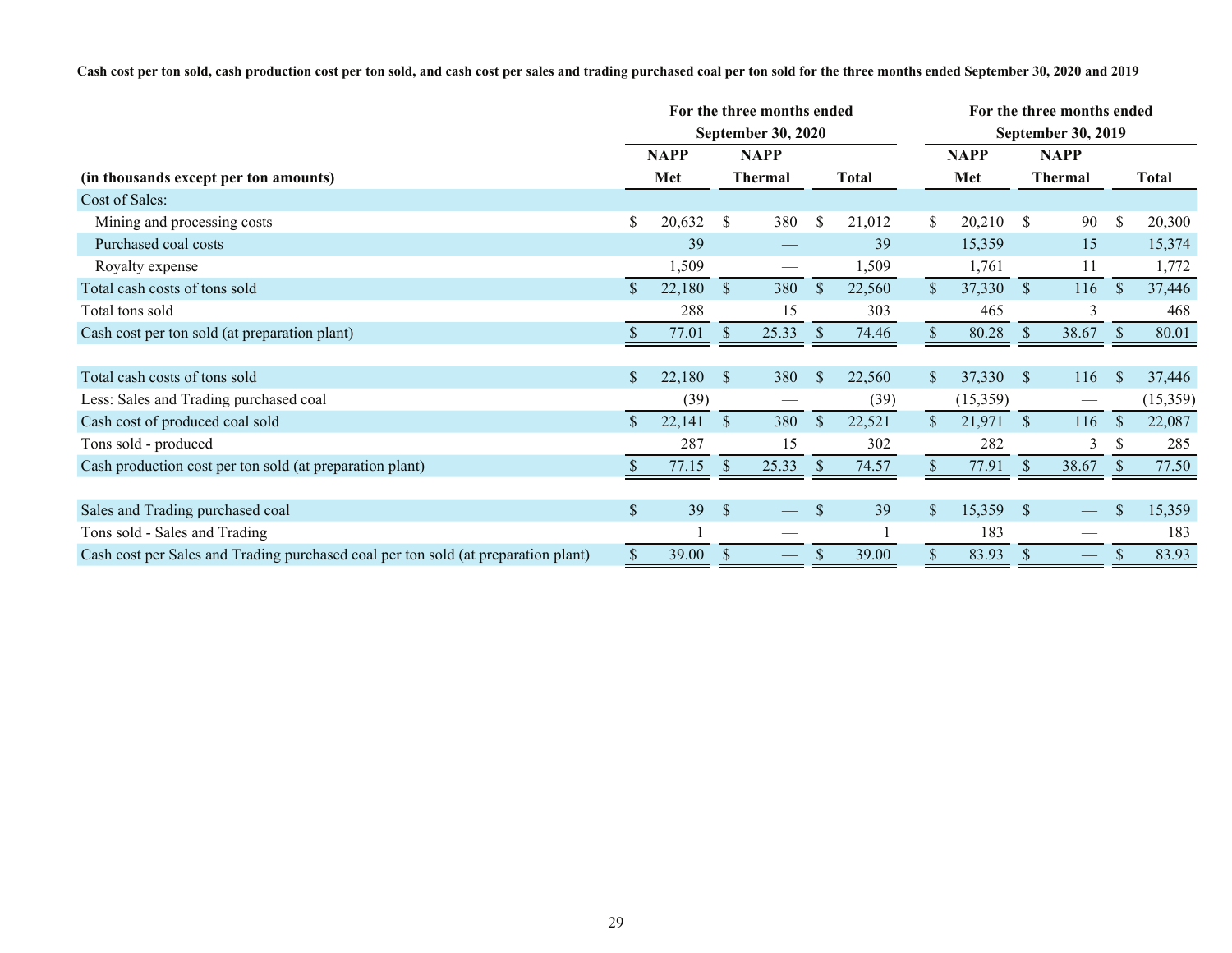**Cash cost per ton sold, cash production cost per ton sold, and cash cost per sales and trading purchased coal per ton sold for the nine months ended September 30, 2020 and 2019**

|                                                                                    |             |          |                           | For the nine months ended<br><b>September 30, 2020</b> |               |          |                | For the nine months ended |                                          |                  |               |           |
|------------------------------------------------------------------------------------|-------------|----------|---------------------------|--------------------------------------------------------|---------------|----------|----------------|---------------------------|------------------------------------------|------------------|---------------|-----------|
|                                                                                    | <b>NAPP</b> |          | <b>NAPP</b>               |                                                        |               |          | <b>NAPP</b>    |                           | <b>September 30, 2019</b><br><b>NAPP</b> |                  |               |           |
| (in thousands except per ton amounts)                                              |             | Met      | <b>Thermal</b>            |                                                        | Total         |          |                | Met                       | <b>Thermal</b>                           |                  |               | Total     |
| Cost of Sales:                                                                     |             |          |                           |                                                        |               |          |                |                           |                                          |                  |               |           |
| Mining and processing costs                                                        | S.          | 65,561   | <sup>\$</sup>             | 586                                                    | $\mathcal{S}$ | 66,147   | S.             | 67,158                    | <sup>S</sup>                             | 441              | <sup>\$</sup> | 67,599    |
| Purchased coal costs                                                               |             | 13,610   |                           | $\overline{3}$                                         |               | 13,613   |                | 40,150                    |                                          | 170              |               | 40,320    |
| Royalty expense                                                                    |             | 5,204    |                           |                                                        |               | 5,204    |                | 5,166                     |                                          | 12               |               | 5,178     |
| Total cash costs of tons sold                                                      | \$          | 84,375   | <sup>S</sup>              | 589                                                    | <sup>S</sup>  | 84,964   | $\mathbb{S}^-$ | 112,474                   | <sup>S</sup>                             | 623              | <sup>S</sup>  | 113,097   |
| Total tons sold                                                                    |             | 1,178    |                           | 20                                                     |               | 1,198    |                | 1,324                     |                                          | 13               |               | 1,337     |
| Cash cost per ton sold (at preparation plant)                                      |             | 71.63    | <sup>\$</sup>             | 29.45                                                  |               | 70.92    |                | 84.95                     | <sup>S</sup>                             | 47.92            |               | 84.59     |
|                                                                                    |             |          |                           |                                                        |               |          |                |                           |                                          |                  |               |           |
| Total cash costs of tons sold                                                      |             | 84,375   | <sup>S</sup>              | 589                                                    | <sup>\$</sup> | 84,964   | S.             | 112,474                   | <sup>S</sup>                             | 623              | <sup>\$</sup> | 113,097   |
| Less: Sales and Trading purchased coal                                             |             | (13,610) |                           |                                                        |               | (13,610) |                | (40, 150)                 |                                          |                  |               | (40, 150) |
| Cash cost of produced coal sold                                                    |             | 70,765   | <sup>S</sup>              | 589                                                    | <sup>S</sup>  | 71,354   | $\mathbb{S}$   | 72,324                    | <sup>S</sup>                             | 623              |               | 72,947    |
| Tons sold - produced                                                               |             | 1,009    |                           | 20                                                     |               | 1,029    |                | 882                       |                                          | 13               | <b>S</b>      | 895       |
| Cash production cost per ton sold (at preparation plant)                           |             | 70.13    | $\boldsymbol{\mathsf{S}}$ | 29.45                                                  | -S            | 69.34    |                | 82.00                     | $\mathcal{S}$                            | 47.92            |               | 81.51     |
|                                                                                    |             |          |                           |                                                        |               |          |                |                           |                                          |                  |               |           |
| Sales and Trading purchased coal                                                   | \$          | 13,610   | <sup>S</sup>              |                                                        | \$.           | 13,610   | $\mathbb{S}$   | 40,150                    | <sup>S</sup>                             |                  | $\mathbb{S}$  | 40,150    |
| Tons sold - Sales and Trading                                                      |             | 169      |                           |                                                        |               | 169      |                | 442                       |                                          |                  |               | 442       |
| Cash cost per Sales and Trading purchased coal per ton sold (at preparation plant) | \$          | 80.53    | <sup>\$</sup>             | $\overbrace{\hspace{27mm}}$                            | \$            | 80.53    | \$             | 90.84                     | <sup>S</sup>                             | $\hspace{0.1cm}$ |               | 90.84     |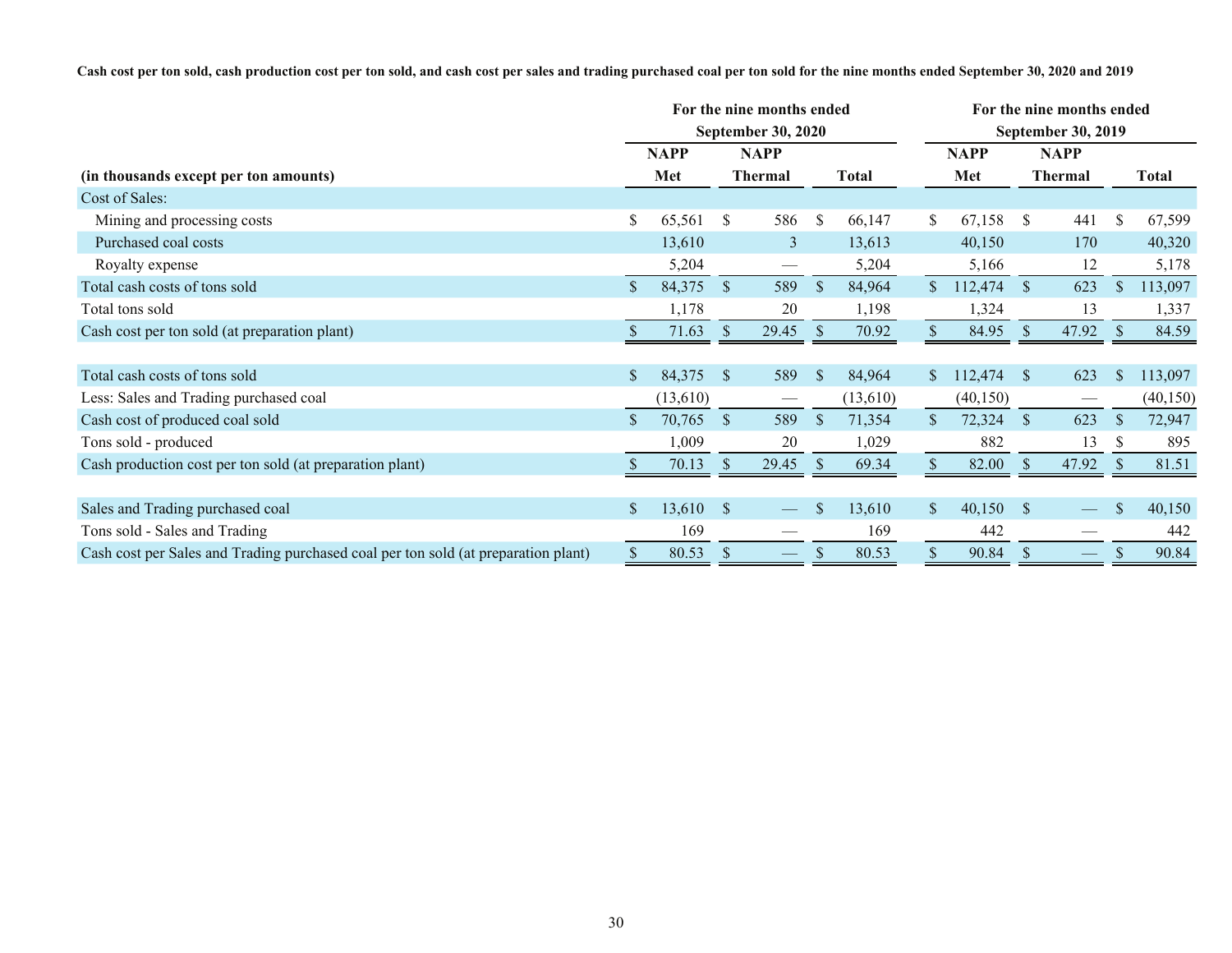## **Cash margin per ton sold for the three months ended September 30, 2020 and 2019**

|                                                    | For the three months ended |                           |  |                          |  | For the three months ended |                           |       |             |                |       |             |
|----------------------------------------------------|----------------------------|---------------------------|--|--------------------------|--|----------------------------|---------------------------|-------|-------------|----------------|-------|-------------|
|                                                    |                            | <b>September 30, 2020</b> |  |                          |  |                            | <b>September 30, 2019</b> |       |             |                |       |             |
|                                                    |                            | <b>NAPP</b><br>Met        |  | NAPP                     |  |                            |                           | NAPP  | <b>NAPP</b> |                | Total |             |
|                                                    |                            |                           |  | Thermal                  |  | <b>Total</b>               |                           | Met   |             | <b>Thermal</b> |       | <b>NAPP</b> |
| Realized price per ton sold (at preparation plant) |                            | 66.54                     |  | 25.33                    |  | 64.50                      |                           | 97.98 |             | 52.33          |       | 97.69       |
| Cash cost per ton sold (at preparation plant)      |                            | 77.01                     |  | 25.33                    |  | 74.46                      |                           | 80.28 |             | 38.67          |       | 80.01       |
| Cash margin per ton sold                           |                            | (10.47)                   |  | $\overline{\phantom{a}}$ |  | (9.96)                     |                           | 17.70 |             | 13.66          |       | 17.68       |

## **Cash margin per ton sold for the nine months ended September 30, 2020 and 2019**

|                                                    | For the nine months ended<br><b>September 30, 2020</b> |                    |  |                                |  |                           | For the nine months ended |        |             |                |              |             |
|----------------------------------------------------|--------------------------------------------------------|--------------------|--|--------------------------------|--|---------------------------|---------------------------|--------|-------------|----------------|--------------|-------------|
|                                                    |                                                        |                    |  |                                |  | <b>September 30, 2019</b> |                           |        |             |                |              |             |
|                                                    |                                                        | <b>NAPP</b><br>Met |  | <b>NAPP</b>                    |  |                           | <b>NAPP</b>               |        | <b>NAPP</b> |                | <b>Total</b> |             |
|                                                    |                                                        |                    |  | <b>Thermal</b>                 |  | <b>Total</b>              |                           | Met    |             | <b>Thermal</b> |              | <b>NAPP</b> |
| Realized price per ton sold (at preparation plant) |                                                        | 81.73              |  | 29.45                          |  | 80.86                     |                           | 110.32 |             | 46.23          |              | 109.70      |
| Cash cost per ton sold (at preparation plant)      |                                                        | 71.63              |  | 29.45                          |  | 70.92                     |                           | 84.95  |             | 47.92          |              | 84.59       |
| Cash margin per ton sold                           |                                                        | 10.10              |  | $\overbrace{\hspace{25mm}}^{}$ |  | 9.94                      |                           | 25.37  |             | (1.69)         |              | 25.11       |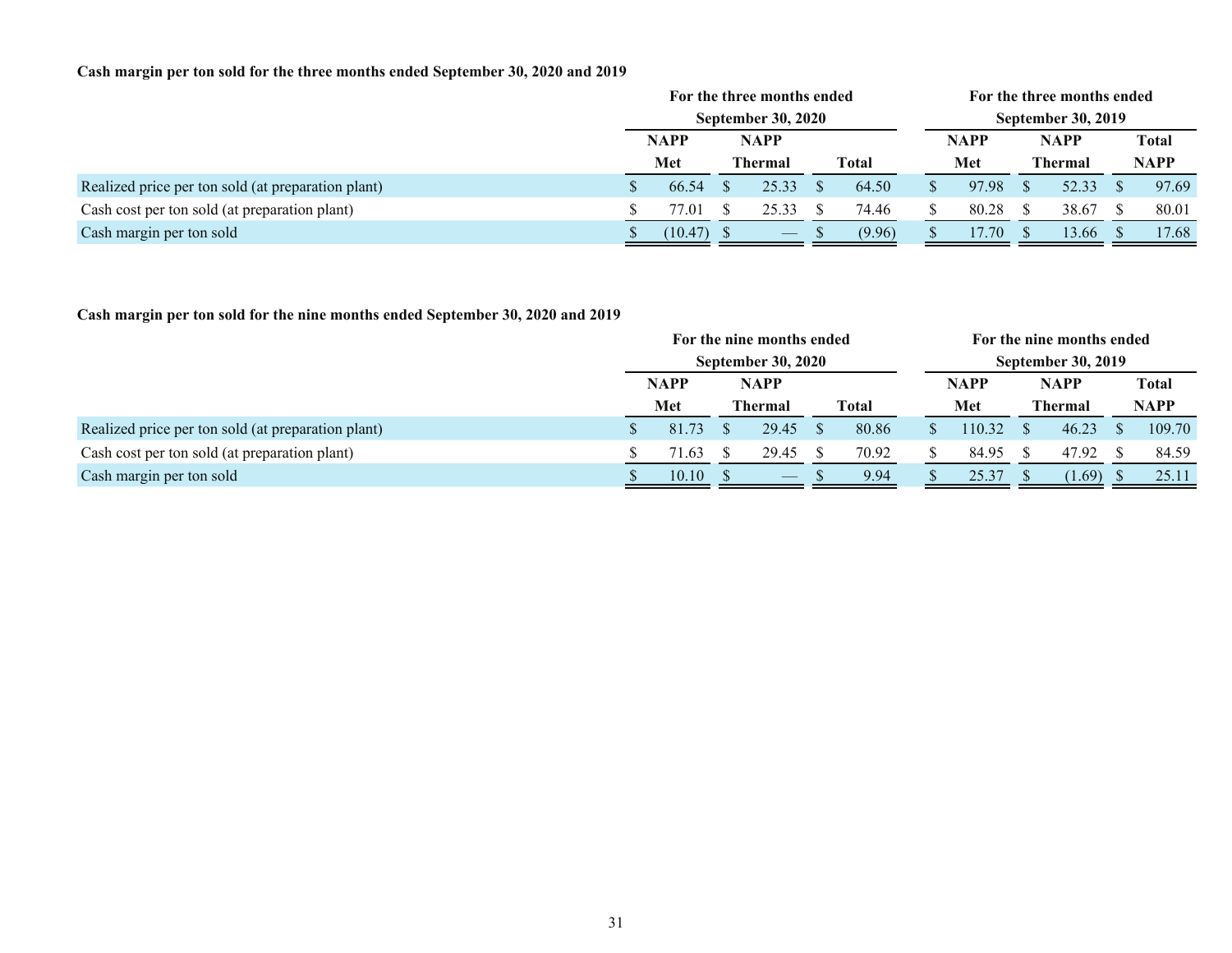## <span id="page-31-0"></span>**OUTSTANDING SHARE DATA**

The following table sets forth the particulars of Corsa's fully diluted share capital as of the date of this MD&A.

|                                                            | Number of            |
|------------------------------------------------------------|----------------------|
|                                                            | <b>Common Shares</b> |
| Common Shares issued and outstanding                       | 94,759,245           |
| Common Shares issuable upon exercise of stock options      | 6,749,134            |
| Common Shares issuable upon redemption of Redeemable Units | 8,515,831            |
| Total                                                      | 110,024,210          |

As of the date of this MD&A, QKGI Legacy Holdings LP, holds 170,316,639 common membership units ("Redeemable Units") of Wilson Creek Energy, LLC, a subsidiary of Corsa. Redeemable Units are redeemable at the option of the holder for cash equal to the product of: (i) the number of Redeemable Units to be redeemed divided by 20, and (ii) the 10-day volume weighted average trading price, prior to the date of notice of redemption, of the Common Shares. The Company has the option to satisfy the redemption price for the Redeemable Units with Common Shares on a 20 to one basis (i.e., 20 Redeemable Units for one Common Share). The Company is restricted from paying cash to the holder for the redemption of Redeemable Units if a balance remains outstanding under the New Credit Facilities.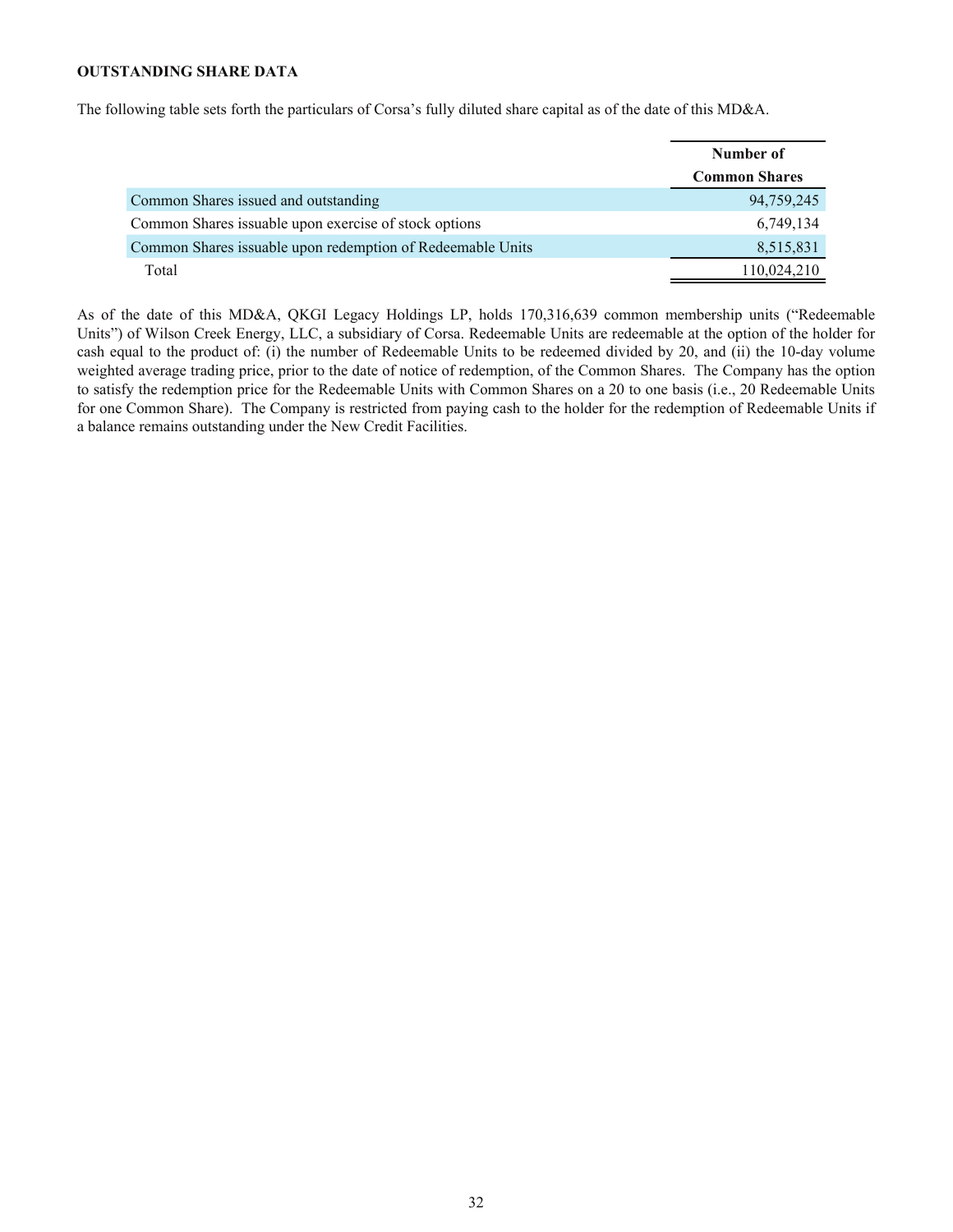## <span id="page-32-0"></span>**SUMMARY OF QUARTERLY RESULTS**

The following table sets out certain information derived from Corsa's audited consolidated financial statements or unaudited condensed interim consolidated financial statements for each of the eight most recently completed quarters. Numbers presented in the table were prepared in accordance with IFRS and interpretations approved by the IASB.

|                                         | <b>Quarter Ended</b> |               |                           |                      |               |           |               |              |  |  |  |
|-----------------------------------------|----------------------|---------------|---------------------------|----------------------|---------------|-----------|---------------|--------------|--|--|--|
|                                         |                      | September 30, |                           | <b>June 30,</b>      |               | March 31, |               | December 31, |  |  |  |
| (in thousands except per share amounts) |                      | 2020          |                           | 2020                 |               | 2020      | 2019          |              |  |  |  |
| Revenue from continuing operations      | \$                   | 23,318        | $\mathsf{\$}$             | 40,908               | $\mathsf{\$}$ | 46,725    | $\mathsf{\$}$ | 52,476       |  |  |  |
| Net and comprehensive (loss) income     | $\mathsf{\$}$        | (3,579)       | $\boldsymbol{\mathsf{S}}$ | (41,313)             | \$            | (5,789)   | \$            | (8,151)      |  |  |  |
| Earnings (loss) per share:              |                      |               |                           |                      |               |           |               |              |  |  |  |
| <b>Basic</b>                            | \$                   | (0.04)        | \$                        | (0.36)               | \$            | (0.06)    | $\mathbb{S}$  | (0.09)       |  |  |  |
| Diluted                                 |                      | (0.04)        | \$                        | (0.36)               |               | (0.06)    |               | (0.09)       |  |  |  |
|                                         |                      |               |                           | <b>Quarter Ended</b> |               |           |               |              |  |  |  |
|                                         |                      | September 30, |                           | <b>June 30,</b>      |               | March 31, | December 31,  |              |  |  |  |
| (in thousands except per share amounts) |                      | 2019          |                           | 2019                 |               | 2019      | 2018          |              |  |  |  |
| Revenue from continuing operations      | \$                   | 58,085        | \$                        | 62,974               | $\mathsf{\$}$ | 57,334    | $\mathsf{\$}$ | 66,513       |  |  |  |
|                                         |                      |               |                           |                      |               |           |               |              |  |  |  |
| Net and comprehensive income (loss)     | $\mathbb{S}$         | 1,033         | $\boldsymbol{\mathsf{S}}$ | 3,603                | $\mathcal{S}$ | 3,002     | \$            | 10,273       |  |  |  |
|                                         |                      |               |                           |                      |               |           |               |              |  |  |  |
| Earnings (loss) per share:              |                      |               |                           |                      |               |           |               |              |  |  |  |
| <b>Basic</b>                            | \$                   | 0.01          | \$                        | 0.03                 | S             | 0.02      | \$            | 0.09         |  |  |  |
| Diluted                                 | \$                   | 0.01          | \$                        | 0.03                 | \$            | 0.02      | \$            | 0.09         |  |  |  |

The most recent quarters commencing with the third quarter of 2019 reflect the impact of a weakening of the metallurgical coal market and price environment that was further weakened by the COVID-19 pandemic in the second and third quarters of 2020. In the three months ended September 30, 2020, the Company made operational changes to limit coal production and sales in response to the market weakness which resulted in significantly lower revenues. In the three months ended June 30, 2020, the Company also recognized an asset impairment due to the identification of a triggering event as a result of the continued deterioration of both the domestic and export metallurgical coal markets, driven in large part by the COVID-19 pandemic. With the lower sales price expectations, the Company took steps to reduce general and administrative costs and will be further implementing additional operational changes to reduce coal production due to the market conditions. Through the third quarter of 2020, these cost decreases and the mines' performance improvements were not able to completely offset the decline in revenue.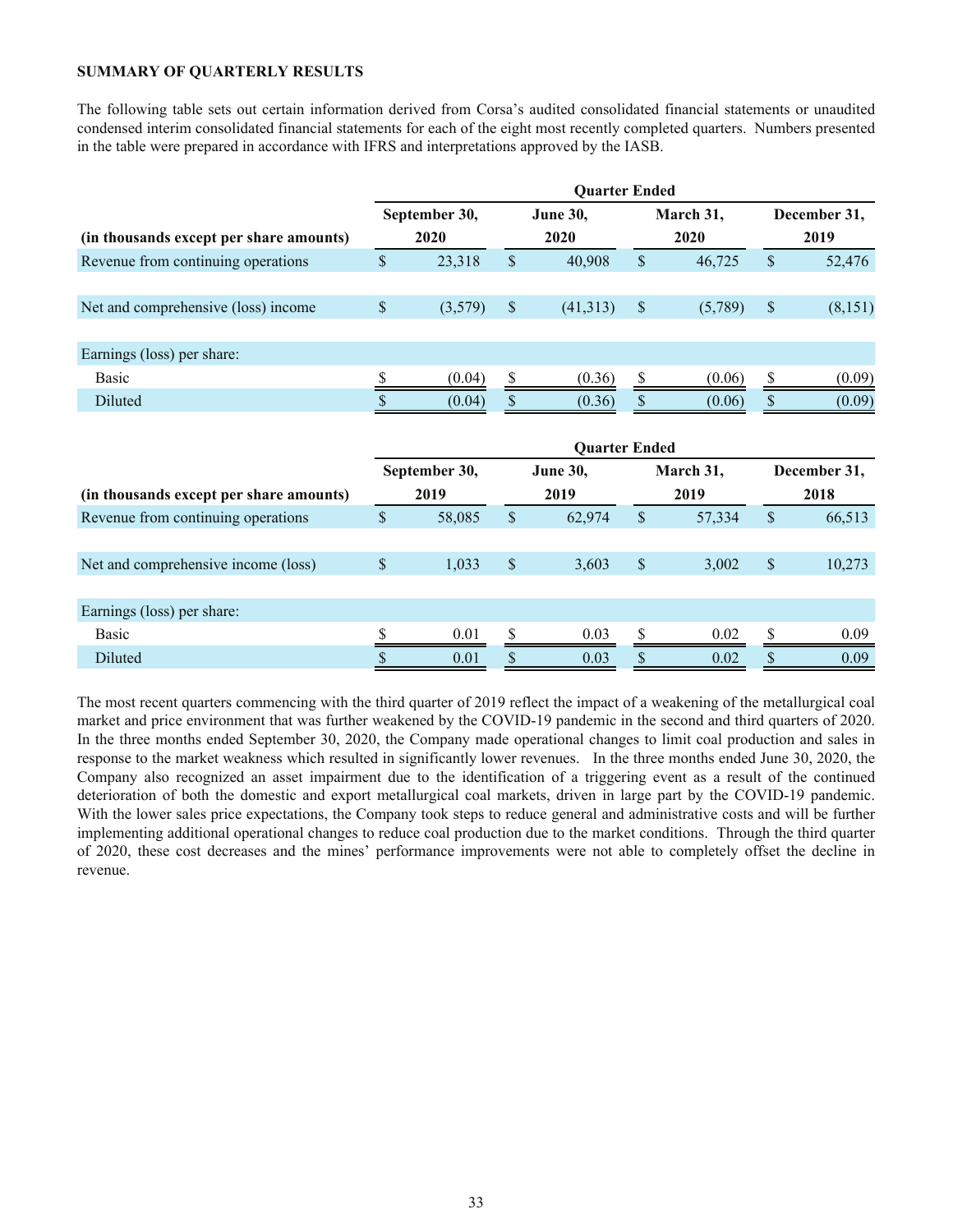## <span id="page-33-0"></span>**RELATED PARTY TRANSACTIONS**

Related party transactions include any transactions with employees, other than amounts earned as a result of their employment, transactions with companies that employees or directors either control or have significant influence over, transactions with companies who are under common control with the Company's controlling shareholder, Quintana Energy Partners L.P. ("QEP"), transactions with companies who are under common control of the Company's minority shareholder, Sev.en Energy AG ("Sev.en") and transactions with close family members of key management personnel.

Transactions with related parties included in the condensed interim consolidated statement of operations and comprehensive income (loss) and consolidated balance sheets of the Company are summarized below:

|                        | For the three months ended |  |               |  | For the nine months ended |  |       |  |  |
|------------------------|----------------------------|--|---------------|--|---------------------------|--|-------|--|--|
|                        | September 30,              |  | September 30, |  |                           |  |       |  |  |
|                        | 2020                       |  | 2019          |  | 2020                      |  | 2019  |  |  |
| Coal sales (a)         | $1,382$ \$                 |  |               |  | $1,382$ \$                |  |       |  |  |
| Supplies purchased (b) | (54)                       |  |               |  | (128)                     |  | (189) |  |  |
| Purchased coal (c)     |                            |  |               |  |                           |  | (74)  |  |  |
|                        |                            |  |               |  |                           |  | (263) |  |  |

- (a) During the three and nine months ended September 30, 2020, the Company sold coal to Blackhawk Coal Sales, LLC, which is considered a related party as this entity was acquired by the Company's minority shareholder, Sev.en, on June 1, 2020. Sev.en became a minority shareholder on May 12, 2020. These amounts were included in revenue in the condensed interim consolidated statements of operations and comprehensive income (loss).
- (b) During the three and nine months ended September 30, 2020 and the nine months ended September 30, 2019, the Company purchased supplies used in the coal separation process from Quality Magnetite, which is significantly influenced by key management personnel of QEP. These amounts were included in cost of sales in the condensed interim consolidated statements of operations and comprehensive income (loss).
- (c) During the nine months ended September 30, 2019, the Company purchased coal from Kopper Glo Mining, LLC, which is considered a related party as it is significantly influenced by key management personnel of QEP. This amount was recognized in cost of sales in the condensed interim consolidated statements of operations and comprehensive income (loss).

Included in accounts payable and accrued liabilities at September 30, 2020 was \$9 due to related parties, as a result of the transactions noted above. No accounts payable and accrued liabilities due to related parties existed at December 31, 2019. Included in accounts receivable at September 30, 2020 is \$1,382 related to coal sales. At December 31, 2019 \$10 was included in accounts receivable related to tax withholdings paid by the Company on behalf of QEP, which are to be reimbursed. These amounts are unsecured and non-interest bearing.

## **CRITICAL ACCOUNTING ESTIMATES**

The preparation of the consolidated financial statements in conformity with IFRS requires management to make estimates and assumptions that affect the reported amounts of assets and liabilities and disclosure of contingent assets and liabilities at the dates of the consolidated financial statements and the reported amounts of revenues and expenses during the reported periods. Actual outcomes may differ from those estimates should different assumptions or conditions arise. Significant areas of estimation uncertainty that could cause a material adjustment to the carrying amounts of assets and liabilities within one year are presented below.

### Property, plant and equipment

The useful life of property, plant and equipment is based on management's best estimate of the useful life at the time of acquisition. The useful lives are reviewed at least annually or when other changes or circumstances warrant this review. The useful lives impact the amortization expense recorded in the consolidated statements of operations and comprehensive income (loss) and the carrying value of the items of property, plant and equipment. Accordingly, a significant departure from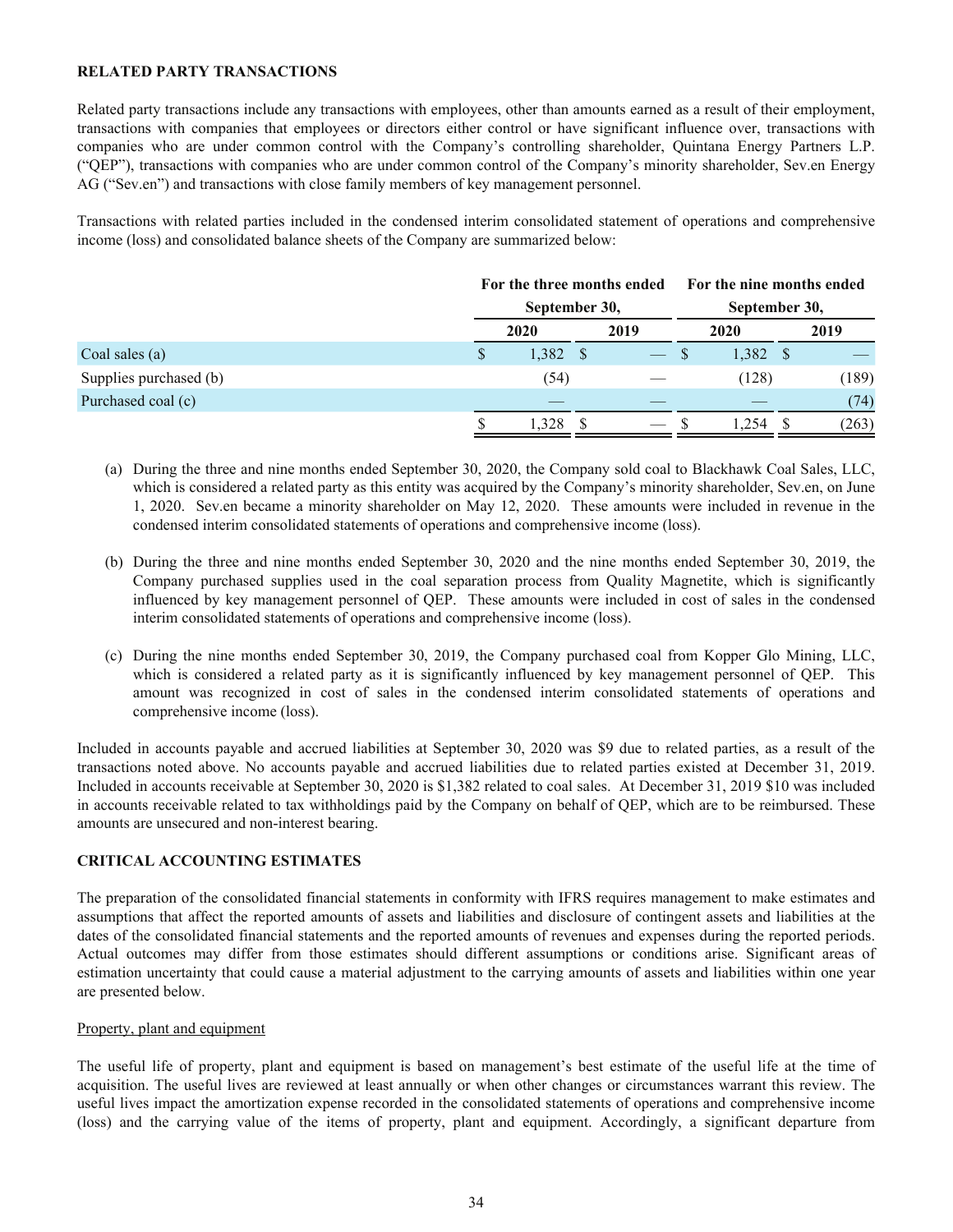management's expectation, including the impact of any changes in economic, technological or regulatory circumstances beyond management's control, may impact the carrying value of items of property, plant and equipment.

### Reserve and resource estimates

Coal reserve and resource estimates indicate the amount of coal that can be feasibly extracted from the Company's mineral properties. These estimates involve the inclusion of various complex inputs requiring interpretation by qualified geological personnel such as the size, shape and depth of the mineral deposit and other geological assumptions. Other estimates include commodity prices, production costs and capital expenditure requirements. Significant departures from the estimates utilized in management's calculations may impact the carrying value of the mineral properties, reclamation provisions and amortization expense.

### Reclamation provision estimates

Reclamation provisions are recognized by Corsa for the estimated costs to reclaim the site at the end of mine life. The carrying amount of the reclamation provision in the consolidated financial statements is subject to various estimates including mine life, undiscounted cash flows to reclaim mineral properties, inflation and discount rates. The provision at the balance sheet date represents management's best estimate but significant departures from management's expectation, including the impact of any changes in economic, technological or regulatory circumstances, may impact the carrying value of the reclamation provision and associated reclamation cost asset included in property, plant and equipment.

### Water treatment provision estimates

The Company has signed certain agreements with U.S. environmental and regulatory agencies which require the perpetual monitoring and treatment of water in areas where the Company is operating or has operated in the past. The Company has the obligation to fund such water treatment activities and has recorded a provision for the total expected costs of such water treatment. The water treatment provision is estimated based on a determination of the estimated costs of treatment using assumptions effective as of the end of the reporting period discounted using a pre-tax risk-free discount rate consistent with the expected timing of the cash flows. The provision at the balance sheet date represents management's best estimate as of such date but may result in significant departures from management's expectation, including the impact of any changes in economic, technological or regulatory circumstances may impact the carrying value of the water treatment provision.

### Impairment of long-term assets

The Company reviews and tests the carrying amounts of long-lived assets when an indicator of impairment is considered to exist. The Company considers both external and internal sources of information in assessing whether there are any indications that long-lived assets are impaired. External sources of information that the Company considers include changes in the market, economic and legal environment in which the Company operates that are not within its control and affect the recoverable amounts of long-lived assets. Internal sources of information that the Company considers include the manner in which longlived assets are being used or are expected to be used and indications of economic performance of the assets.

For the purposes of determining whether an impairment of a long-lived asset has occurred, and the amount of any impairment or its reversal, management uses key assumptions in estimating the recoverable value of a cash generating unit ("CGU") which is calculated as the higher of the CGU's value in-use and fair value less costs of disposal.

Changes in these estimates which decrease the estimated recoverable amount of the CGU could affect the carrying amounts of the long-lived assets and result in an impairment charge.

### Evaluation of exploration and evaluation costs

Management makes estimates as to when a known mineral deposit would provide future benefit sufficient enough to begin capitalization of exploration and evaluation costs. Actual results as to when a project provides future benefit may vary from management's estimate.

### Deferred income tax assets

The carrying amount of deferred income tax assets is reviewed at each balance sheet date and reduced to the extent that it is no longer probable that sufficient taxable profit will be available to allow all or part of the deferred income tax asset to be utilized. Unrecognized deferred income tax assets are reassessed at each balance sheet date and are recognized to the extent that it has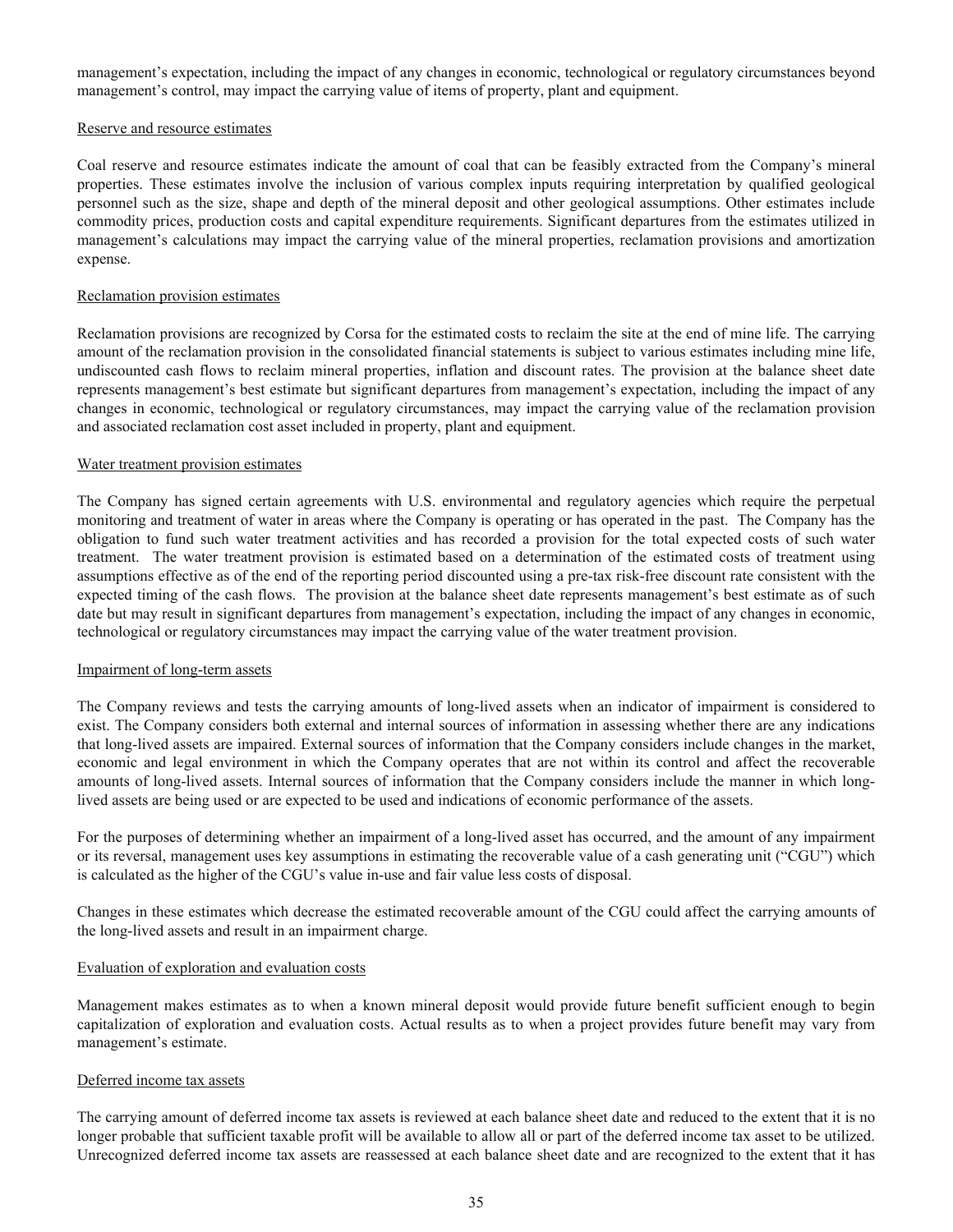<span id="page-35-0"></span>become probable that future taxable profit will be available to allow the deferred tax asset to be recovered. There is no certainty that income tax rates will be consistent with current estimates. Changes in tax rates increase the volatility of the Company's earnings.

## **CHANGES IN ACCOUNTING POLICIES**

### *Future accounting pronouncements*

No new standards, interpretations, amendments and improvements to existing standards issued by the IASB or the International Financial Reporting Interpretations Committee ("IFRIC") that will impact the Company's financial statements and are mandatory for future accounting periods have been issued. Updates that are not applied or are not consequential to the Company have been excluded.

## **FINANCIAL INSTRUMENTS AND OTHER INSTRUMENTS**

The Company's financial instruments consist of cash, restricted cash and investments, accounts receivable, accounts payable and accrued liabilities, notes payable, lease liabilities, Revolving Credit Facility, loans payable in connection with the  $36<sup>th</sup>$ Street Facility and the Paycheck Protection Program, and other liabilities.

### *Financial risk management*

The Company is exposed, in varying degrees, to a variety of financial instrument related risks as described below.

### *Credit Risk*

Credit risk is the risk that one party to a financial instrument will fail to discharge an obligation and cause the other party to incur a financial loss. The Company is exposed to credit risk from its operating activities (primarily trade receivables) and from its financing activities, including deposits with banks and financial institutions. These deposit accounts are held with high credit quality institutions in Canada and the United States. Restricted cash consists of certificates of deposit and interestbearing securities invested with highly rated financial institutions.

Customer credit risk is managed by the Company's established policy, procedures and control relating to customer credit risk management. The Company trades only with recognized creditworthy third parties who are subject to credit verification procedures, and often times are backed by letters of credit or trade credit insurance. In addition, outstanding receivable balances are regularly monitored on an ongoing basis. The Company has not recorded any allowance for credit losses for the three and nine months ended September 30, 2020 and 2019.

At September 30, 2020 and December 31, 2019, the Company had four and seven customers, respectively, that owed the Company more than \$1,000 each and accounted for approximately 81% and 94%, respectively, of total accounts receivable. There were no customers with a balance greater than \$10,000 at September 30, 2020 and December 31, 2019. At September 30, 2020 and December 31, 2019, 67% and 89%, respectively, of the Company's total accounts receivables were covered by letters of credit and other forms of credit insurance.

## *Commodity Risk*

The value of the Company's mineral properties is related to the price of metallurgical coal and the outlook for this commodity, which is beyond the control of the Company.

## *Liquidity Risk*

Liquidity risk is the risk that the Company will not be able to meet its financial obligations as they become due. At September 30, 2020, the Company had a consolidated cash balance of \$2,788, consolidated working capital of \$2,830 and availability under the Revolving Credit Facility of \$11,338. The future operations of the Company are dependent on the continued generation of positive cash flows from operations which is dependent on the future demand and price for metallurgical coal. The Company plans to utilize expected operating cash flows to service the Company's debt obligations.

If our cash flows from operations are less than we require, we may need to incur additional debt or issue additional equity. From time-to-time we may need to access the long-term and short-term capital markets to obtain financing. Although we believe we can currently finance our operations on acceptable terms and conditions, our access to, and the availability of,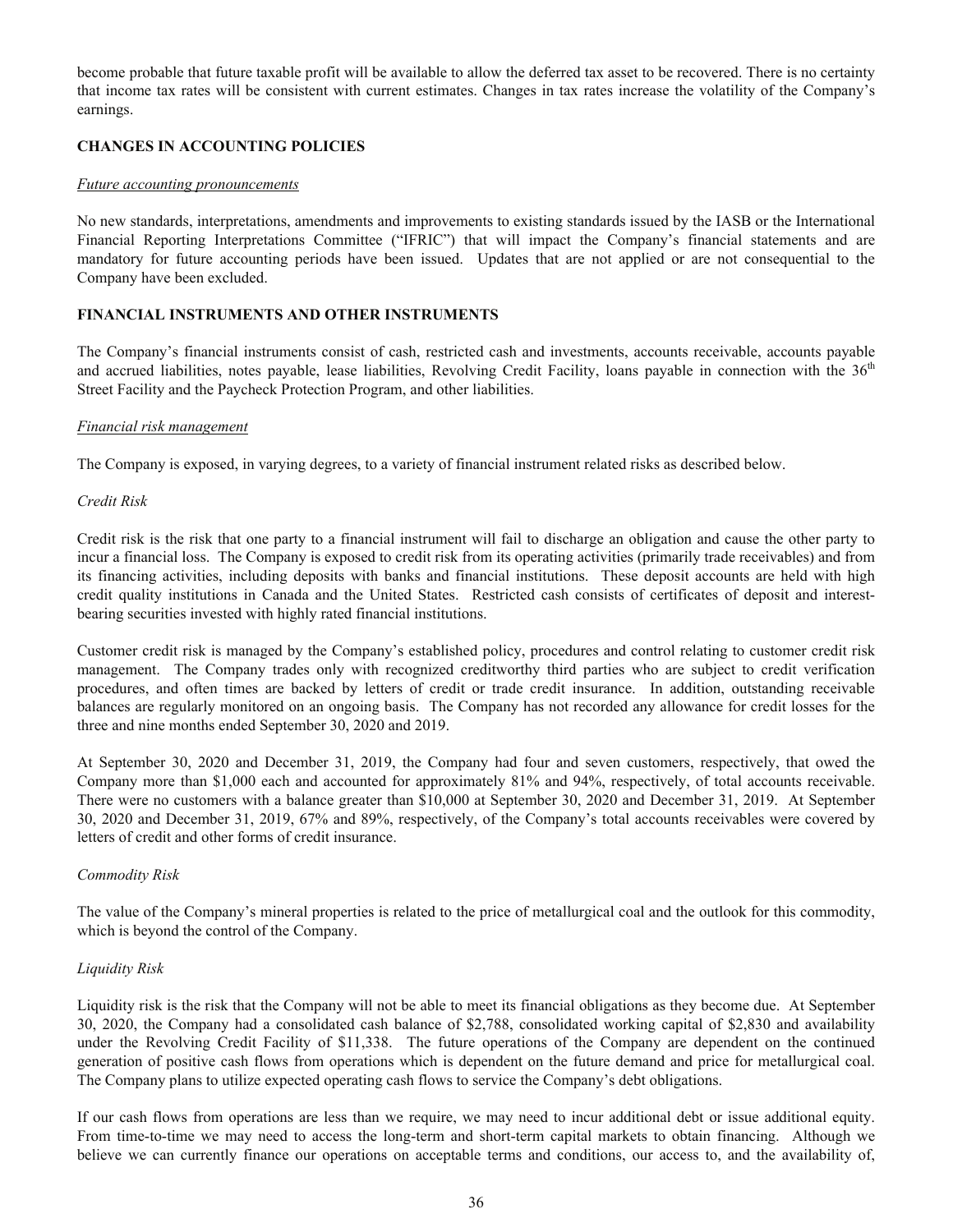<span id="page-36-0"></span>financing on acceptable terms and conditions in the future will be affected by many factors, including the liquidity of the overall capital markets, the current state of the global economy and restrictions in our existing debt agreements and any other future debt agreements. There can be no assurance that we will have or continue to have access to the capital markets on terms acceptable to us.

## Fair Value

The estimated fair values of all financial instruments approximate their respective carrying values except for the loans payable in connection with the 36<sup>th</sup> Street Facility and the Paycheck Protection Program. The loan payables are carried at amortized cost and the carrying amount and fair value is presented below:

|                                          |   | <b>September 30, 2020</b> |   |                   |          | December 31, 2019 |                   |  |
|------------------------------------------|---|---------------------------|---|-------------------|----------|-------------------|-------------------|--|
|                                          |   | Carrying                  |   |                   | Carrying |                   |                   |  |
|                                          |   | Amount                    |   | <b>Fair Value</b> | Amount   |                   | <b>Fair Value</b> |  |
| Loan payable - $36th$ Street Facility    |   | 8.951                     | S | 9.048             | 10.858   |                   | 11,074            |  |
| Paycheck Protection Program loan payable |   | 1.126                     |   | 993               |          |                   |                   |  |
|                                          | S | 10.077                    | S | 10.041            | 10,858   |                   | 11,074            |  |

The fair value of the loan payables were determined by discounting the future contractual cash flows at a discount rate that represents an approximation of the borrowing rates presently available to the Company which was 13.5% and 10.0% at September 30, 2020 and December 31, 2019, respectively. Management's estimate of the fair value of the loan payables are classified as level 2 in the fair value hierarchy, as explained below.

## *Fair value hierarchy*

Fair value is the price that would be received to sell an asset or paid to transfer a liability in an ordinary transaction between market participants at the measurement date.

The fair value hierarchy categorizes into three levels the inputs in valuation techniques used to measure fair value. The fair value hierarchy gives the highest priority to quoted prices (unadjusted) in active markets for identical assets or liabilities (Level 1 inputs) and the lowest priority to unobservable inputs (Level 3 inputs).

Level 1 inputs are quoted market prices (unadjusted) in active markets for identical assets or liabilities that the entity can access at the measurement date.

Level 2 inputs are those other than quoted market prices in active markets, which are observable for the asset or liability, either directly or indirectly, such as inputs derived from market prices.

Level 3 inputs are unobservable inputs for the asset or liability.

The following table provides an analysis of the Company's financial instruments that are measured subsequent to initial recognition at fair value, grouped into Level 1 to 3 based on a degree to which the inputs used to determine the fair value are observable.

|                                 |    | <b>September 30, 2020</b> | December 31, 2019 |                |                |  |  |  |  |
|---------------------------------|----|---------------------------|-------------------|----------------|----------------|--|--|--|--|
|                                 |    | Level 2<br><b>Level 1</b> |                   | <b>Level 1</b> | <b>Level 2</b> |  |  |  |  |
| Cash                            | \$ | 2.788                     |                   |                | 4.296          |  |  |  |  |
| Restricted cash and investments |    | 38,018                    |                   |                | 37,166         |  |  |  |  |
|                                 | S  | 40,806                    |                   |                | 41.462         |  |  |  |  |

At September 30, 2020 and December 31, 2019, the Company had no financial instruments which used Level 3 fair value measurements.